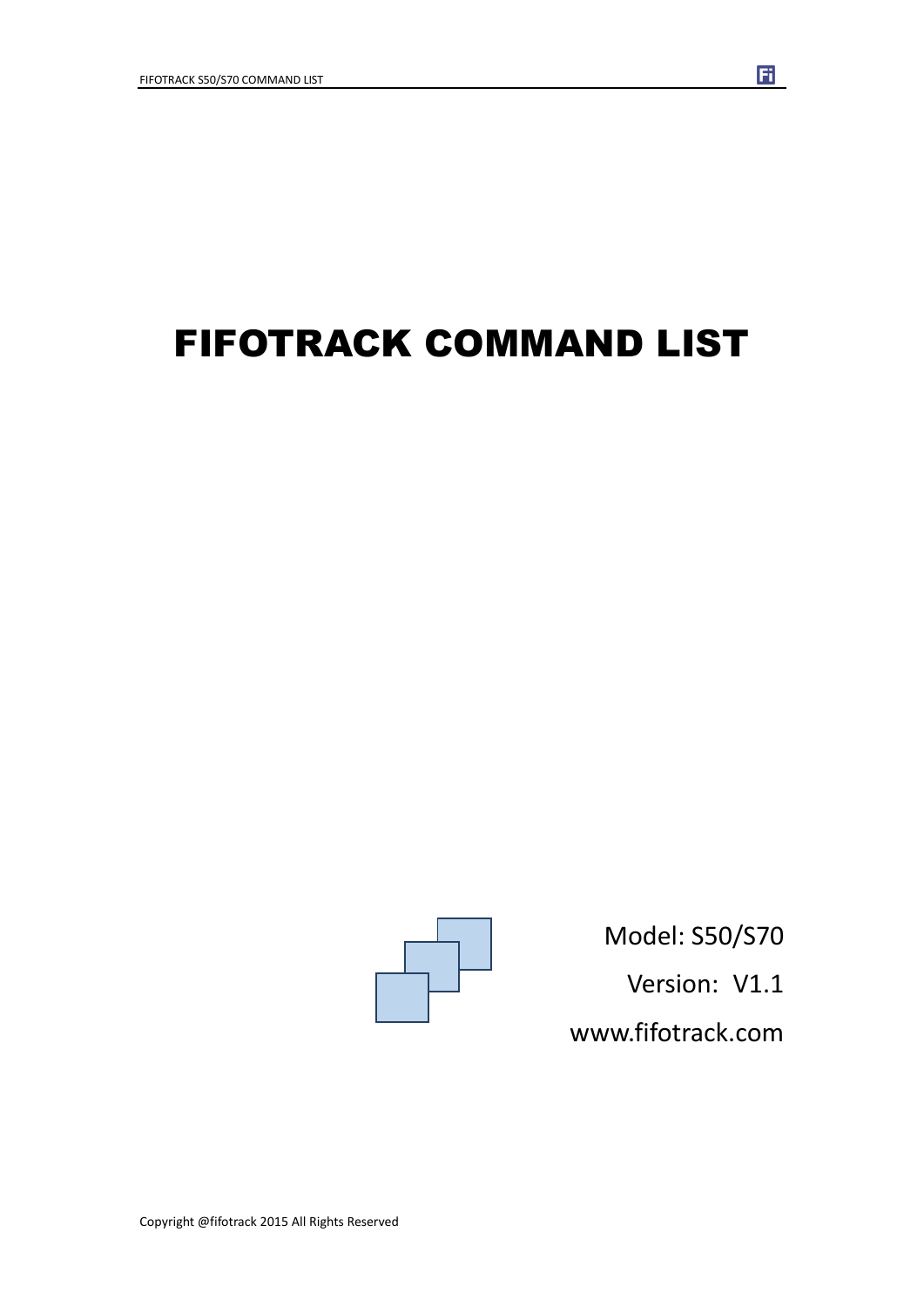#### **Copyright and Disclaimer**

- All copyrights belong to Shenzhen fifotrack Solution Co., Ltd. You are not allowed to revise, copy or spread this file in any form without consent of fifotrack.
- $\odot$   $\Box$  is trademark of fifotrack, protected by law.
- Please read this user guide carefully before installation to avoid any possible personal injury or property loss.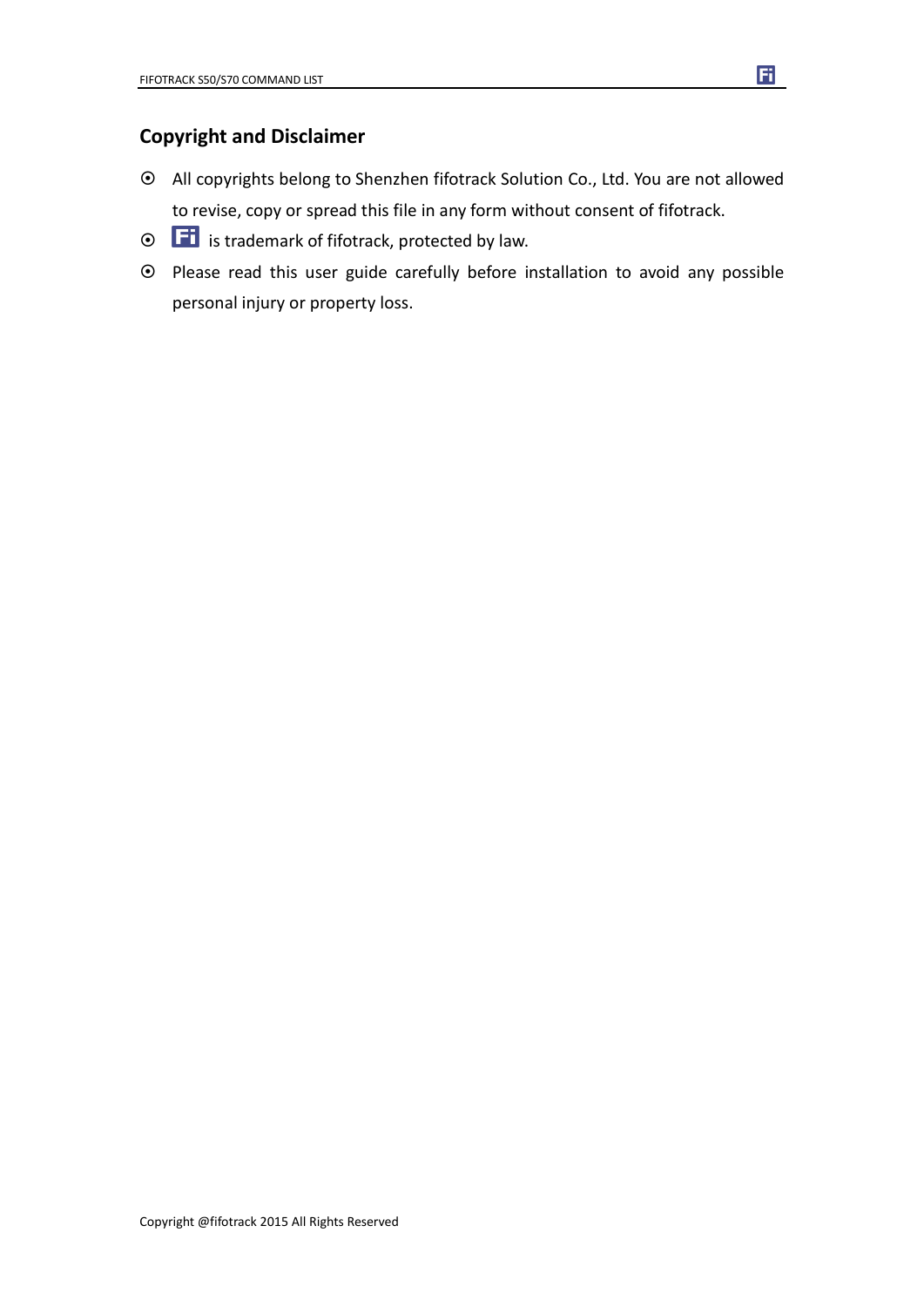### **Document History**

| Version     | <b>Revision Date</b> | Author  | Detail                 |
|-------------|----------------------|---------|------------------------|
| $\mid$ V1.1 | Jun 17, 2021         | Vito Hu | <b>Initial Version</b> |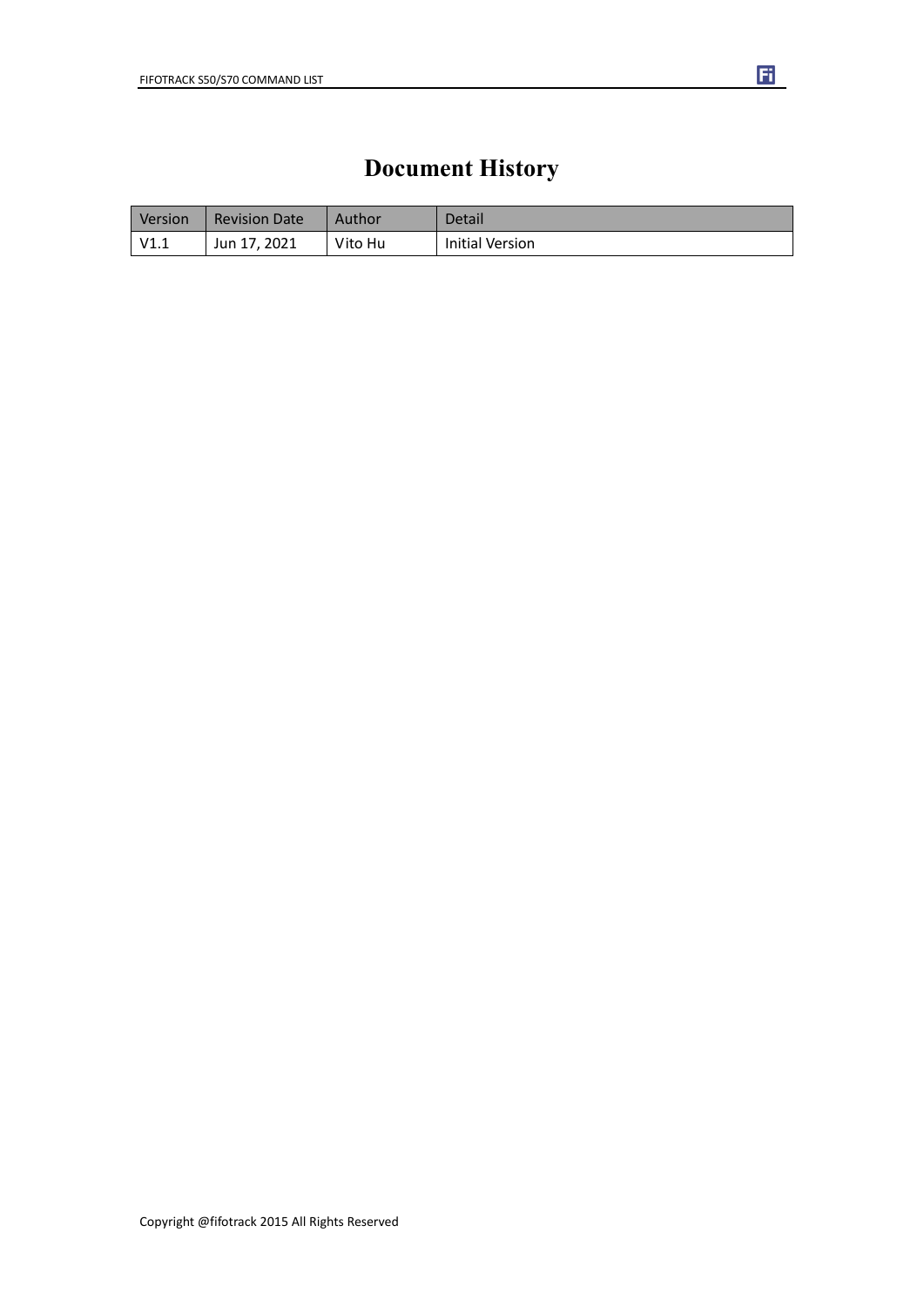

F.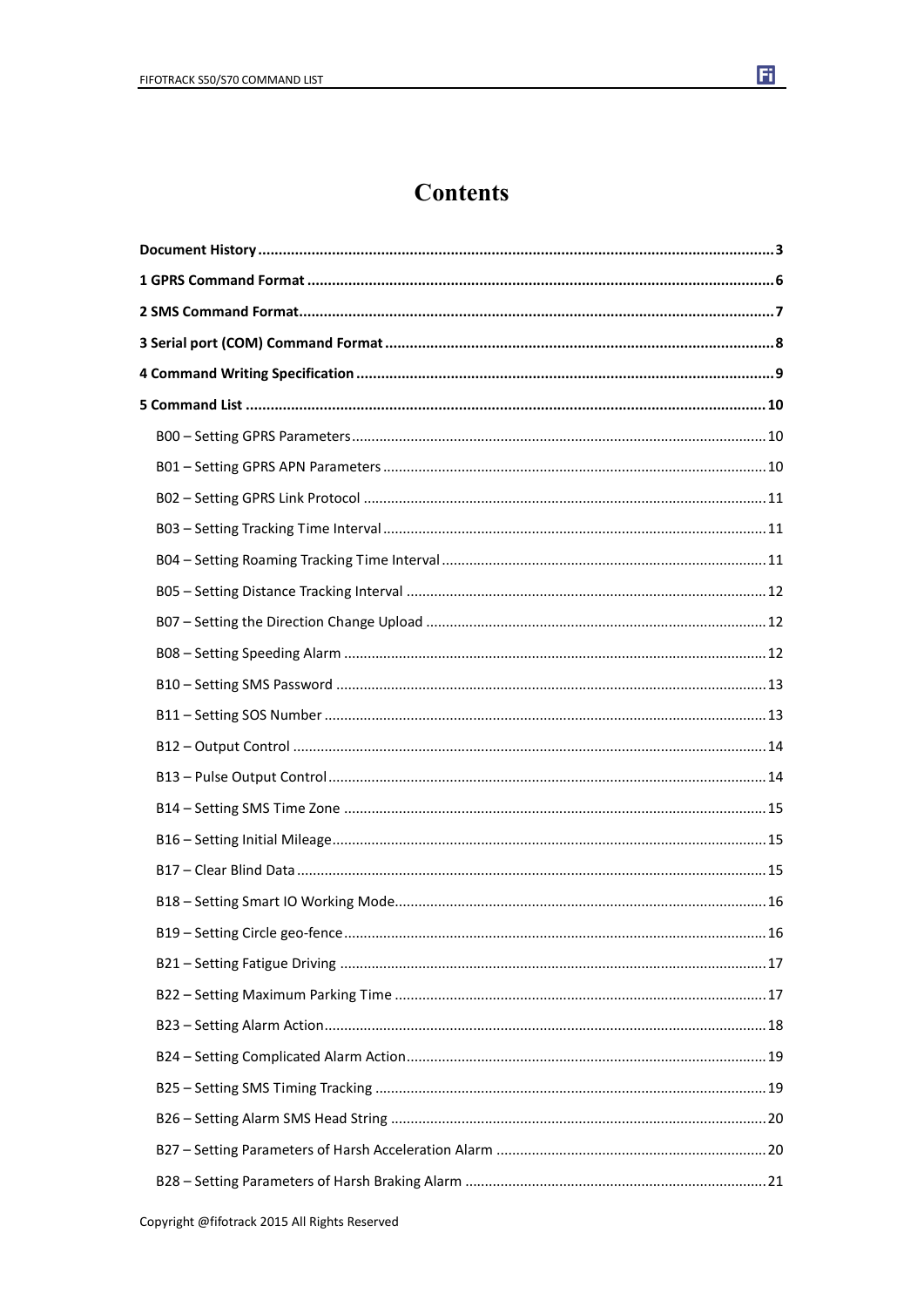| 34 |  |
|----|--|
|    |  |
|    |  |
|    |  |
|    |  |
|    |  |
|    |  |
|    |  |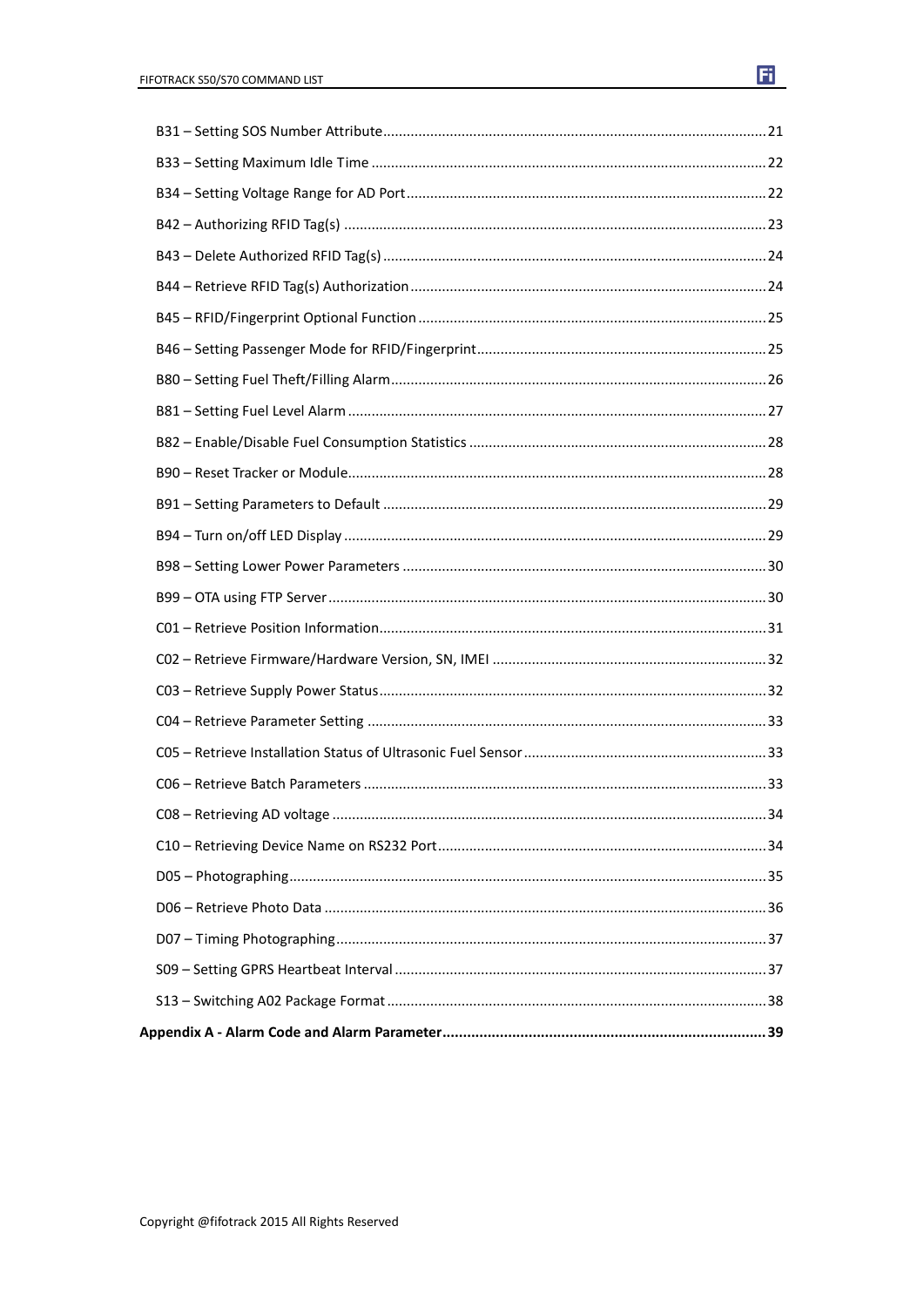### **1 GPRS Command Format**

#### **GPRS uplink (i.e.: Data is sent from tracker to platform) command format:**

\$\$<pack-len>,<ID>,<work-no>,<cmd-code>,<cmd-para>\*<checksum>\r\n

**GPRS downlink (i.e.: Data is sent form platform to tracker) command format:**

##<pack-len>,<ID>,<work-no>,<cmd-code>,<cmd-para>\*<checksum>\r\n

#### **Remarks:**

- Comma (,) is used to separate data fields, and it is necessary. There is no space before or after comma.
- pack-len: Package Length, decimal string format, the field of *pack-len* is {*,<ID>,<work-no>,<cmd-code>,<cmd-para>*}, be careful, comma(,) in front of *ID* included.
- ID: Tracker ID, default IMEI.
- work-no: working number, hexadecimal string format, cyclic accumulation from 1 to 0xFFFF.
- $\odot$  cmd-code: Command code, or specification of data type.
- cmd-para: parameter or description of *cmd-code*, which is described in the following chapters.
- checksum: checksum of package, 2 bytes hexadecimal string format, XOR of {*<pack-len>,<ID>,<work-no>,<cmd-code>,<cmd-para>*}.
- \r\n: End of package, i.e. <CR><LF>.
- Without specification, multi-byte binary data in *cmd-para* uses big endian format, i.e. Most Significant Byte first.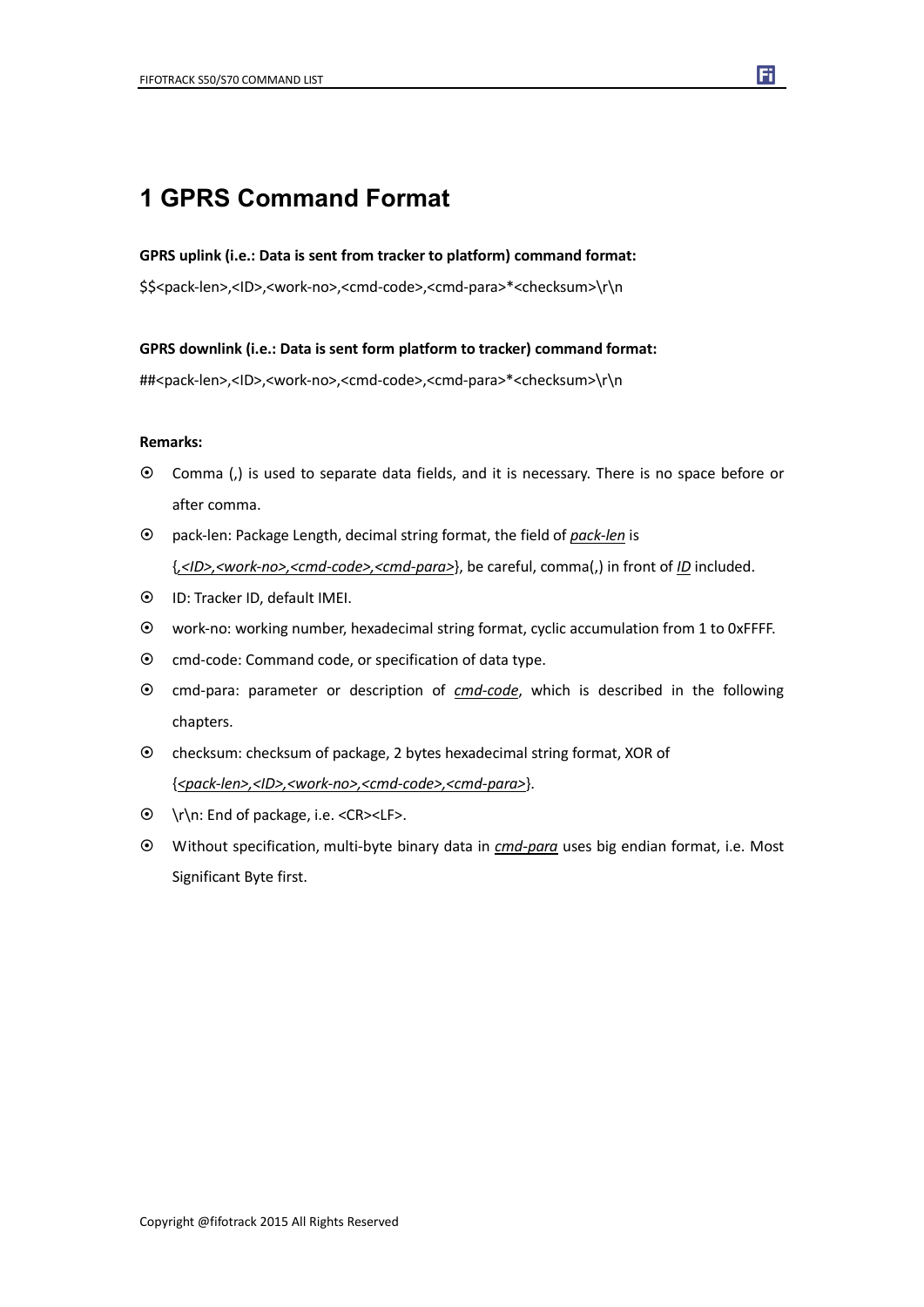## **2 SMS Command Format**

Sending SMS (from mobile to tracker) command format:

<password>,<cmd-code>,<cmd-para>

Reply SMS (from tracker to mobile) data format:

<cmd-code>,<proc-result>

01 password: SMS password, 6 digits, default "000000".

02 cmd-code: command code, the same as *cmd-code* field in GPRS command.

03 cmd-para: command parameter, the same as *cmd-para* field in GPRS command.

04 proc-result: command process result

OK – Succeed.

05 SMS command with invalid password, or with incorrect format, no reply will be sent.

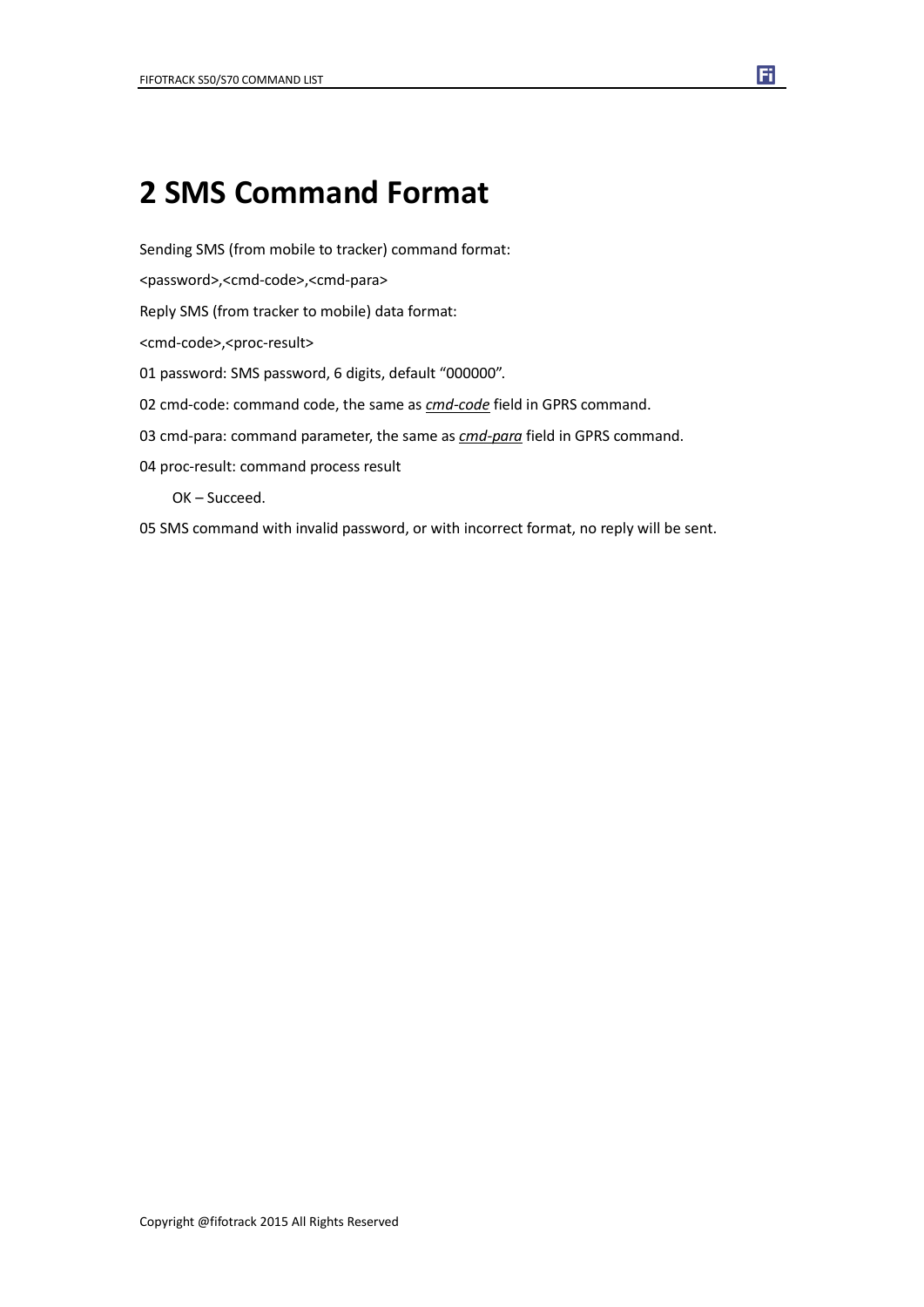## **3 Serial port (COM) Command Format**

Setting command format: #<cmd-code>,<cmd-para><CR><LF> Reply data format #<cmd-code>,<proc-result><CR><LF> cmd-code, cmd-para: the same as corresponding field of GPRS/SMS command. proc-result: COM command procession result OK – Succeed. UNSUPPORT – Command not supported. FAILED –Procession failed.

固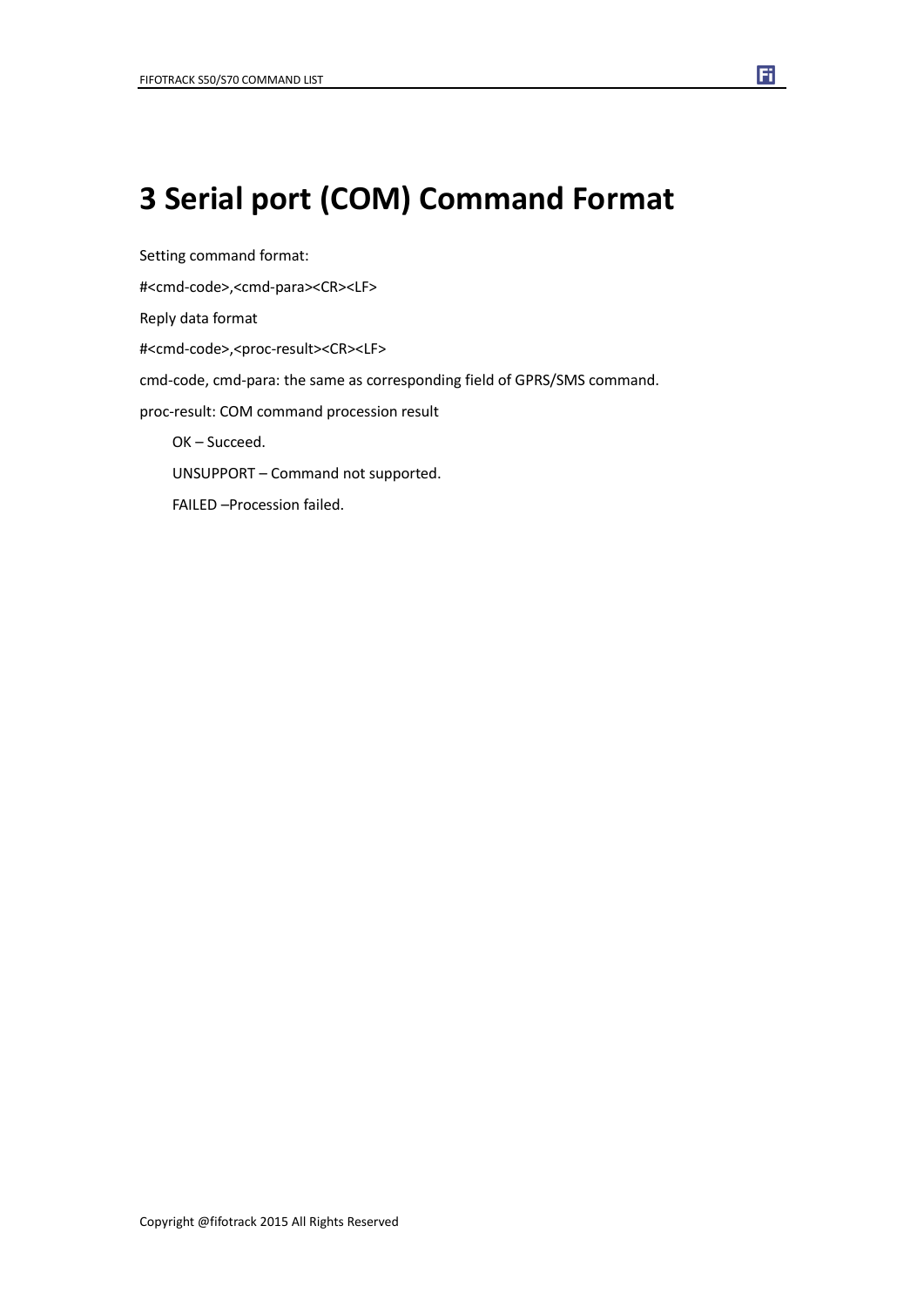## **4 Command Writing Specification**

- Comma (,) is used to separate multi-field, there is no space before and after comma.
- For command with multi parameters, field(s) can be empty, the corresponding parameter is set to default.
- The following chapters describe *cmd-code* and *cmd-para.*
- The "Retrieve" row in the following chapters describes the corresponding query command.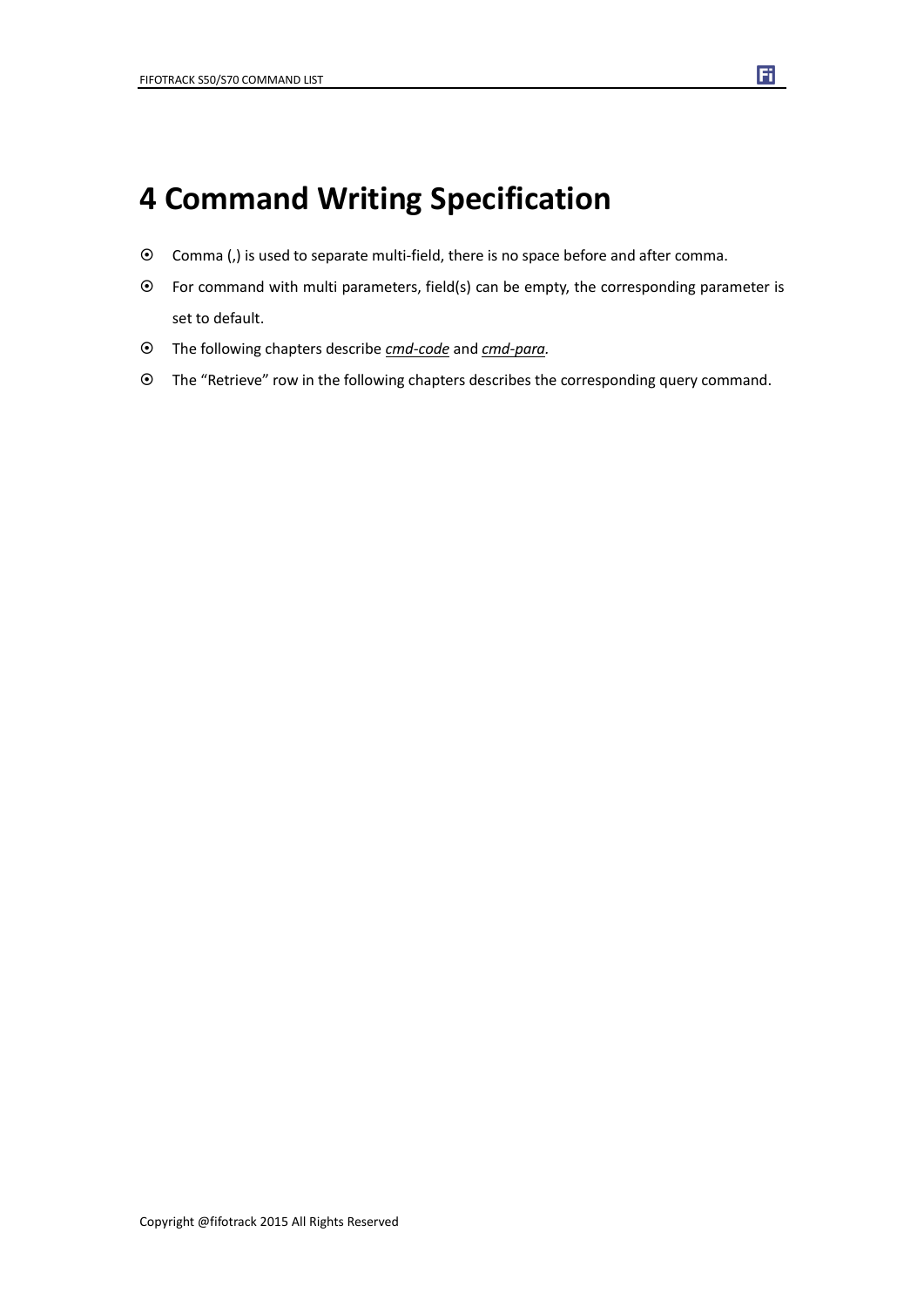## **5 Command List**

| <b>B00 - Setting GPRS Parameters</b> |                                                                                         |
|--------------------------------------|-----------------------------------------------------------------------------------------|
| Source                               | GPRS/COM/SMS                                                                            |
| Description                          | B00, <svr_type>,<net_addr>,<net_port></net_port></net_addr></svr_type>                  |
|                                      | 01 svr_type: server selection, 1--main server, 2--backup server; When the connection to |
|                                      | main server cannot be reached, tracker will automatically connect to the backup         |
|                                      | server. This avoids data losses.                                                        |
|                                      | 02 net_addr: server IP or domain.                                                       |
|                                      | 03 net_port: server port.                                                               |
| Reply                                | B00, <err code=""></err>                                                                |
|                                      | 01 err_code: procession error code.                                                     |
|                                      | $OK - Succeed.$                                                                         |
|                                      | UNSUPPORT – Command not supported.                                                      |
|                                      | FAILED - Procession failed.                                                             |
| Example                              | B00,1, 47.88.35.165,10502                                                               |
|                                      | 01 Set main server: IP-47.88.35.165, port-10502.                                        |
| Retrieve                             | $CO4, B00,$ <svr type=""></svr>                                                         |
|                                      | 01 svr_type: server selection, the same as svr_type field in setting command.           |

| <b>B01 – Setting GPRS APN Parameters</b> |                                                                                           |
|------------------------------------------|-------------------------------------------------------------------------------------------|
| Source                                   | GPRS/COM/SMS                                                                              |
| Description                              | B01, <apn_name>,<apn_usr>,<apn_pwd></apn_pwd></apn_usr></apn_name>                        |
|                                          | 01 apn_name: APN name.                                                                    |
|                                          | 02 apn_usr: APN user name.                                                                |
|                                          | 03 apn_pwd: APN password.                                                                 |
|                                          | 04 Leave <i>apn usr, apn pwd</i> fields empty, if no APN username and APN password exist. |
|                                          | 05 Contact to local ISP for APN detail.                                                   |
| Reply                                    | B01, <err_code></err_code>                                                                |
|                                          | 01 err code: procession error code.                                                       |
|                                          | $OK - Succeed.$                                                                           |
|                                          | UNSUPPORT – Command not supported.                                                        |
|                                          | FAILED - Procession failed.                                                               |
| Example                                  | B01, cmnet                                                                                |
|                                          | 01 Set APN name to "cmnet", APN login username and password empty.                        |
| Retrieve                                 | C04, B01                                                                                  |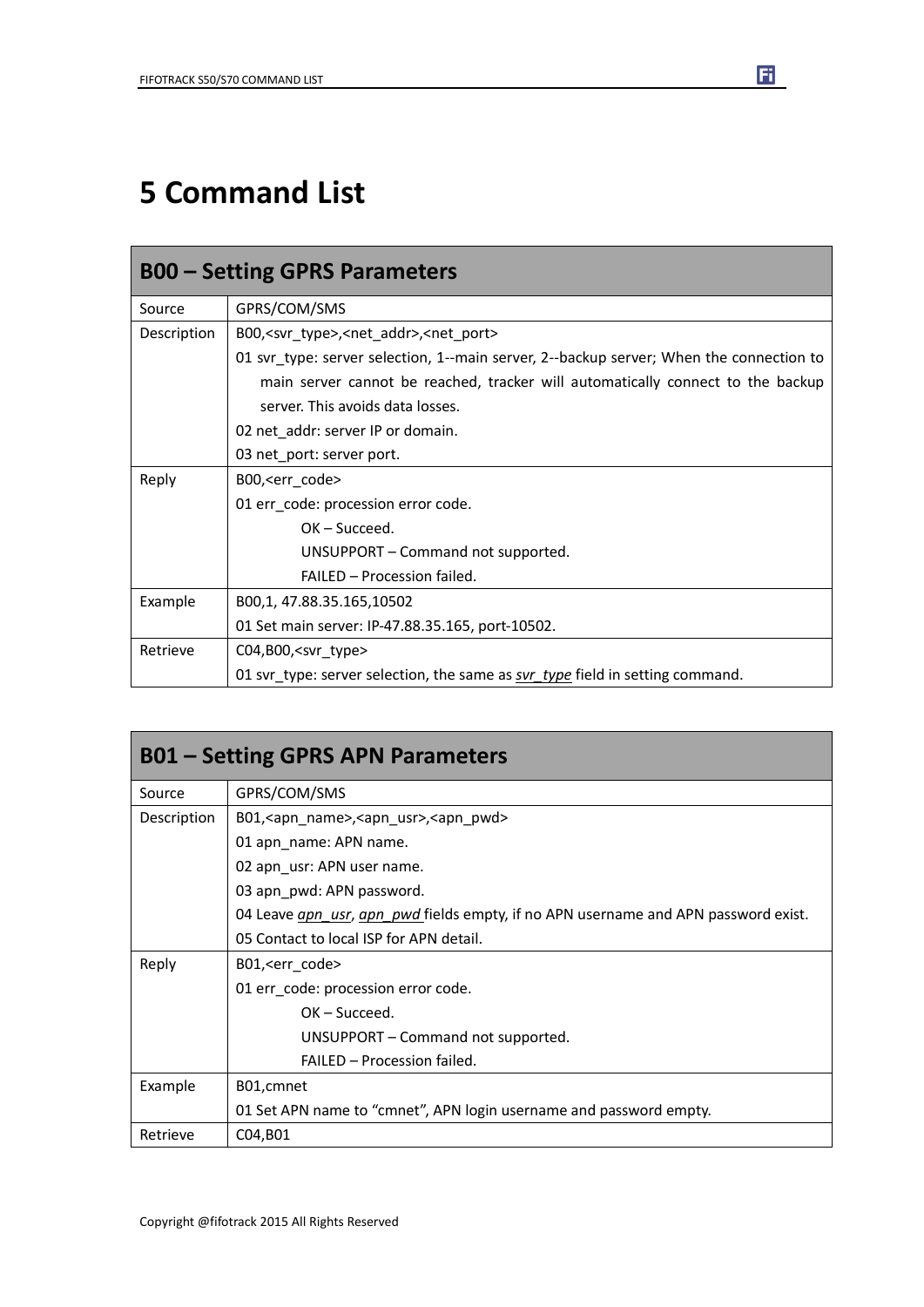| <b>B02 - Setting GPRS Link Protocol</b> |                                                    |
|-----------------------------------------|----------------------------------------------------|
| Source                                  | GPRS/COM/SMS                                       |
| Description                             | B02, <link type=""/>                               |
|                                         | 01 link_type: Link protocol, value "TCP" or "UDP". |
|                                         | 02 default "TCP" protocol.                         |
| Reply                                   | B02, <err code=""></err>                           |
|                                         | 01 err code: procession error code.                |
|                                         | $OK - Succeed.$                                    |
|                                         | UNSUPPORT - Command not supported.                 |
|                                         | FAILED - Procession failed.                        |
| Example                                 | B02,TCP                                            |
|                                         | 01 Set link protocol to TCP.                       |
| Retrieve                                | C04, B02                                           |

| <b>B03 – Setting Tracking Time Interval</b> |                                                                                     |  |
|---------------------------------------------|-------------------------------------------------------------------------------------|--|
| Source                                      | GPRS/COM/SMS                                                                        |  |
| Description                                 | B03,<br>basic_tmr>, <accoff_tmr></accoff_tmr>                                       |  |
|                                             | 01 basic tme: normal time interval, unit s, default 10s.                            |  |
|                                             | 02 accoff tmr: time interval when ACC OFF, unit s, default 0s.                      |  |
|                                             | 03 When <i>accoff</i> tmr==0, tracker uploads position data every basic tmr seconds |  |
| Reply                                       | B03, <err code=""></err>                                                            |  |
|                                             | 01 err_code: procession error code.                                                 |  |
|                                             | $OK - Succeed.$                                                                     |  |
|                                             | UNSUPPORT – Command not supported.                                                  |  |
|                                             | FAILED - Procession failed.                                                         |  |
| Example                                     | B03,30                                                                              |  |
|                                             | 01 Set timing tracking interval to 30s, tracker uploads position data every 30s.    |  |
| Retrieve                                    | C04, B03                                                                            |  |

| <b>B04 – Setting Roaming Tracking Time Interval</b> |                                                                                                 |  |
|-----------------------------------------------------|-------------------------------------------------------------------------------------------------|--|
| Source                                              | GPRS/COM/SMS                                                                                    |  |
| Description                                         | B04, < roam_tmr>, < accoff_roam_tmr>                                                            |  |
|                                                     | 01 roam tmr: roaming time interval, unit s, default 0s.                                         |  |
|                                                     | 02 accoff_roam_tmr: roaming time interval when ACC OFF, unit s, default 0s.                     |  |
|                                                     | 03 When <i>accoff roam tmr==0</i> , tracker uploads position data every <i>roam tmr</i> seconds |  |
|                                                     | under roaming status                                                                            |  |
| Reply                                               | B04, <err code=""></err>                                                                        |  |
|                                                     | 01 err_code: procession error code.                                                             |  |
|                                                     | $OK - Succeed.$                                                                                 |  |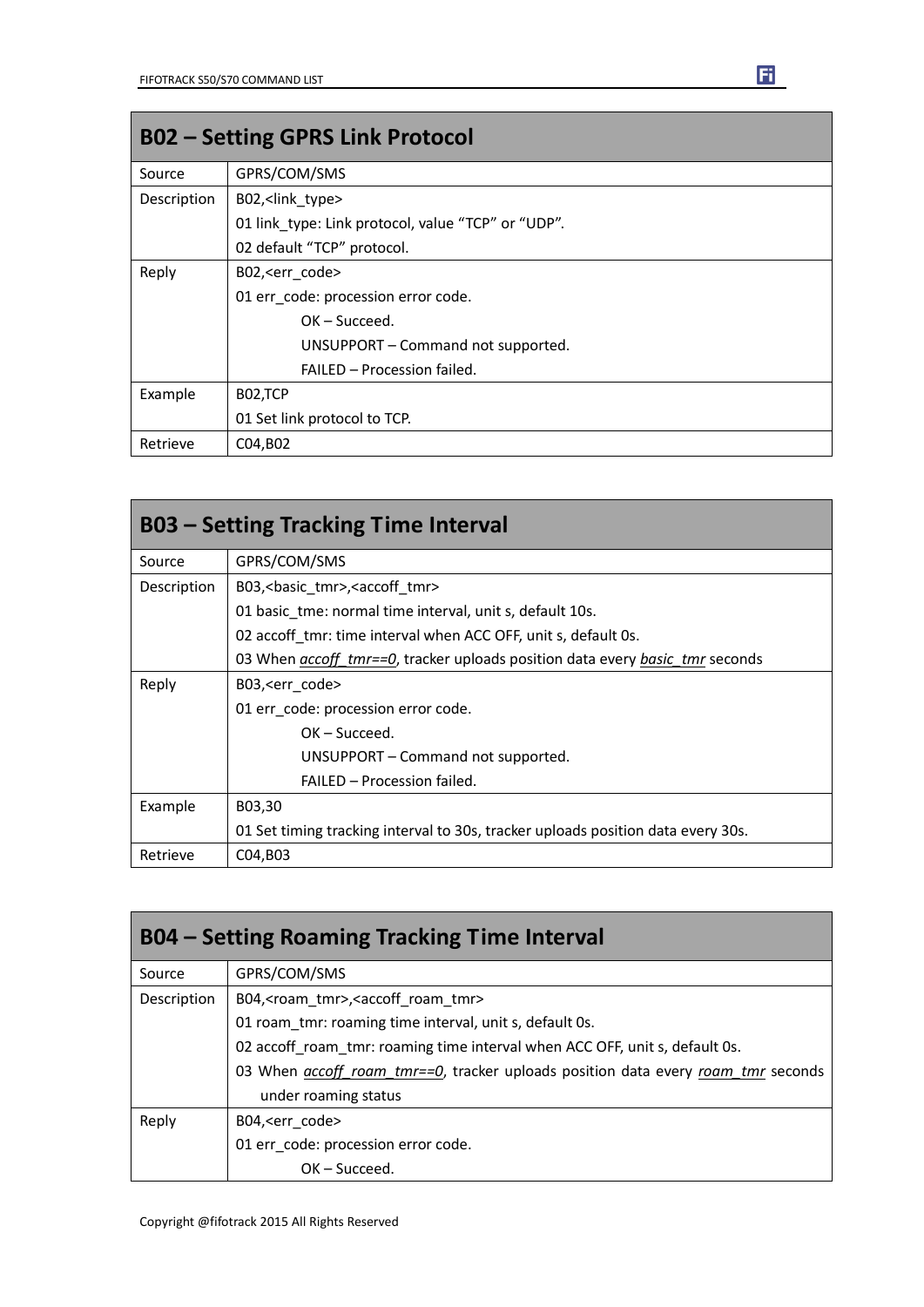

|          | UNSUPPORT - Command not supported.                      |
|----------|---------------------------------------------------------|
|          | FAILED - Procession failed.                             |
| Example  | B04.3600                                                |
|          | 01 Set timing tracking interval to 3600s while roaming. |
| Retrieve | C04.B04                                                 |

| <b>B05 - Setting Distance Tracking Interval</b> |                                                                  |  |
|-------------------------------------------------|------------------------------------------------------------------|--|
| Source                                          | GPRS/COM/SMS                                                     |  |
| Description                                     | B05, < basic dst>                                                |  |
|                                                 | 01 basic dst: Distance tracking interval, unit meter, default 0. |  |
|                                                 | 02 Distance tracking is independent from timing tracking.        |  |
| Reply                                           | B05, < err code >                                                |  |
|                                                 | 01 err code: procession error code.                              |  |
|                                                 | $OK - Succeed.$                                                  |  |
|                                                 | UNSUPPORT - Command not supported.                               |  |
|                                                 | FAILED – Procession failed.                                      |  |
| Example                                         | B05,100                                                          |  |
|                                                 | 01 Set distance tracking to 100m.                                |  |
| Retrieve                                        | C04, B05                                                         |  |

| B07 – Setting the Direction Change Upload |                                                                                   |  |
|-------------------------------------------|-----------------------------------------------------------------------------------|--|
| Source                                    | GPRS/COM/SMS                                                                      |  |
| Description                               | B07, < course                                                                     |  |
|                                           | 01 course: direction change angle, unit degree, range 0--359, default 20.         |  |
|                                           | 02 When <i>course==0</i> , direction change upload is disabled.                   |  |
|                                           | 03 When driving direction change exceeds the setting value, tracker will upload a |  |
|                                           | position data for supplement.                                                     |  |
| Reply                                     | B07, < err code >                                                                 |  |
|                                           | 01 err code: procession error code.                                               |  |
|                                           | $OK - Succeed.$                                                                   |  |
|                                           | UNSUPPORT – Command not supported.                                                |  |
|                                           | FAILED - Procession failed.                                                       |  |
| Example                                   | B07,30                                                                            |  |
|                                           | 01 Set direction change angle to $30^\circ$ .                                     |  |
| Retrieve                                  | C04, B07                                                                          |  |

| <b>B08 – Setting Speeding Alarm</b> |              |
|-------------------------------------|--------------|
| Source                              | GPRS/COM/SMS |
|                                     |              |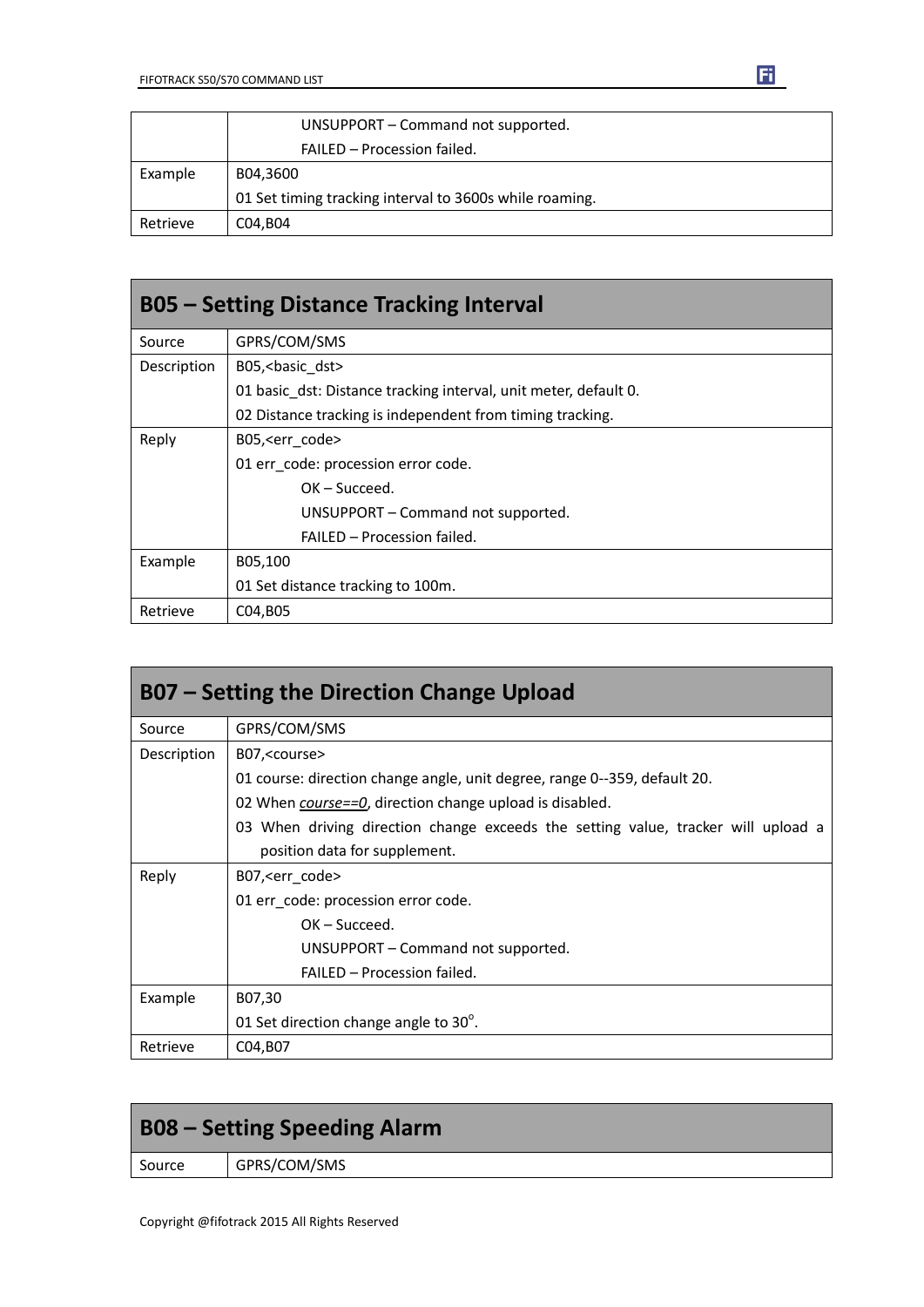| Description | B08, <speeding>,<br/>&gt;buz&gt;</speeding>                                    |
|-------------|--------------------------------------------------------------------------------|
|             | 01 speeding: speed, unit km/h, default 0.                                      |
|             | 02 When speeding==0, speeding alarm is disabled.                               |
|             | 03 buz: 1-Enable buzzer when speeding; 0-Disable(default)                      |
|             | 04 When buz==1, tracker controls buzzer via OUT1, till speed returns to normal |
| Reply       | B08, <err code=""></err>                                                       |
|             | 01 err code: procession error code.                                            |
|             | $OK - Succeed.$                                                                |
|             | UNSUPPORT - Command not supported.                                             |
|             | FAILED - Procession failed.                                                    |
| Example     | B08,90                                                                         |
|             | 01 Set speed limit to 90km/h; Disable buzzer                                   |
| Retrieve    | C04, B08                                                                       |

| <b>B10 – Setting SMS Password</b> |                                                                         |
|-----------------------------------|-------------------------------------------------------------------------|
| Source                            | GPRS/COM/SMS                                                            |
| Description                       | B10, <sms_pwd></sms_pwd>                                                |
|                                   | 01 sms pwd: SMS password, 6 digits, default "000000".                   |
| Reply                             | B10, <err code=""></err>                                                |
|                                   | 01 err code: procession error code.                                     |
|                                   | $OK - Succeed.$                                                         |
|                                   | UNSUPPORT – Command not supported.                                      |
|                                   | FAILED - Procession failed.                                             |
| Example                           | B <sub>10</sub> ,472627                                                 |
|                                   | 01 Set SMS password to "472627".                                        |
|                                   | B10,47262A                                                              |
|                                   | 01 Invalid command, because SMS password needs to be a 6 digits string. |
| Retrieve                          | C04, B10                                                                |

| <b>B11 - Setting SOS Number</b> |                                                                         |
|---------------------------------|-------------------------------------------------------------------------|
| Source                          | GPRS/COM/SMS                                                            |
| Description                     | B11, <sos num1="">,<sos num2="">,<sos num3=""></sos></sos></sos>        |
|                                 | 01 sos num1, 2, 3: SOS numbers to be set; 3 numbers can be set at most. |
|                                 | 02 Refer to B23 command for the function of SOS number(s).              |
| Reply                           | B11, <err code=""></err>                                                |
|                                 | 01 err code: procession error code.                                     |
|                                 | $OK - Succeed.$                                                         |
|                                 | UNSUPPORT - Command not supported.                                      |
|                                 | FAILED - Procession failed.                                             |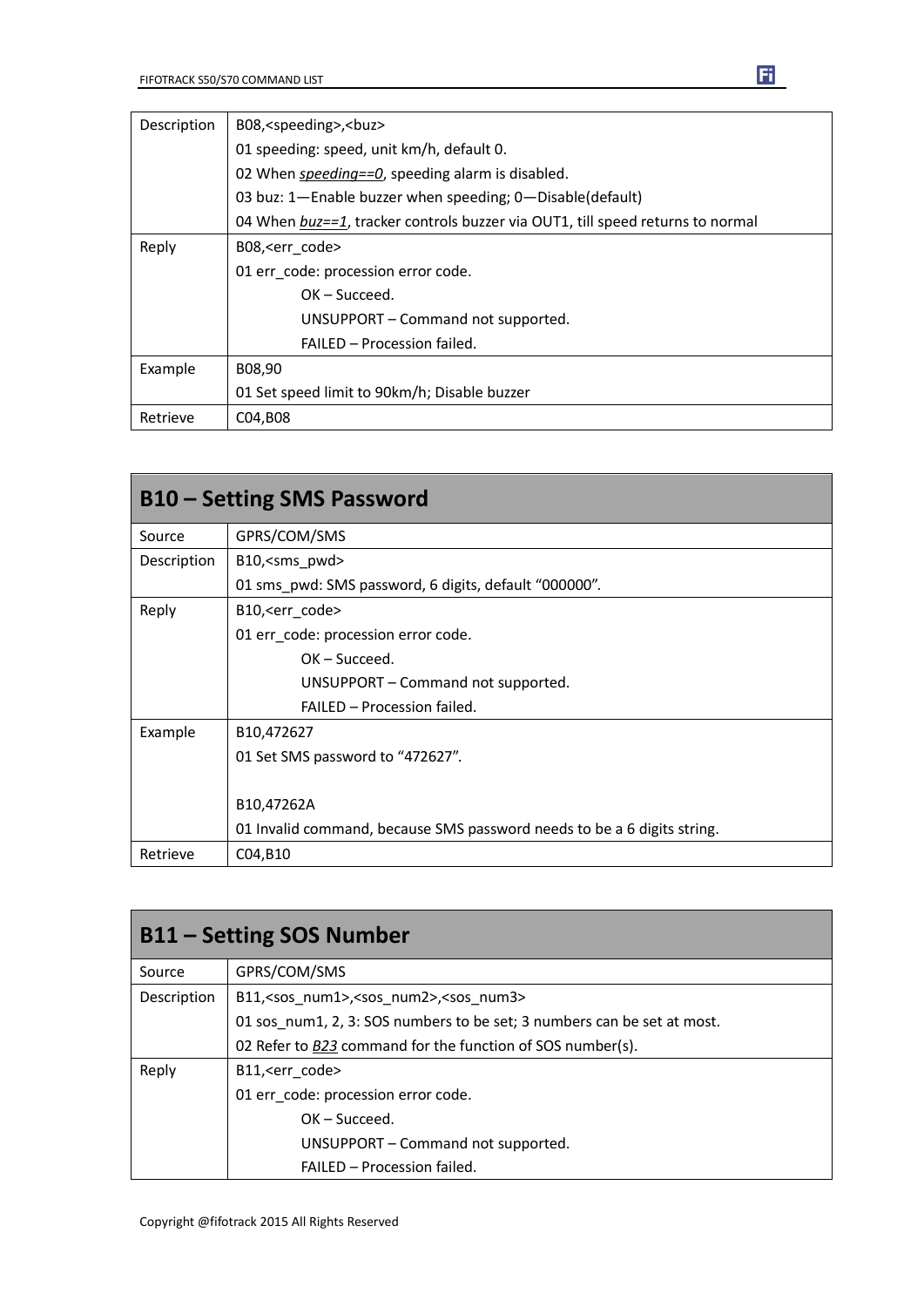| Example  | B11,15698210011,,15698210200                                                |
|----------|-----------------------------------------------------------------------------|
|          | 01 Set sos num1 to 15698210011, sos_num2 to empty, sos_num3 to 15698210200. |
| Retrieve | C04.B11                                                                     |

Ei

| <b>B12 - Output Control</b> |                                                                                          |
|-----------------------------|------------------------------------------------------------------------------------------|
| Source                      | GPRS/COM/SMS                                                                             |
| Description                 | B12, <index>, <action>, <safe speed=""></safe></action></index>                          |
|                             | 01 index: out port selection, value 1                                                    |
|                             | 02 action: Output control, $0^{\sim}$ output low level, 1 $^{\sim}$ output high level.   |
|                             | 03 safe_speed: speed limit, unit km/h; when this parameter is set to 0, or this filed is |
|                             | empty, output control takes effect immediately; Other value, set the speed limit for     |
|                             | output control. When the driving speed is lower than safe speed, the output control      |
|                             | takes effect.                                                                            |
| Reply                       | B12, <err code=""></err>                                                                 |
|                             | 01 err code: error code.                                                                 |
|                             | $OK - Succed.$                                                                           |
|                             | UNSUPPORT – Command not supported.                                                       |
|                             | FAILED - Processing failed.                                                              |
| Example                     | B12,1,1,20                                                                               |
|                             | 01 Set OUT1 to output high level when speed less than 20km/h.                            |
| Retrieve                    | <b>UNSUPPORT</b>                                                                         |

| <b>B13 – Pulse Output Control</b> |                                                                                      |
|-----------------------------------|--------------------------------------------------------------------------------------|
| Source                            | GPRS/COM/SMS                                                                         |
| Description                       | B13, <index>,<on_time>,<off_time>,<pls_cnt></pls_cnt></off_time></on_time></index>   |
|                                   | 01 index: out port specification, value 1                                            |
|                                   | 02 on_time: Duration of high level, unit ms.                                         |
|                                   | 03 off_time: Duration of low level, unit ms.                                         |
|                                   | 04 pls_cnt: Pulse number.                                                            |
| Reply                             | B13, <err_code></err_code>                                                           |
|                                   | 01 err_code: error code.                                                             |
|                                   | $OK - Succeed.$                                                                      |
|                                   | UNSUPPORT - Command not supported.                                                   |
|                                   | FAILED - Processing failed.                                                          |
| Example                           | B13,1,1000,1000,10                                                                   |
|                                   | 01 Set OUT1 to output 10 pulse, whose high level duration 1000ms, low level duration |
|                                   | 1000ms.                                                                              |
| Retrieve                          | <b>UNSUPPORT</b>                                                                     |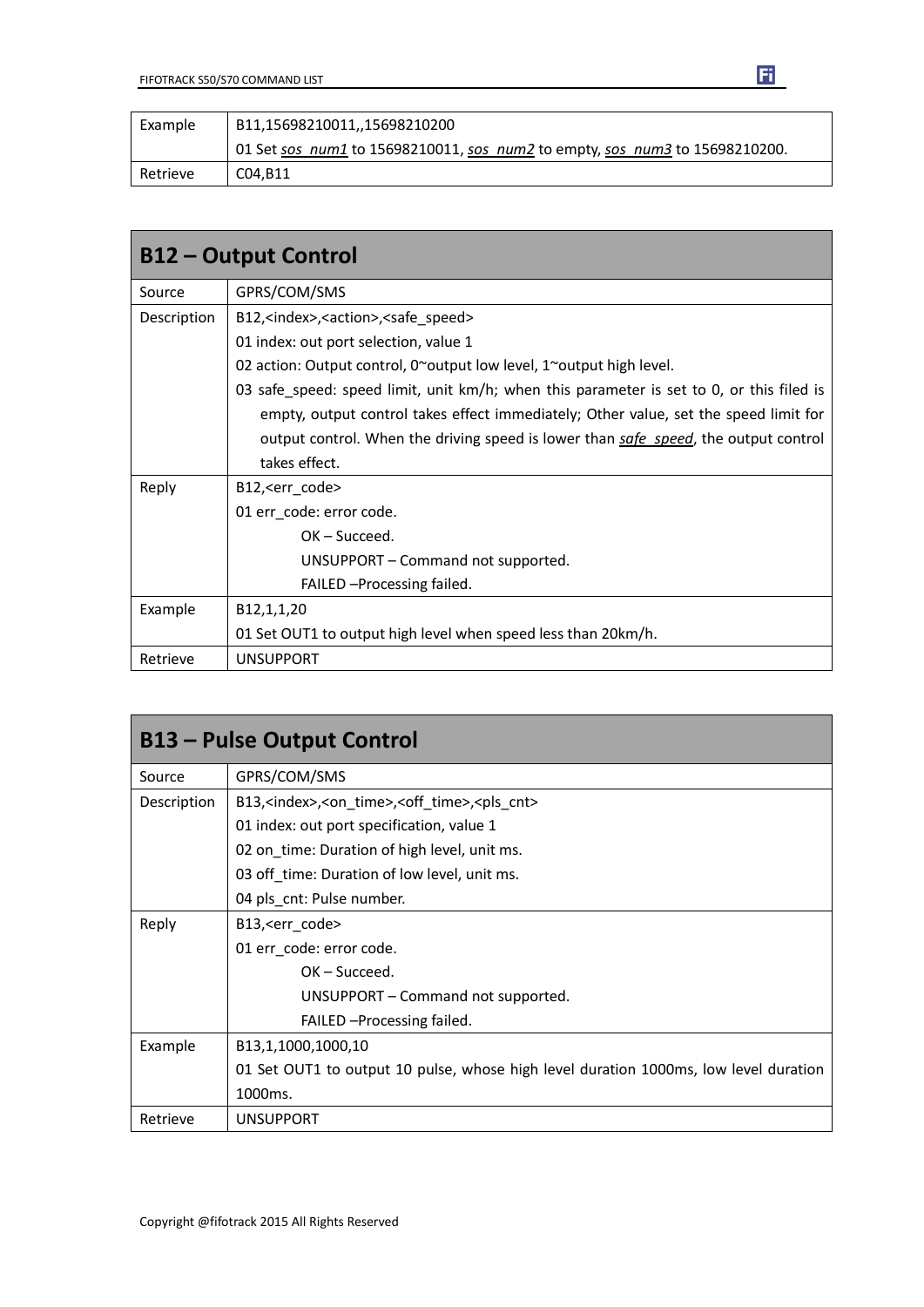| B14 – Setting SMS Time Zone |                                                                                 |
|-----------------------------|---------------------------------------------------------------------------------|
| Source                      | GPRS/COM/SMS                                                                    |
| Description                 | B14, <tzone></tzone>                                                            |
|                             | 01 tzone: time zone, range $[-12, 12]$ .                                        |
|                             | 02 Default value of <i>tzone</i> is 0.                                          |
|                             | 03 When SMS time zone is set, all tracking/alarm SMS use tzone for date & time. |
|                             | 04 GPRS data uploading uses UTC-0 time zone.                                    |
| Reply                       | B14, <err code=""></err>                                                        |
|                             | 01 err code: procession error code.                                             |
|                             | $OK - Succeed.$                                                                 |
|                             | UNSUPPORT – Command not supported.                                              |
|                             | FAILED - Procession failed.                                                     |
| Example                     | B <sub>14</sub> ,-8                                                             |
| Retrieve                    | C04, B14                                                                        |

| <b>B16 – Setting Initial Mileage</b> |                                                                  |
|--------------------------------------|------------------------------------------------------------------|
| Source                               | GPRS/COM/SMS                                                     |
| Description                          | B16, <init mile=""></init>                                       |
|                                      | 01 init mile: initial mileage, unit meter, default 0m.           |
| Reply                                | B16, <err code=""></err>                                         |
|                                      | 01 err code: error code.                                         |
|                                      | $OK - Succeed.$                                                  |
|                                      | UNSUPPORT – Command not supported.                               |
|                                      | FAILED - Processing failed.                                      |
| Example                              | <b>B16</b>                                                       |
|                                      | 01 Set initial mileage to 0                                      |
| Retrieve                             | C04, B16                                                         |
|                                      | 01 The retrieved value is current mileage, not the setting ones. |

| <b>B17 - Clear Blind Data</b> |                                     |
|-------------------------------|-------------------------------------|
| Source                        | GPRS/COM/SMS                        |
| Description                   | B17, < data_type>                   |
|                               | 01 data_type: blind data type.      |
|                               | $1 - GPRS$ Blind.                   |
|                               | $2 -$ SMS blind.                    |
|                               | 3 – Both GPRS and SMS blind.        |
| Reply                         | B17, <err code=""></err>            |
|                               | 01 err_code: procession error code. |
|                               | $OK - Succeed.$                     |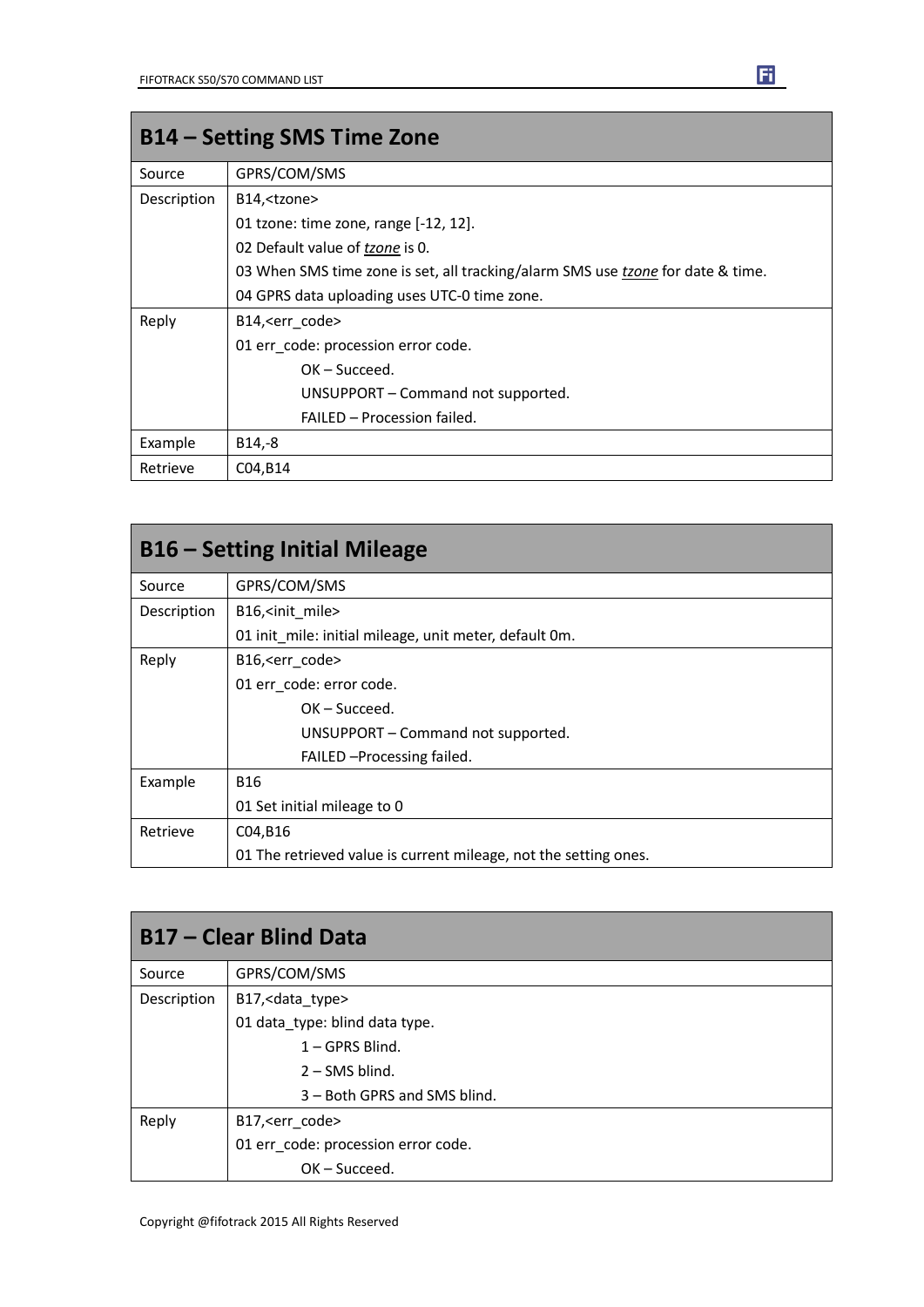

|          | UNSUPPORT - Command not supported.     |
|----------|----------------------------------------|
|          | FAILED - Procession failed.            |
| Example  | B17.3                                  |
|          | 01 Clear both GPRS and SMS blind data. |
| Retrieve | <b>UNSUPPORT</b>                       |

| <b>B18 - Setting Smart IO Working Mode</b> |                                                                                 |
|--------------------------------------------|---------------------------------------------------------------------------------|
| Source                                     | GPRS/COM/SMS                                                                    |
| Description                                | B18, <input/> , <valid_mode></valid_mode>                                       |
|                                            | 01 input: in-port selection, set to 1 for S50/S70                               |
|                                            | 02 valid_mode: valid trigger mode                                               |
|                                            | 0--low level valid                                                              |
|                                            | 1--high level valid.                                                            |
|                                            | 2--AD port (default)                                                            |
|                                            | 03 This command is supported for AD1 port                                       |
| Reply                                      | B18, <err_code></err_code>                                                      |
|                                            | 01 err code: error code.                                                        |
|                                            | $OK - Succeed.$                                                                 |
|                                            | UNSUPPORT - Command not supported.                                              |
|                                            | FAILED - Processing failed.                                                     |
| Example                                    | B18,1,1                                                                         |
| Retrieve                                   | C04, B18, <input/>                                                              |
|                                            | 01 input: in-port selection, the same as <i>input</i> field in setting command. |

| B19 – Setting Circle geo-fence |                                                                                           |  |
|--------------------------------|-------------------------------------------------------------------------------------------|--|
| Source                         | GPRS/COM/SMS                                                                              |  |
| Description                    | B19, <index>,<flag>,<radium>,<lat>,<lon></lon></lat></radium></flag></index>              |  |
|                                | 01 index: fence index, value $1^{\circ}8$ , i.e.: 8 geo-fence can be set at most.         |  |
|                                | 02 flag: alarm flag                                                                       |  |
|                                | flag=1: Trigger alarm when exit fence.                                                    |  |
|                                | flag=2: Trigger alarm when enter fence.                                                   |  |
|                                | flag=3: Trigger alarm both enter and exit fence.                                          |  |
|                                | 03 radium: radium of circle geo-fence, unit meter.                                        |  |
|                                | 04 lat: latitude of center point, decimal string format.                                  |  |
|                                | 05 Ion: longitude of center point, decimal string format.                                 |  |
|                                | 06 When lat and lon fields empty, current latitude and longitude is used, while GPS valid |  |
|                                | signal is needed.                                                                         |  |
|                                | 07 When flag, radium, lat, lon are empty, delete goe-fence specified by index; When       |  |
|                                | index=0 or empty, delete all.                                                             |  |
| Reply                          | B19, <err code=""></err>                                                                  |  |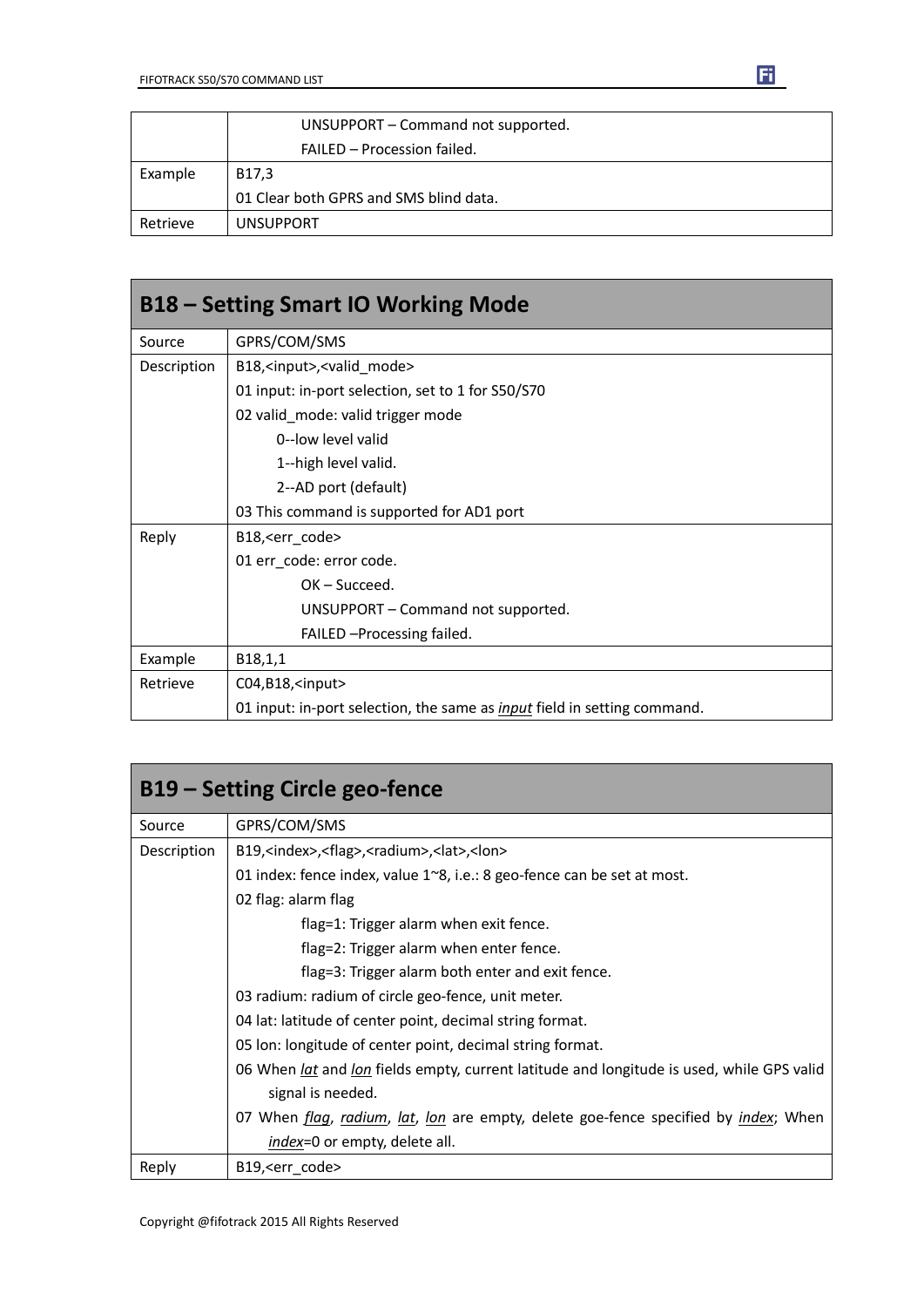|          | 01 err code: procession error code.                                                           |
|----------|-----------------------------------------------------------------------------------------------|
|          | $OK - Succeed.$                                                                               |
|          | UNSUPPORT – Command not supported.                                                            |
|          | FAILED - Procession failed.                                                                   |
| Example  | B19,1,3,200                                                                                   |
|          | 01 Set the first circle geo-fence, centre point: current location, radium: 200m, output       |
|          | alarm when both enter and exit fence.                                                         |
|          |                                                                                               |
|          | B19,1                                                                                         |
|          | 01 Delete 1# circle fence                                                                     |
| Retrieve | $CO4, B19, \text{sindex}$                                                                     |
|          | 01 index: fence index, value $1^{\sim}8$ , the same as <i>index</i> field in setting command. |

| <b>B21 – Setting Fatigue Driving</b> |                                                                                            |
|--------------------------------------|--------------------------------------------------------------------------------------------|
| Source                               | GPRS/COM/SMS                                                                               |
| Description                          | B21, <drowsy_time>,<rest_time></rest_time></drowsy_time>                                   |
|                                      | 01 drowsy_time: Fatigue driving time, unit s, default 14400s.                              |
|                                      | 02 rest time: Minimum rest time after fatigue driving, unit s, default 1200s.              |
|                                      | 03 When <i>drowsy time</i> is set to 0, fatigue driving alarm is disabled.                 |
|                                      | 04 The field rest time can be empty, while the default value is used.                      |
|                                      | 05 When <i>drowsy_time</i> and <i>rest_time</i> are empty, both values are set to default. |
| Reply                                | B21, <err code=""></err>                                                                   |
|                                      | 01 err code: procession error code.                                                        |
|                                      | $OK - Succeed.$                                                                            |
|                                      | UNSUPPORT – Command not supported.                                                         |
|                                      | <b>FAILED - Procession failed.</b>                                                         |
| Example                              | <b>B21</b>                                                                                 |
|                                      | 01 Set fatigue driving time to the default value 14400s, and minimum rest time to the      |
|                                      | default value 1200s.                                                                       |
| Retrieve                             | C04, B21                                                                                   |

| <b>B22 – Setting Maximum Parking Time</b> |                                                                                   |
|-------------------------------------------|-----------------------------------------------------------------------------------|
| Source                                    | GPRS/COM/SMS                                                                      |
| Description                               | B22, <time></time>                                                                |
|                                           | 01 time: Maximum parking time, unit s, default 0s, i.e. parking overtime alarm is |
|                                           | disabled.                                                                         |
|                                           | 02 When parking time exceeds preset value, a parking overtime alarm triggered.    |
|                                           | 03 When vehicle speed is 0, it is regards as parking.                             |
| Reply                                     | B22, <err code=""></err>                                                          |
|                                           | 01 err_code: error code.                                                          |

団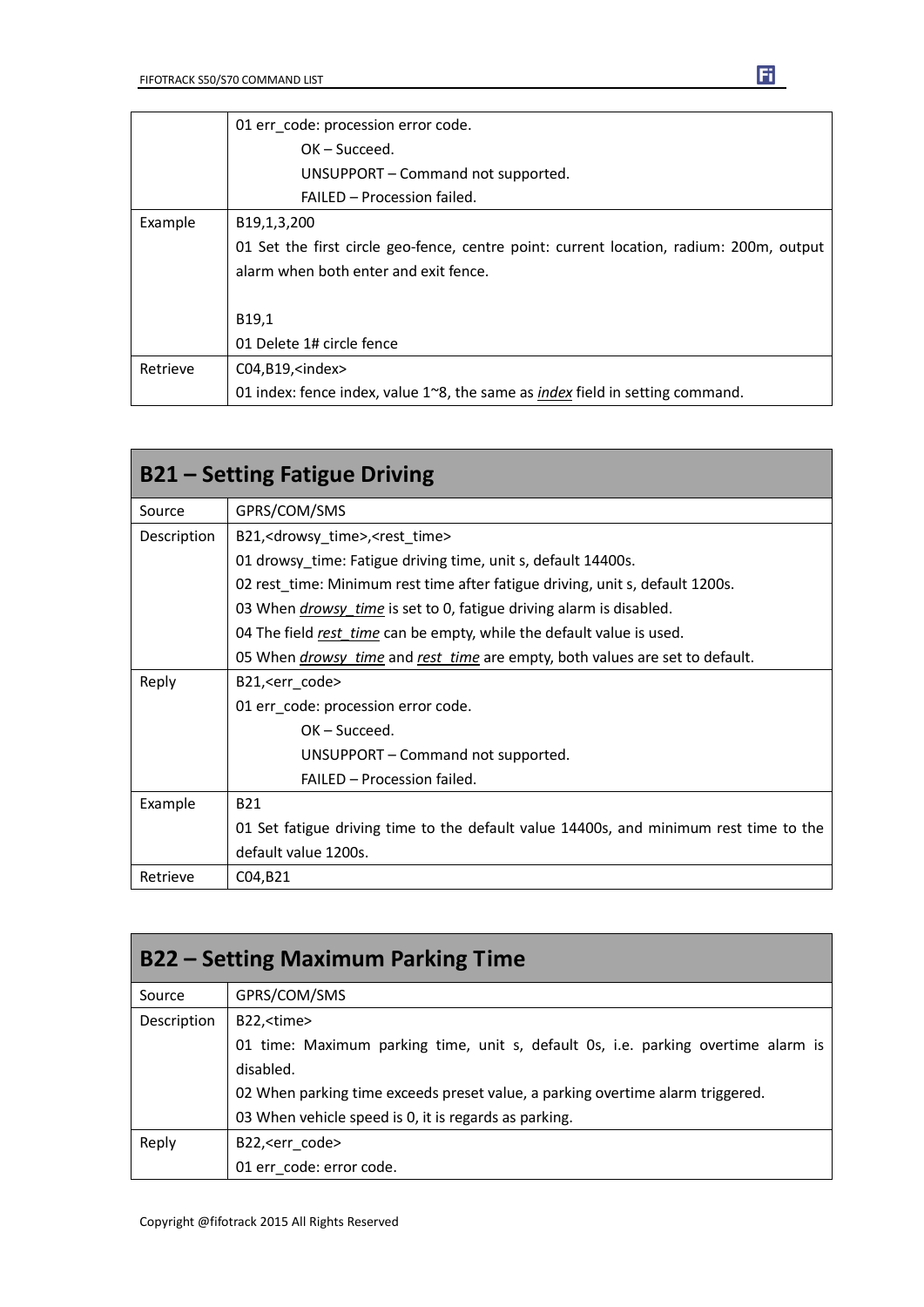|          | $OK - Succeed.$                       |
|----------|---------------------------------------|
|          | UNSUPPORT - Command not supported.    |
|          | FAILED - Processing failed.           |
| Example  | B22,1200                              |
|          | 01 Set maximum parking time to 1200s. |
| Retrieve | C04, B22                              |

| <b>B23 - Setting Alarm Action</b> |                                                                                                                                               |
|-----------------------------------|-----------------------------------------------------------------------------------------------------------------------------------------------|
| Source                            | GPRS/COM/SMS                                                                                                                                  |
| Description                       | B23, <alm-code>,<gprs><sms><two-way-call><monitor-call><photo><an-idx></an-idx></photo></monitor-call></two-way-call></sms></gprs></alm-code> |
|                                   | 01 alm-code: Alarm type, refer to Appendix -A.                                                                                                |
|                                   | 02 GPRS: Disable/enable GPRS uploading.                                                                                                       |
|                                   | 03 SMS: Disable/enable SMS to SOS number.                                                                                                     |
|                                   | 04 two-way-call: Disable/enable SOS number dialing under two-way conversation.                                                                |
|                                   | 05 monitor-call: Disable/enable SOS number dialing under monitor mode.                                                                        |
|                                   | 06 photo: Disable/enable photographing, with resolution setting by <i>D07</i> command.                                                        |
|                                   | 07 AN-idx: Complicated action, value 1~6, which corresponds to $AN$ -idx field in B24                                                         |
|                                   | command; AN is composed of a serial command sets, performing user define                                                                      |
|                                   | operations; Refer to <b>B24</b> command for detail.                                                                                           |
|                                   | 08 When both two-way-call and monitor-call are set, monitor-call is valid, while                                                              |
|                                   | two-way-call ignored.                                                                                                                         |
|                                   | 09 two-way-call or monitor-call is valid when SOS number set, refer to <b>B11</b> command for                                                 |
|                                   | SOS number(s) setting.                                                                                                                        |
|                                   | 10 For S50/S70, two-way-call, monitor-call options are not supported, as a result, set                                                        |
|                                   | these fields to 0 in actual command                                                                                                           |
| Reply                             | B23, <err_code></err_code>                                                                                                                    |
|                                   | 01 err_code: procession error code.                                                                                                           |
|                                   | OK-Succeed.                                                                                                                                   |
|                                   | UNSUPPORT - Command not supported.                                                                                                            |
|                                   | FAILED - Procession failed.                                                                                                                   |
| Example                           | B23,2,110102                                                                                                                                  |
|                                   | 01 Set action when SOS triggered:                                                                                                             |
|                                   | a Sending GPRS alarm data to platform.                                                                                                        |
|                                   | b Sending alarm SMS with CO1 format to SOS number.                                                                                            |
|                                   | c Dial SOS numbers under monitor mode.                                                                                                        |
|                                   | d Perform operations which is defined by $B24$                                                                                                |
| Retrieve                          | C04,B23, <alm-code></alm-code>                                                                                                                |
|                                   | 01 alm-code: Alarm type, refer to Appendix -A. The same as alm-code field in setting                                                          |
|                                   | command.                                                                                                                                      |

団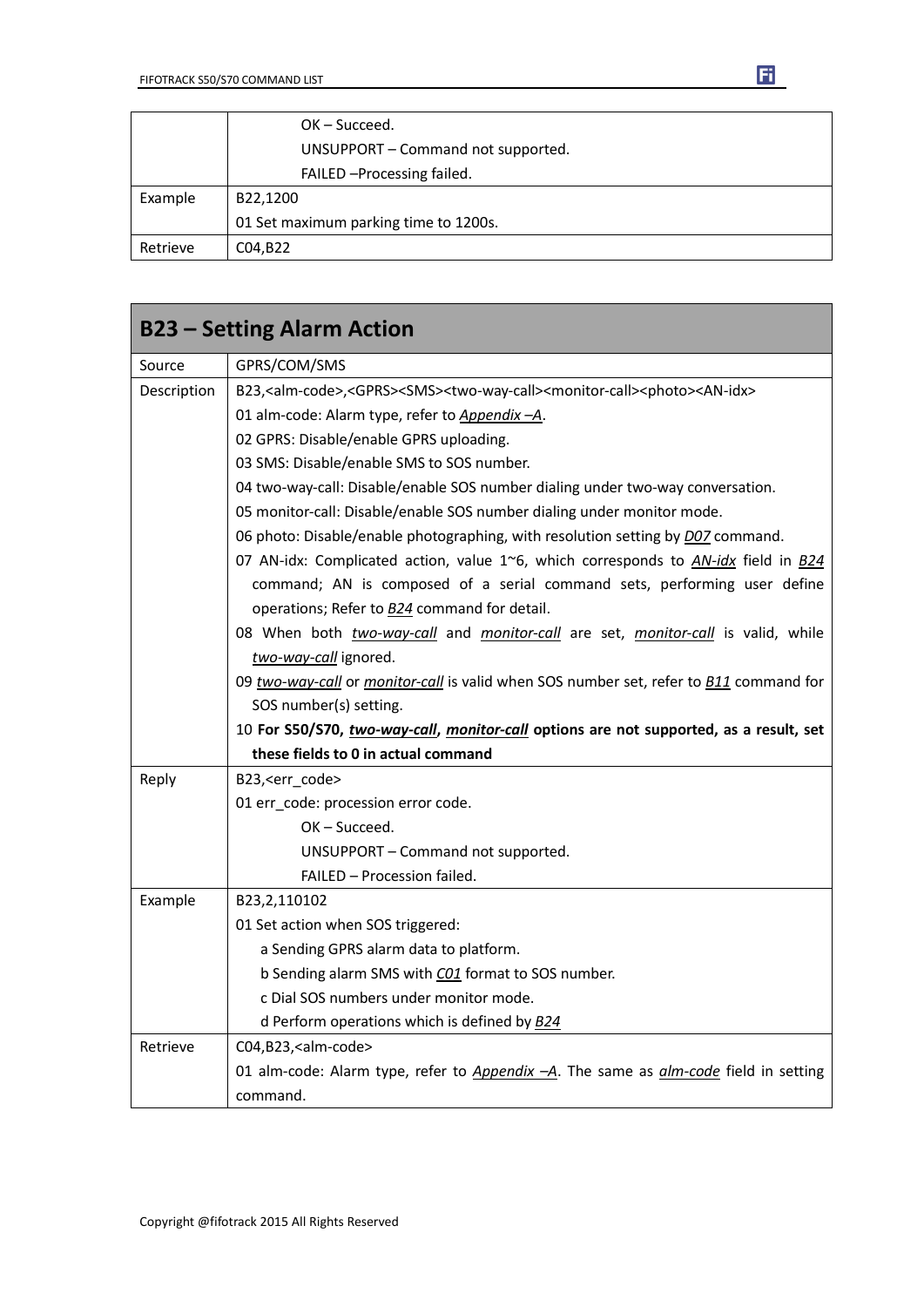| <b>B24 – Setting Complicated Alarm Action</b> |                                                                                                   |
|-----------------------------------------------|---------------------------------------------------------------------------------------------------|
| Source                                        | GPRS/COM/SMS                                                                                      |
| Description                                   | B24, <an-idx>,'#oper-1',<delay_t>,'#oper-2',</delay_t></an-idx>                                   |
|                                               | 01 The command defines complicated alarm action, "AN" for short; AN is used associated            |
|                                               | with B23 setting. When both AN-idx field in B23 command, and AN detail in B24 are                 |
|                                               | set, operation can be performed then.                                                             |
|                                               | 02 AN-idx: AN index, value 1~6, corresponds to 1~6 operation sets; It can be selected by          |
|                                               | AN-idx field in B23 command.                                                                      |
|                                               | 03 #oper-[1,2]: Operation instruction, composed of a serial command(s). Maximum                   |
|                                               | length of 64 bytes.                                                                               |
|                                               | 04 delay_t: Delay time between adjoining operation, unit second. It means, tracker                |
|                                               | performs operations defined by opera-1, delay delay t seconds, then perform opera-2               |
|                                               | 05 The writing rule of B24:                                                                       |
|                                               | a Single quotes in front of and behind <i>oper-x</i> are needed, which is used to define          |
|                                               | operation start                                                                                   |
|                                               | b oper-x is composed of commands sets, it is written in "Serial port (COM) Command                |
|                                               | Format". For example, '#B12,1,1'                                                                  |
|                                               | c delay_t is written in digital directly, there is no single quote in front or behind             |
|                                               | 06 The operation flow of AN action                                                                |
|                                               | a Tracker detects alarm occurring.                                                                |
|                                               | b Tracker checks whether AN-idx is selected in B23, and whether AN detail is set in               |
|                                               | B24.                                                                                              |
|                                               | c When both <b>B23</b> and <b>B24</b> are set, tracker performs operation defined by <b>B24</b> . |
| Reply                                         | B24, <err_code></err_code>                                                                        |
|                                               | 01 err_code: procession error code.                                                               |
|                                               | OK-Succeed.                                                                                       |
|                                               | UNSUPPORT - Command not supported.                                                                |
|                                               | FAILED - Procession failed.                                                                       |
| Example                                       | B23,2,100003                                                                                      |
|                                               | B24,3,'#B12,1,1',3,'#B12,1,0'                                                                     |
|                                               | 01 Tracker will upload GPRS package, and perform AN3 when SOS detected.                           |
|                                               | 02 When SOS detected, tracker uploads GPRS alarm package, set OUT1 high level, delay              |
|                                               | 3s, and then set OUT1 low level.                                                                  |
| Retrieve                                      | C04, B24, <an-idx></an-idx>                                                                       |
|                                               | 01 AN-idx: AN index, the same as <b>AN-idx</b> field in setting command                           |

| <b>B25 – Setting SMS Timing Tracking</b> |                                                                                           |
|------------------------------------------|-------------------------------------------------------------------------------------------|
| Source                                   | GPRS/COM/SMS                                                                              |
| Description                              | B25, <sms interval="">,<sos list=""></sos></sms>                                          |
|                                          | 01 sms interval: SMS Tracking interval, unit s, default 0s; when sms interval==0, disable |
|                                          | SMS timing tracking                                                                       |

Fi

m.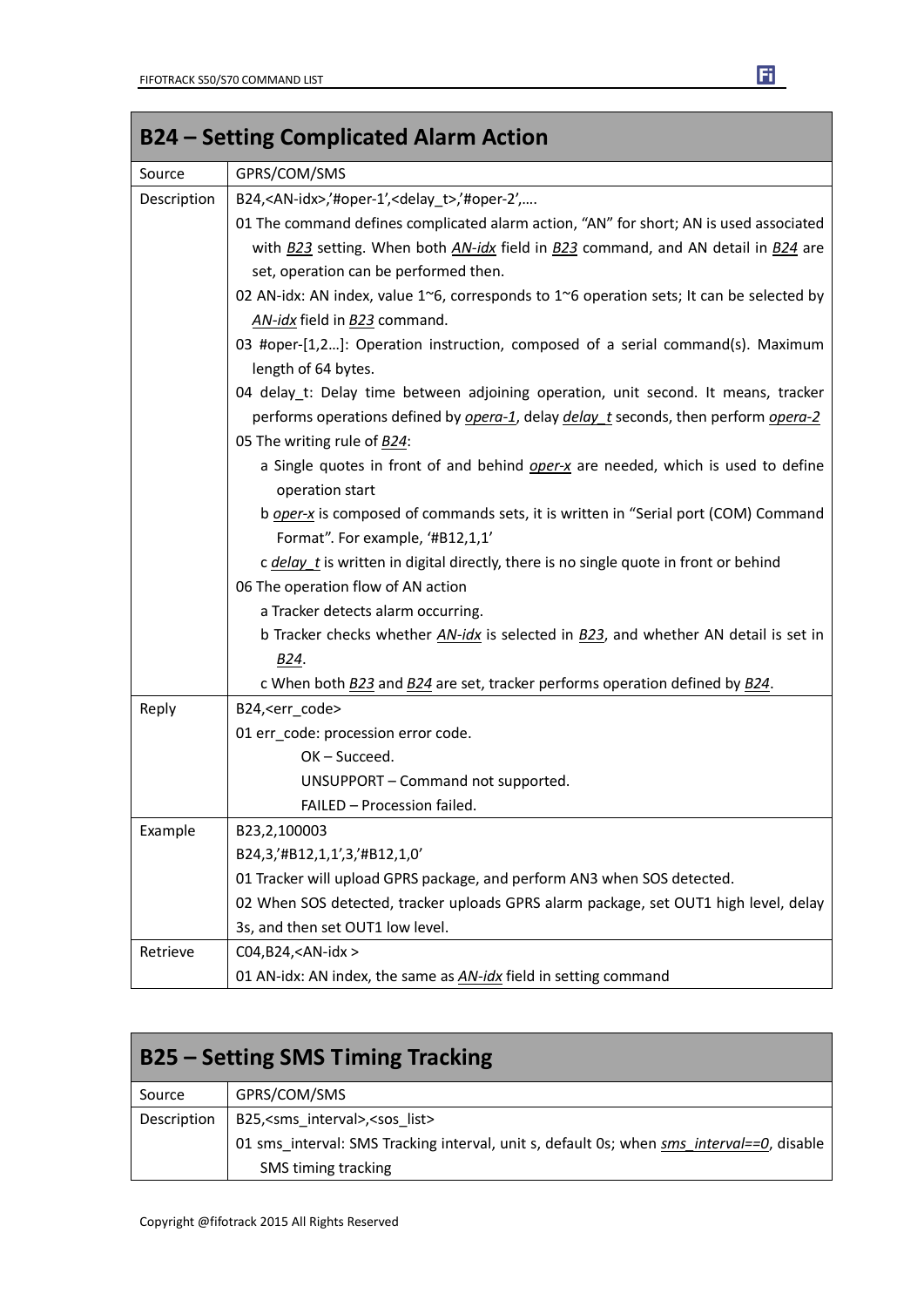|          | 02 The format of timing SMS is the same as CO1 reply                                      |
|----------|-------------------------------------------------------------------------------------------|
|          | 03 sos_list: SOS number list, value 1, 2, 3 or the combination of them. Tracking SMS will |
|          | be sent to the SOS number(s) defined by sos list; When sos list is empty, tracking        |
|          | SMS will be sent to #1 number by default;                                                 |
|          | 04 After setting SMS timing tracking, it is suggested to set SOS number(s) using B11      |
|          | command, to set time-zone using B14 command.                                              |
| Reply    | B25, <err code=""></err>                                                                  |
|          | 01 err code: error code.                                                                  |
|          | OK – Succeed.                                                                             |
|          | UNSUPPORT – Command not supported.                                                        |
|          | FAILED - Processing failed.                                                               |
| Example  | B25,120,23                                                                                |
|          | 01 Enable SMS timing tracking, and set interval to 120s, tracking SMS will be sent to #2  |
|          | and #3 SOS numbers                                                                        |
| Retrieve | C04, B25                                                                                  |

| <b>B26 – Setting Alarm SMS Head String</b> |                                                                                             |
|--------------------------------------------|---------------------------------------------------------------------------------------------|
| Source                                     | GPRS/COM/SMS                                                                                |
| Description                                | B26, <alm-code>, <sms string=""></sms></alm-code>                                           |
|                                            | 01 alm-code: Alarm type, refer to <i>Appendix -A</i> .                                      |
|                                            | 02 sms string: SMS head string, 16 bytes length at most.                                    |
|                                            | 03 Refer to <i>Appendix-A</i> for default string.                                           |
| Reply                                      | B26, <err code=""></err>                                                                    |
|                                            | 01 err_code: error code.                                                                    |
|                                            | $OK - Succeed.$                                                                             |
|                                            | UNSUPPORT – Command not supported.                                                          |
|                                            | FAILED - Processing failed.                                                                 |
| Example                                    | B26,2,HELP                                                                                  |
|                                            | 01 Set SMS head string of SOS to "HELP".                                                    |
| Retrieve                                   | C04,B26, <alm-code></alm-code>                                                              |
|                                            | 01 alm-code: Alarm type, refer to Appendix -A. The same as <i>alm-code</i> field in setting |
|                                            | command.                                                                                    |

| B27 – Setting Parameters of Harsh Acceleration Alarm |                                                                   |
|------------------------------------------------------|-------------------------------------------------------------------|
| Source                                               | GPRS/COM/SMS                                                      |
| Description                                          | B27, <speed var="">, <time lmt=""></time></speed>                 |
|                                                      | 01 speed_var: maximum acceleration speed, unit km/h, default 0.   |
|                                                      | 02 time Imt: hard acceleration detection time, unit s, default 0. |
|                                                      | 03 Refer to Appendix - A for alm-code of harsh accelerate         |
| Reply                                                | B27, <err code=""></err>                                          |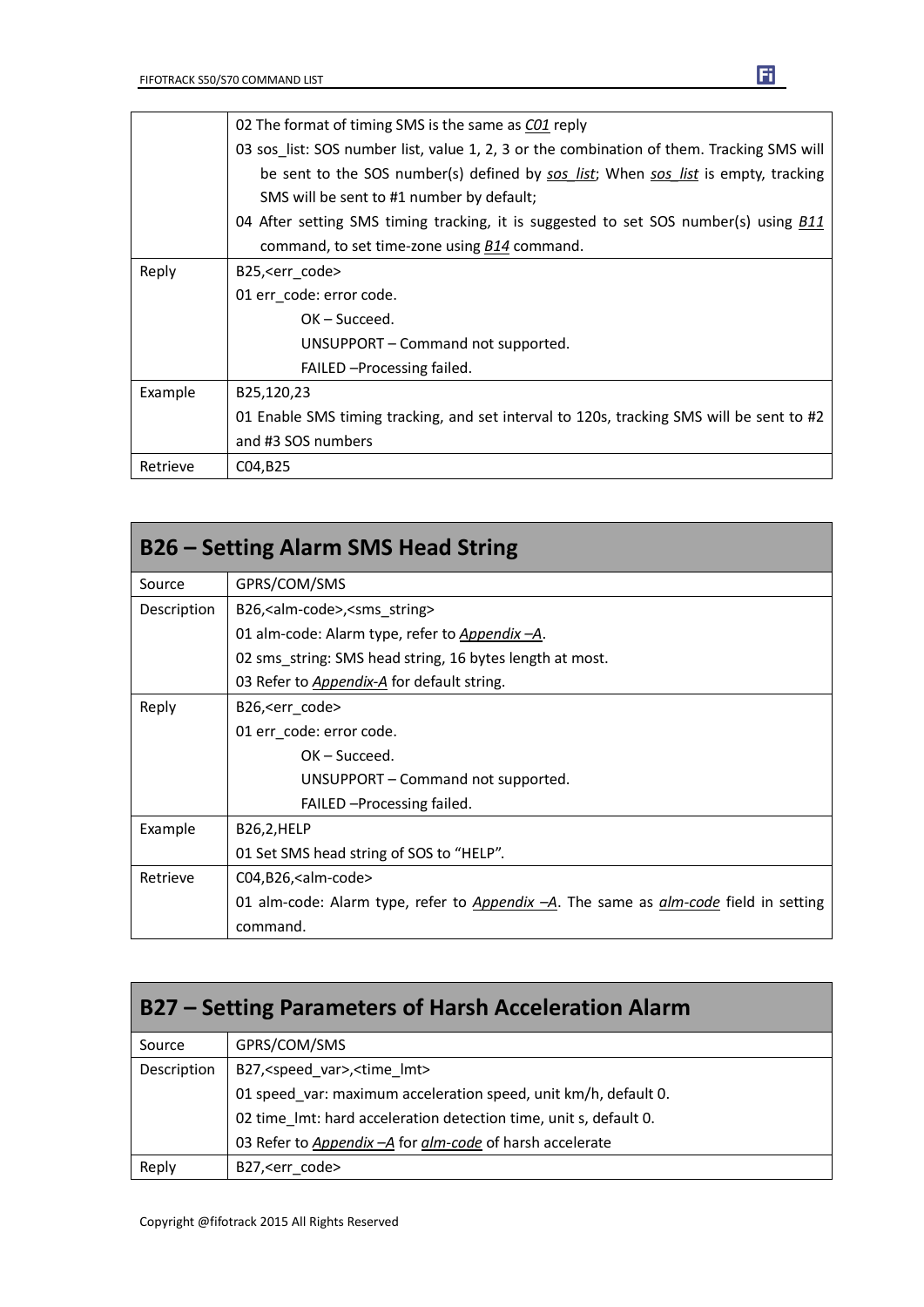|          | 01 err code: procession error code.                                    |
|----------|------------------------------------------------------------------------|
|          | $OK - Succeed.$                                                        |
|          | UNSUPPORT - Command not supported.                                     |
|          | FAILED - Procession failed.                                            |
| Example  | B27,40,2                                                               |
|          | 01 Set hard acceleration parameters: 40km/h speed variation within 2s. |
| Retrieve | C04, B27                                                               |

| <b>B28 – Setting Parameters of Harsh Braking Alarm</b> |                                                                                               |
|--------------------------------------------------------|-----------------------------------------------------------------------------------------------|
| Source                                                 | GPRS/COM/SMS                                                                                  |
| Description                                            | B28, <speed_var>,<time_lmt></time_lmt></speed_var>                                            |
|                                                        | 01 speed var: maximum decrease speed, unit km/h, default 0.                                   |
|                                                        | 02 time Imt: hard braking detection time, unit s, default 0.                                  |
|                                                        | 03 When driving speed decrease beyond <i>speed var</i> , tracker triggers hard braking alarm. |
|                                                        | 04 Refer to Appendix – A for alm-code of harsh brake                                          |
| Reply                                                  | B28, <err code=""></err>                                                                      |
|                                                        | 01 err_code: procession error code.                                                           |
|                                                        | $OK - Succeed.$                                                                               |
|                                                        | UNSUPPORT – Command not supported.                                                            |
|                                                        | FAILED - Procession failed.                                                                   |
| Example                                                | Refer to example in B27                                                                       |
| Retrieve                                               | C04, B <sub>28</sub>                                                                          |

| <b>B31 - Setting SOS Number Attribute</b> |                                                                                                |  |  |  |  |
|-------------------------------------------|------------------------------------------------------------------------------------------------|--|--|--|--|
| Source                                    | GPRS/COM/SMS                                                                                   |  |  |  |  |
| Description                               | B31, <sos-num>,<two-way-call>,<monitor>,<pos-sms></pos-sms></monitor></two-way-call></sos-num> |  |  |  |  |
|                                           | 01 Set SOS number attribute, refer to <b>B11</b> command for SOS number setting.               |  |  |  |  |
|                                           | 02 sos-num: SOS index, value 1, 2, 3, which corresponds to SOS number set by <b>B11</b>        |  |  |  |  |
|                                           | command.                                                                                       |  |  |  |  |
|                                           | 03 two-way-call: attribute of two-way conversation.                                            |  |  |  |  |
|                                           | 04 monitor: attribute of monitor-mode conversation.                                            |  |  |  |  |
|                                           | 05 pos-sms: attribute of position SMS.                                                         |  |  |  |  |
|                                           | 06 Description of attribute:                                                                   |  |  |  |  |
|                                           | two-way-call: tracker picks up incoming phone-call in two-way conversation                     |  |  |  |  |
|                                           | mode.                                                                                          |  |  |  |  |
|                                           | monitor: tracker picks up incoming phone-call in monitor mode.                                 |  |  |  |  |
|                                           | pos-sms: Tracker sends position SMS after incoming phone-call ends. Refer to                   |  |  |  |  |
|                                           | CO1 command for SMS format.                                                                    |  |  |  |  |
|                                           | 07 When both two-way-call and monitor are set, monitor is valid, i.e.: tracker picks up        |  |  |  |  |
|                                           | phone-call in monitor mode.                                                                    |  |  |  |  |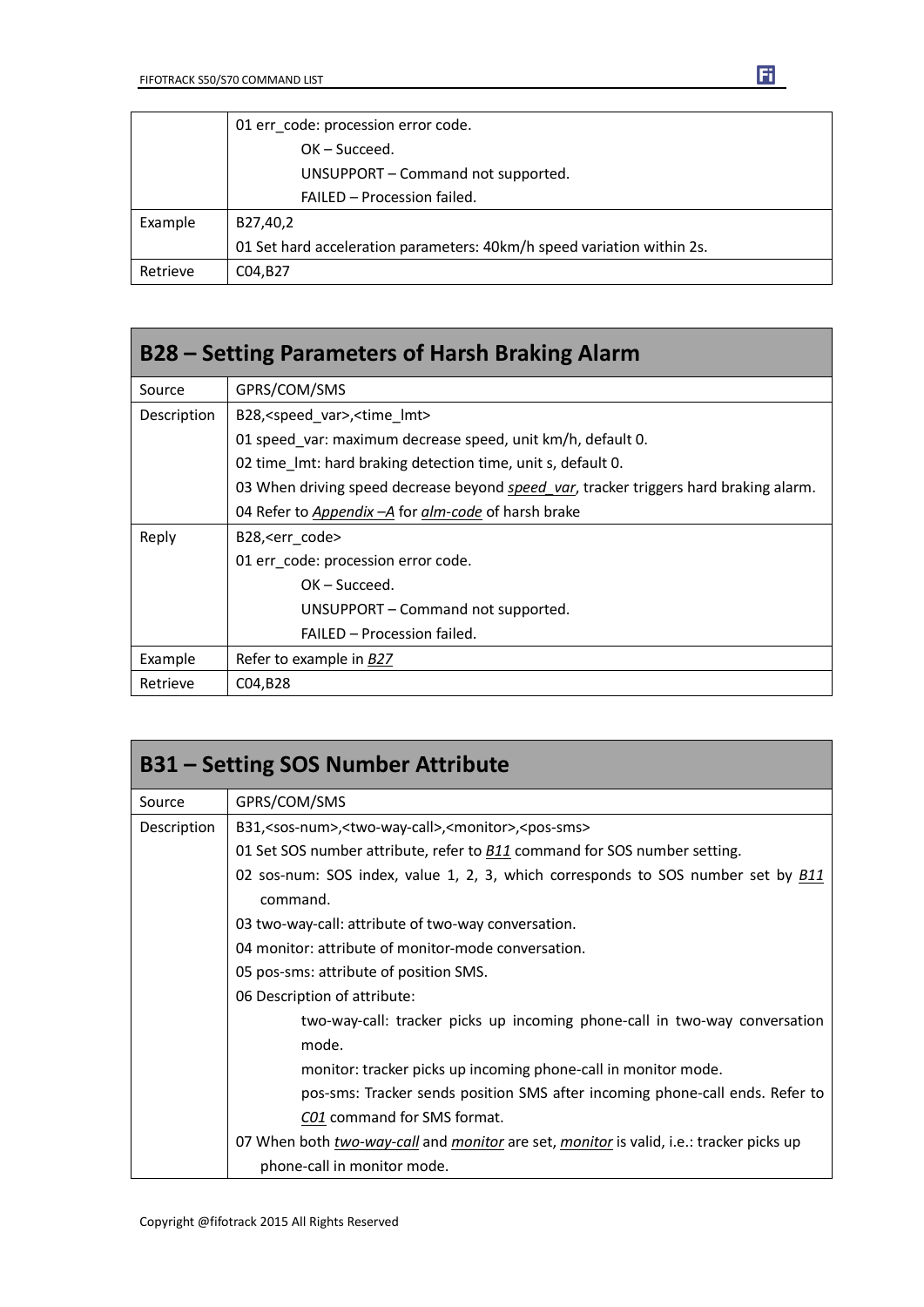|          | 08 When the command string has only sos-num field, default attribute is set to      |  |  |  |
|----------|-------------------------------------------------------------------------------------|--|--|--|
|          | corresponding SOS number.                                                           |  |  |  |
|          | 09 Default attribute of SOS number: two-way-call and pos-sms.                       |  |  |  |
| Reply    | B31, <err_code></err_code>                                                          |  |  |  |
|          | 01 err code: procession error code.                                                 |  |  |  |
|          | $OK - Succeed.$                                                                     |  |  |  |
|          | UNSUPPORT - Command not supported.                                                  |  |  |  |
|          | FAILED - Procession failed.                                                         |  |  |  |
| Example  | B31,1,1,1,1                                                                         |  |  |  |
|          | 01 Set attribute of the first SOS number: tracker automatically picks up incoming   |  |  |  |
|          | phone-call under monitor mode, reply a position SMS.                                |  |  |  |
| Retrieve | $CO4, B31, <$ sos-num $>$                                                           |  |  |  |
|          | 01 sos-num: SOS index, value 1, 2, 3. The same as sos-num field in setting command. |  |  |  |

| <b>B33 – Setting Maximum Idle Time</b> |                                                                                                      |  |  |  |
|----------------------------------------|------------------------------------------------------------------------------------------------------|--|--|--|
| Source                                 | GPRS/COM/SMS                                                                                         |  |  |  |
| Description                            | B33, sidle time                                                                                      |  |  |  |
|                                        | 01 idle time: maximum idle time, unit: s, default 0s. This parameter should be greater<br>than 120s. |  |  |  |
|                                        | 02 idle definition: ACC ON, but no speed, which means engine running under idle mode.                |  |  |  |
|                                        | 03 When idle mode detected, tracker starts idle time counter, and triggers Idling Alarm              |  |  |  |
|                                        | (alm code==35), if counter exceeds <i>idle time</i> .                                                |  |  |  |
| Reply                                  | B33, <err_code></err_code>                                                                           |  |  |  |
|                                        | 01 err_code: procession error code.                                                                  |  |  |  |
|                                        | $OK - Succeed.$                                                                                      |  |  |  |
|                                        | UNSUPPORT – Command not supported.                                                                   |  |  |  |
|                                        | FAILED - Procession failed.                                                                          |  |  |  |
| Example                                | B33,600                                                                                              |  |  |  |
|                                        | 01 Set maximum idle time to 600s                                                                     |  |  |  |
| Retrieve                               | C04, B33                                                                                             |  |  |  |

| <b>B34 – Setting Voltage Range for AD Port</b> |                                                                                              |  |  |
|------------------------------------------------|----------------------------------------------------------------------------------------------|--|--|
| Source                                         | GPRS/COM/SMS                                                                                 |  |  |
| Description                                    | B34, <index>,<min volt="">,<max volt="">,<filter-option></filter-option></max></min></index> |  |  |
|                                                | 01 index: AD port index                                                                      |  |  |
|                                                | $index = 1$ , AD1                                                                            |  |  |
|                                                | index==2, ultrasonic fuel sensor                                                             |  |  |
|                                                | 02 min volt:                                                                                 |  |  |
|                                                | index==1: AD port voltage when external input is 0%, unit V                                  |  |  |
|                                                | index==2: minimum measuring range for ultrasonic sensor, unit mm                             |  |  |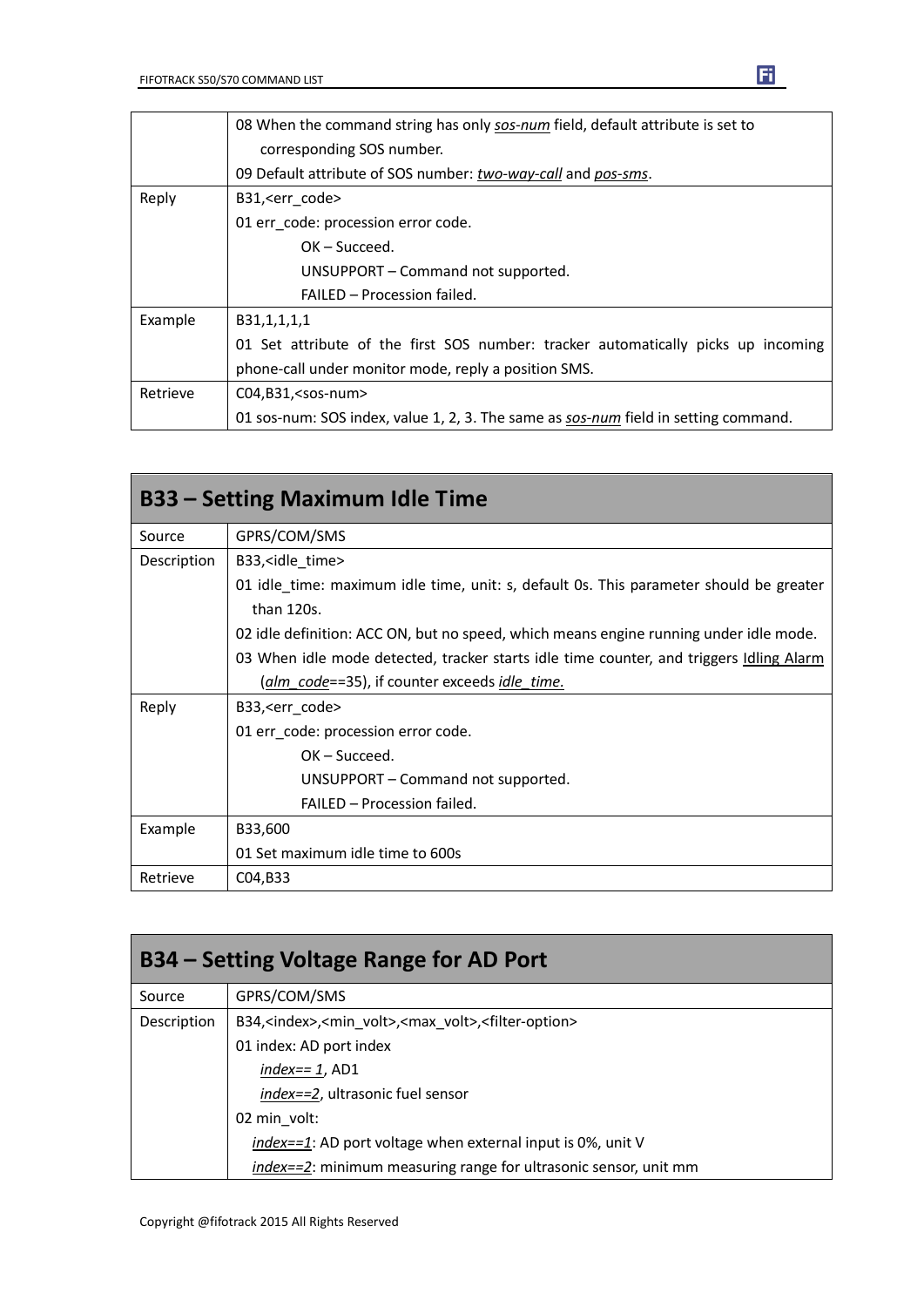|                                                             |                                                                                                                                                                                                                                                                                     | 03 max volt:                        |                                    |               |                              |  |
|-------------------------------------------------------------|-------------------------------------------------------------------------------------------------------------------------------------------------------------------------------------------------------------------------------------------------------------------------------------|-------------------------------------|------------------------------------|---------------|------------------------------|--|
|                                                             | index==1: AD port voltage when external input is 100%, unit V                                                                                                                                                                                                                       |                                     |                                    |               |                              |  |
|                                                             | index==2: maximum measuring range for ultrasonic sensor, unit mm                                                                                                                                                                                                                    |                                     |                                    |               |                              |  |
|                                                             | 04 filter-option: filter option for AD sample data; NOTE: For ultrasonic sensor,                                                                                                                                                                                                    |                                     |                                    |               |                              |  |
|                                                             | filter-option field ignored in actual usage<br>filter-option==0 (default): When external power exists, sample AD data and upload<br>real-time; When external power disconnected, keeping the last sample value, and                                                                 |                                     |                                    |               |                              |  |
|                                                             |                                                                                                                                                                                                                                                                                     |                                     |                                    |               |                              |  |
|                                                             |                                                                                                                                                                                                                                                                                     |                                     |                                    |               |                              |  |
|                                                             | upload to server<br>filter-option==1: When ACC ON, sample AD data and upload real-time; When ACC<br>OFF (maybe external power exists), keeping the last sample value, and upload to<br>server<br>filter-option==2: upload AD sample data real-time, ignoring ACC and external power |                                     |                                    |               |                              |  |
|                                                             |                                                                                                                                                                                                                                                                                     |                                     |                                    |               |                              |  |
|                                                             |                                                                                                                                                                                                                                                                                     |                                     |                                    |               |                              |  |
|                                                             |                                                                                                                                                                                                                                                                                     |                                     |                                    |               |                              |  |
|                                                             |                                                                                                                                                                                                                                                                                     |                                     |                                    |               |                              |  |
|                                                             | status                                                                                                                                                                                                                                                                              |                                     |                                    |               |                              |  |
|                                                             |                                                                                                                                                                                                                                                                                     | 05 Default value for AD input       |                                    |               |                              |  |
|                                                             | port                                                                                                                                                                                                                                                                                | min_volt/V                          | max_volt/V                         | filter-option | <b>Description</b>           |  |
|                                                             | AD1                                                                                                                                                                                                                                                                                 | 0                                   | 5                                  | 0             | Get sample data according to |  |
|                                                             |                                                                                                                                                                                                                                                                                     |                                     |                                    |               | external power status        |  |
| Reply                                                       | B34, <err_code></err_code>                                                                                                                                                                                                                                                          |                                     |                                    |               |                              |  |
|                                                             |                                                                                                                                                                                                                                                                                     | 01 err_code: procession error code. |                                    |               |                              |  |
|                                                             |                                                                                                                                                                                                                                                                                     | OK-Succeed.                         |                                    |               |                              |  |
|                                                             |                                                                                                                                                                                                                                                                                     |                                     | UNSUPPORT - Command not supported. |               |                              |  |
|                                                             | FAILED - Procession failed.                                                                                                                                                                                                                                                         |                                     |                                    |               |                              |  |
| Example                                                     | B34,1,0,5.0                                                                                                                                                                                                                                                                         |                                     |                                    |               |                              |  |
|                                                             | 01 Setting voltage range of AD1 to [0,5]V, getting sample data when external power                                                                                                                                                                                                  |                                     |                                    |               |                              |  |
| exist, keeping sample data when external power disconnected |                                                                                                                                                                                                                                                                                     |                                     |                                    |               |                              |  |
|                                                             |                                                                                                                                                                                                                                                                                     | B34,2,0,1000                        |                                    |               |                              |  |
|                                                             | 01 Setting ultrasonic fuel sensor measuring range 0-1000mm                                                                                                                                                                                                                          |                                     |                                    |               |                              |  |
| Retrieve                                                    |                                                                                                                                                                                                                                                                                     | C04,B34, <index></index>            |                                    |               |                              |  |

E

| $B42 -$ Authorizing RFID Tag(s) |                                                                                               |  |  |  |
|---------------------------------|-----------------------------------------------------------------------------------------------|--|--|--|
| Source                          | GPRS/COM/SMS                                                                                  |  |  |  |
| Description                     | B42, <rfid num1="">,<rfid num2=""><rfid numn=""></rfid></rfid></rfid>                         |  |  |  |
|                                 | 01 rfid num[1,N]: RFID tag number to be authorized.                                           |  |  |  |
|                                 | 02 To authorize RFID tags in batches, send <b>B42</b> only, with <i>rdid num1, rfid num2 </i> |  |  |  |
|                                 | rfid numN empty. After parsed the command, tracker will regard all read RFID tags as          |  |  |  |
|                                 | authorized ones in 3 minutes. During this 3 minutes, tracker will not generate                |  |  |  |
|                                 | "Login", "Log Out" or "Illegal Login" alarm when tag(s) read.                                 |  |  |  |
|                                 | O3 Refer to Appendix A for alm-code of "Login", "Log Out" and "Illegal Login".                |  |  |  |
|                                 | 04 After authorized tag(s) set, tracker will generate "Login", "Log Out" or "Illegal Login"   |  |  |  |
|                                 | alarm when tag read; Refer to user guide for detail.                                          |  |  |  |
|                                 | 05 If no tag(s) authorized, tracker will not generate "Illegal Login".                        |  |  |  |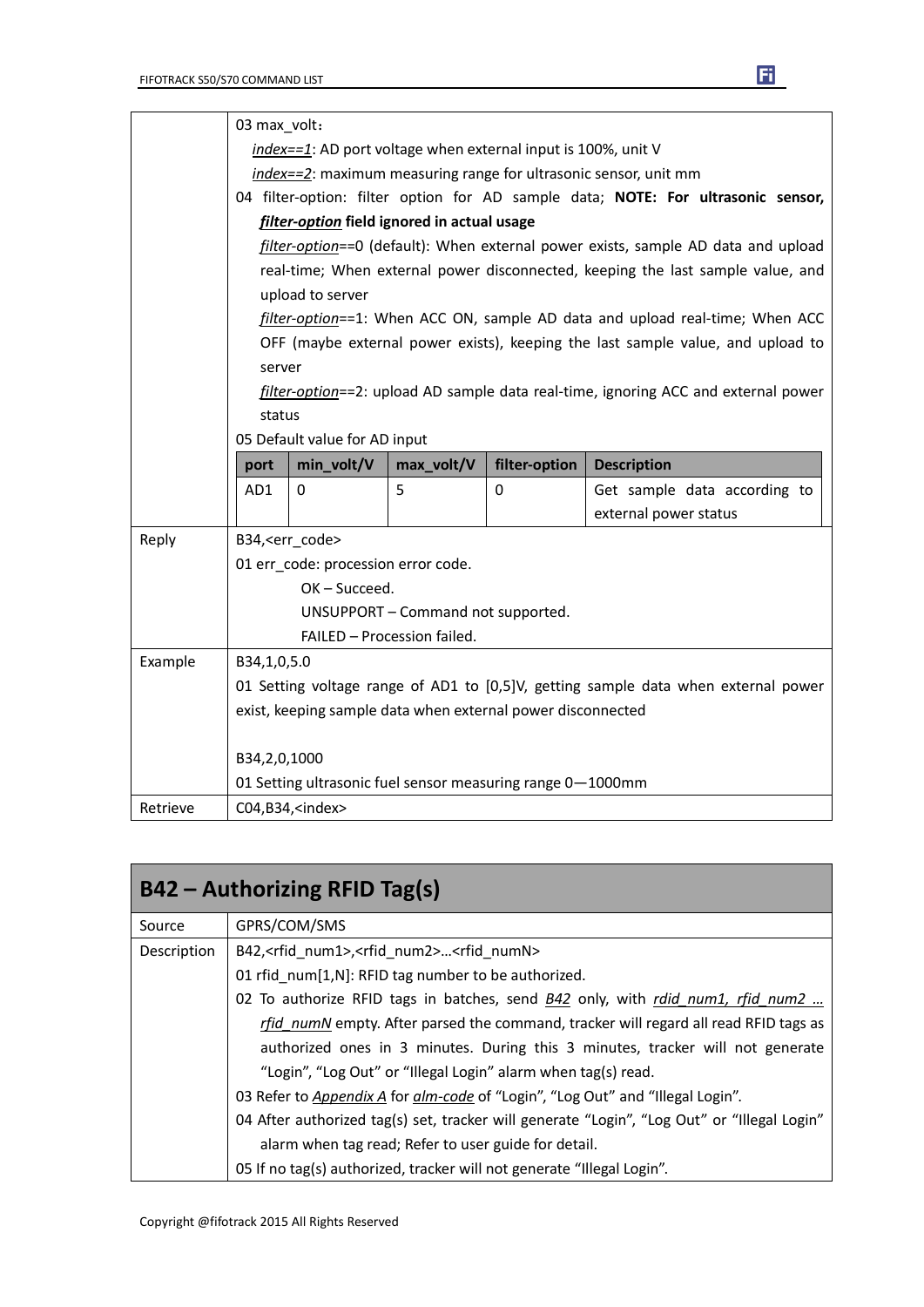| Reply    | B42, <err_code></err_code>                                                               |  |  |  |  |
|----------|------------------------------------------------------------------------------------------|--|--|--|--|
|          | 01 err_code: procession error code.                                                      |  |  |  |  |
|          | $OK - Succeed.$                                                                          |  |  |  |  |
|          | UNSUPPORT - Command not supported.                                                       |  |  |  |  |
|          | FAILED - Procession failed.                                                              |  |  |  |  |
| Example  | B42,1234567,1234568,1234569                                                              |  |  |  |  |
|          | 01 Authorize 3 RFID tags, whose number 1234567,1234568,1234569                           |  |  |  |  |
|          |                                                                                          |  |  |  |  |
|          | <b>B42</b>                                                                               |  |  |  |  |
|          | 01 Start batch tags authorizing, tracker regards tags, which are read in the following 3 |  |  |  |  |
|          | minutes, as authorized ones.                                                             |  |  |  |  |
| Retrieve | <b>UNSUPPORT</b>                                                                         |  |  |  |  |

|             | <b>B43 - Delete Authorized RFID Tag(s)</b>                                                    |
|-------------|-----------------------------------------------------------------------------------------------|
| Source      | GPRS/COM/SMS                                                                                  |
| Description | B43, <all>/<rfid_num1>,<rfid_num2><rfid_numn></rfid_numn></rfid_num2></rfid_num1></all>       |
|             | 01 rfid_num[1,N]: RFID tag number to be deleted.                                              |
|             | 02 B43, ALL: Delete all authorized tag(s).                                                    |
|             | 03 To delete tags in batches, send <b>B43</b> only, with <i>rfid num1, rfid num2rfid numN</i> |
|             | empty, tracker will delete tags, which are read in 3 minutes. During this 3 minutes,          |
|             | tracker will not generate "Login", "Log Out" or "Illegal Login" alarm when tag(s) read.       |
| Reply       | B43, <err_code></err_code>                                                                    |
|             | 01 err_code: procession error code.                                                           |
|             | $OK - Succeed.$                                                                               |
|             | UNSUPPORT – Command not supported.                                                            |
|             | FAILED - Procession failed.                                                                   |
| Example     | B43,1234567,1234568,1234569                                                                   |
|             | 01 Delete 3 authorized RFID tags, whose number 1234567,1234568,1234569.                       |
|             |                                                                                               |
|             | <b>B43</b>                                                                                    |
|             | 01 Start batch operation, tracker delete tags, which are read in the following 3 minutes.     |
| Retrieve    | <b>UNSUPPORT</b>                                                                              |

| B44 - Retrieve RFID Tag(s) Authorization |                                                                                                                  |  |  |
|------------------------------------------|------------------------------------------------------------------------------------------------------------------|--|--|
| Source                                   | GPRS/COM/SMS                                                                                                     |  |  |
| Description                              | B44, <rfid_num1>,<rfid_num2><rfid_numn></rfid_numn></rfid_num2></rfid_num1>                                      |  |  |
|                                          | 01 rfid num[1,N]: RFID tag number to be retrieved.                                                               |  |  |
|                                          | 02 Maximally, five tags are support in the retrieving operation                                                  |  |  |
| Reply                                    | B44, <rfid num1="">:<aut1>,<rfid num2="">:<aut2>,<rfid numn="">:<autn></autn></rfid></aut2></rfid></aut1></rfid> |  |  |
|                                          | 01 rfid num[1,N]: RFID tag number to be retrieved.                                                               |  |  |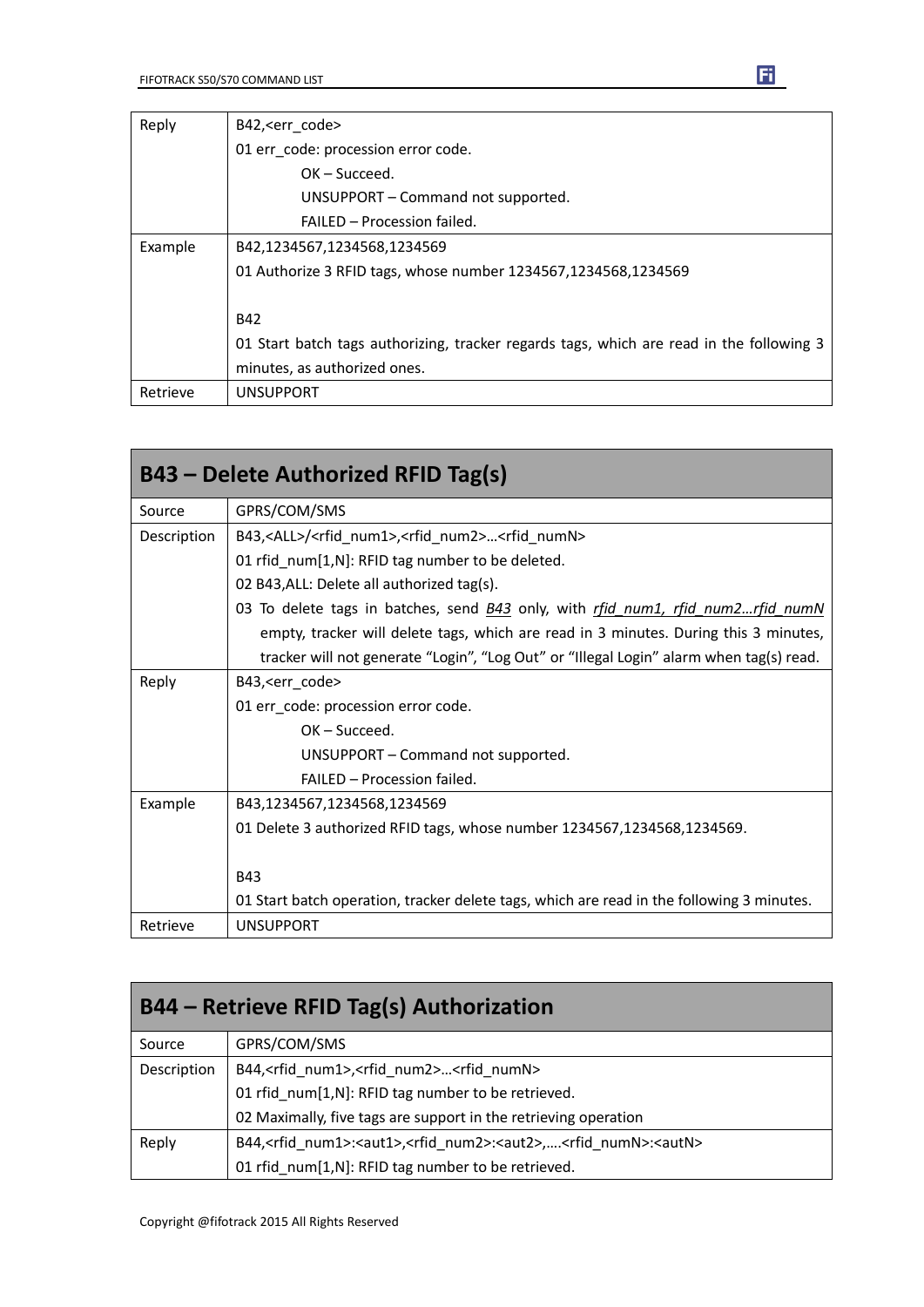|          | 02 aut[1,N]: Authorization status, 0 $\gamma$ unauthorized, 1 $\gamma$ authorized |  |  |
|----------|-----------------------------------------------------------------------------------|--|--|
| Example  |                                                                                   |  |  |
| Retrieve | <b>UNSUPPORT</b>                                                                  |  |  |

| <b>B45 - RFID/Fingerprint Optional Function</b> |                                                                                                      |  |  |
|-------------------------------------------------|------------------------------------------------------------------------------------------------------|--|--|
| Source                                          | GPRS/COM/SMS                                                                                         |  |  |
| Description                                     | B45, <acc-off-logout>, <br/>&gt;buz-tip&gt;, <acc-on-no-logout></acc-on-no-logout></acc-off-logout>  |  |  |
|                                                 | 01 acc-off-logout: 1(default) - Force logout When ACC OFF; 0-Keeping login status                    |  |  |
|                                                 | when ACC OFF. After setting $\frac{acc-off\text{-}logout==1}{}$ , tracker will set current status to |  |  |
|                                                 | logout, and trigger "Log out" alarm when ACC OFF                                                     |  |  |
|                                                 | 02 buz-tip: Enable/Disable buzzer function for reminder function; 1-Enable, 0-Disable.               |  |  |
|                                                 | The function needs to connect OUT to buzzer when buz-tip==1                                          |  |  |
|                                                 | Tracker will beep for reminder under below condition:                                                |  |  |
|                                                 | a Under logout status, when ACC ON, buzzer beeps to remind swiping card to                           |  |  |
|                                                 | log in                                                                                               |  |  |
|                                                 | b Log in, buzzer beeps once                                                                          |  |  |
|                                                 | c Log out, buzzer beeps twice                                                                        |  |  |
|                                                 | 03 buz-tip field is invalid for fingerprint                                                          |  |  |
|                                                 | 04 acc-on-no-logout: 1 (default) - Tracker keeps login status during ACC ON period;                  |  |  |
|                                                 | 0-Tracker will generate logout alarm even under ACC ON condition.                                    |  |  |
|                                                 | acc-on-no-logout==1: Tracker does nothing when swiping the same card, while                          |  |  |
|                                                 | generates "Log in" alarm when swiping different card, with new card ID in GPRS                       |  |  |
|                                                 | package                                                                                              |  |  |
|                                                 | $\alpha$ cc-on-no-logout== $Q$ : Tracker generates "Log out" alarm when swiping the same             |  |  |
|                                                 | card, while generates "Log out" alarm with old card ID, "Log in" alarm with new ID                   |  |  |
| Reply                                           | B45, <err_code></err_code>                                                                           |  |  |
|                                                 | 01 err_code: procession error code.                                                                  |  |  |
|                                                 | OK-Succeed.                                                                                          |  |  |
|                                                 | UNSUPPORT - Command not supported.                                                                   |  |  |
|                                                 | FAILED - Procession failed.                                                                          |  |  |
| Example                                         |                                                                                                      |  |  |
| Retrieve                                        | C04, B45                                                                                             |  |  |

| <b>B46 - Setting Passenger Mode for RFID/Fingerprint</b> |  |  |
|----------------------------------------------------------|--|--|
|----------------------------------------------------------|--|--|

| Source      | GPRS/COM/SMS                                                                                 |  |
|-------------|----------------------------------------------------------------------------------------------|--|
| Description | B46, <enable>,<filter-tmr>,<keeping-tmr></keeping-tmr></filter-tmr></enable>                 |  |
|             | 01 Tracker supports two working mode, driver management and passenger mode, when             |  |
|             | using RFID/finger. B46 command is use to set passenger mode.                                 |  |
|             | 02 enable: 0~Disable(default); 1~Enable                                                      |  |
|             | 03 filter-tmr: filtering time for repeating swiping, unit s, default 0s. During this period, |  |

Copyright @fifotrack 2015 All Rights Reserved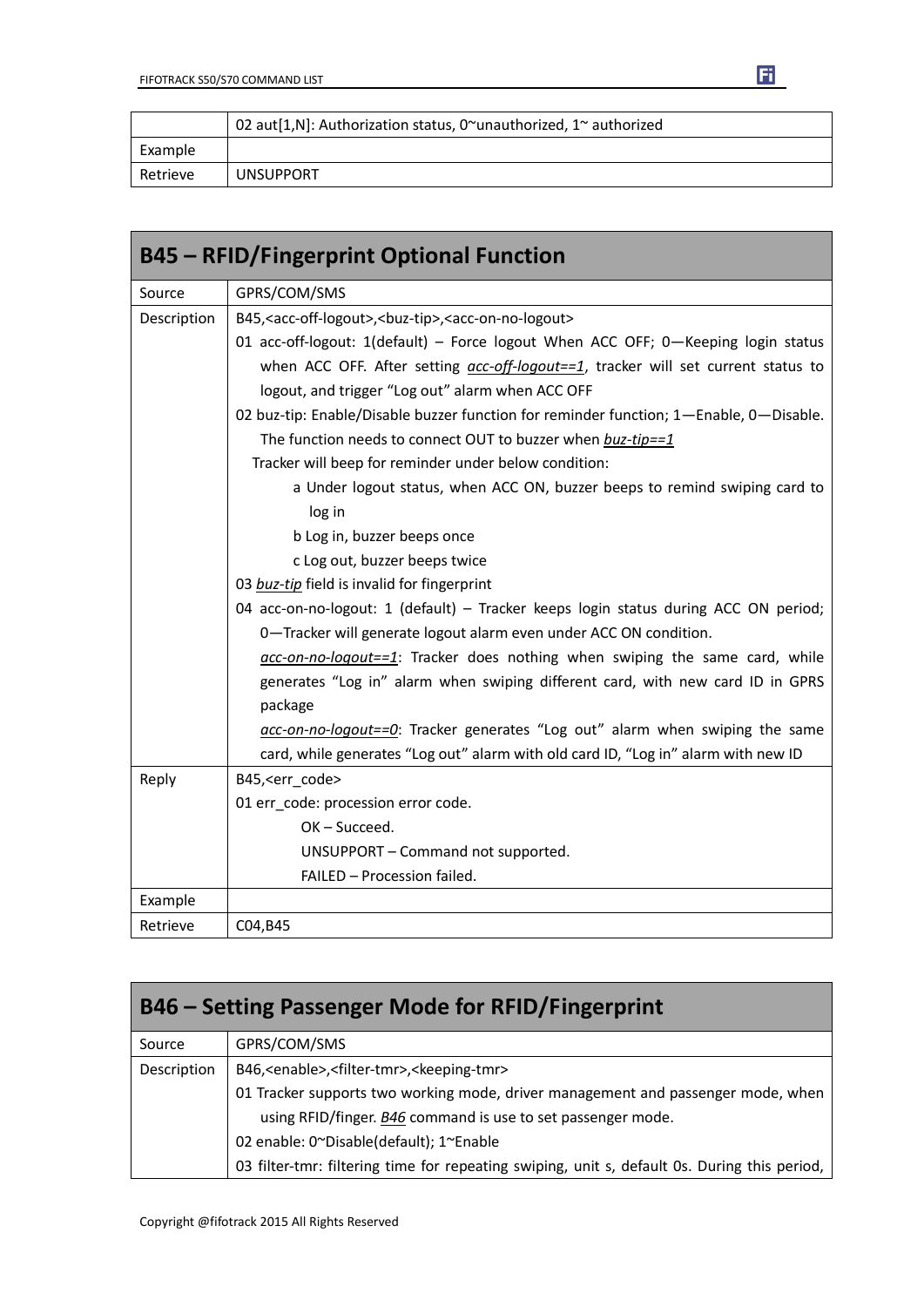|          | tag ID will be uploaded once till <i>filter-tmr</i> timeout. When <i>filter-tmr==0</i> , no filtration |  |  |  |
|----------|--------------------------------------------------------------------------------------------------------|--|--|--|
|          | to repeating tag ID                                                                                    |  |  |  |
|          | 04 keeping-tmr: tag ID keeping time, unit s; During this period, tag ID will be uploaded               |  |  |  |
|          | within each GPRS package; when $keeping$ - $tmr == 0$ , tag ID will be uploaded once                   |  |  |  |
|          | 05 Working process of passenger mode                                                                   |  |  |  |
|          | a After tag swiped, tracker sends normal GPRS position data with tag ID during                         |  |  |  |
|          | keeping-tmr period. And tag ID will be empty after keeping-tmr seconds                                 |  |  |  |
|          | b When the same tag swiped repeatedly, tracker distinguishes as one during                             |  |  |  |
|          | filter-tmr second, and keeps sending GPRS package with tag ID during keeping-tmr                       |  |  |  |
|          | seconds                                                                                                |  |  |  |
|          | 06 When setting passenger mode, GPRS data package is normal position one after tag                     |  |  |  |
|          | swiped.                                                                                                |  |  |  |
| Reply    | B46, <err code=""></err>                                                                               |  |  |  |
|          | 01 err_code: procession error code.                                                                    |  |  |  |
|          | OK – Succeed.                                                                                          |  |  |  |
|          | UNSUPPORT - Command not supported.                                                                     |  |  |  |
|          | FAILED - Procession failed.                                                                            |  |  |  |
| Example  |                                                                                                        |  |  |  |
| Retrieve | C04, B46                                                                                               |  |  |  |

Ei

|                                                                                           | <b>B80 – Setting Fuel Theft/Filling Alarm</b>                                                                              |  |  |  |
|-------------------------------------------------------------------------------------------|----------------------------------------------------------------------------------------------------------------------------|--|--|--|
| Source                                                                                    | GPRS/COM/SMS                                                                                                               |  |  |  |
| Description                                                                               | B80, <ad-idx>,<theft-percentage>,<filling-percentage>,<use-acc></use-acc></filling-percentage></theft-percentage></ad-idx> |  |  |  |
|                                                                                           | 01 The command is used for AD fuel sensor or ultrasonic fuel sensor; Besides, it is valid                                  |  |  |  |
|                                                                                           | on regular tank only at present.                                                                                           |  |  |  |
|                                                                                           | 02 ad-idx:                                                                                                                 |  |  |  |
|                                                                                           | ad-idx==0, disable fuel theft/filling function                                                                             |  |  |  |
|                                                                                           | ad-idx==1: AD channel which connects to AD fuel sensor                                                                     |  |  |  |
| ad-idx==2: ultrasonic fuel sensor                                                         |                                                                                                                            |  |  |  |
| 03 theft-percentage: Fuel theft percentage, unit %, tracker will send alarm when the fuel |                                                                                                                            |  |  |  |
|                                                                                           | level decrement exceeds the setting value. If <i>theft-percentage==0</i> or field empty,                                   |  |  |  |
|                                                                                           | disable fuel theft alarm.                                                                                                  |  |  |  |
|                                                                                           | 04 filling-percentage: Fuel filling percentage, unit %, tracker will send alarm when the                                   |  |  |  |
|                                                                                           | fuel level increment exceeds the setting value. If <i>filling-percentage==0</i> or filed empty,                            |  |  |  |
|                                                                                           | disable fuel filling alarm.                                                                                                |  |  |  |
|                                                                                           | 05 use-acc: Whether tracker connects to ACC or not. To get better calculation result, it is                                |  |  |  |
|                                                                                           | suggested to connect IN2 to ACC. If <i>use-acc</i> field empty, by default, it is regarded that                            |  |  |  |
|                                                                                           | ACC connected.                                                                                                             |  |  |  |
| Reply                                                                                     | B80, <err_code></err_code>                                                                                                 |  |  |  |
|                                                                                           | 01 err code: procession error code.                                                                                        |  |  |  |
|                                                                                           | $OK - Succeed.$                                                                                                            |  |  |  |
|                                                                                           | UNSUPPORT - Command not supported.                                                                                         |  |  |  |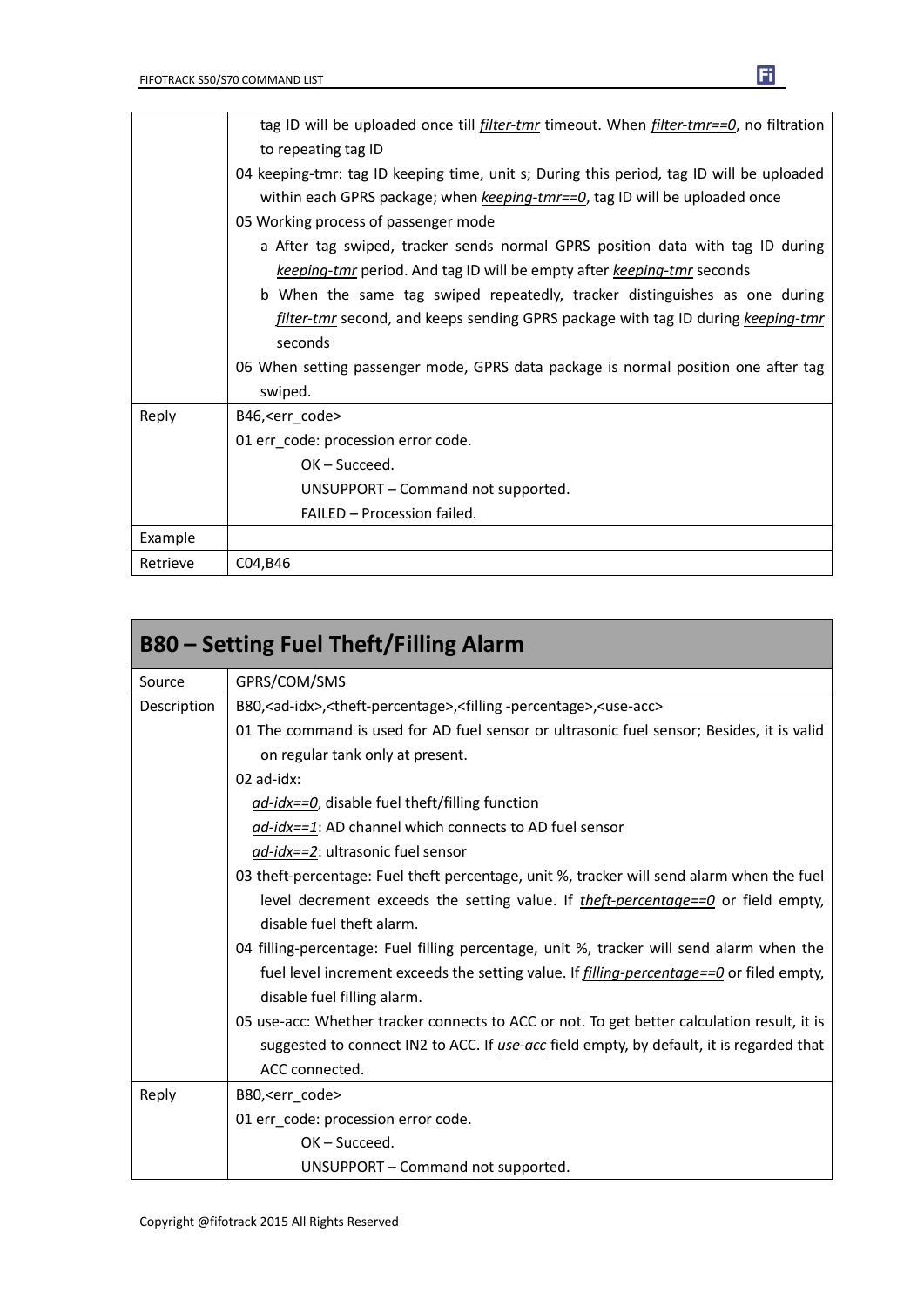|          | FAILED - Procession failed.                                                          |  |  |  |
|----------|--------------------------------------------------------------------------------------|--|--|--|
| Example  | B80,1,5                                                                              |  |  |  |
|          | 01 Enable fuel theft alarm calculated based on AD1; When fuel level decrement exceed |  |  |  |
|          | 5%, tracker sends theft alarm                                                        |  |  |  |
|          | 02 Disable fuel filling alarm                                                        |  |  |  |
|          | 03 IN2 connects to ACC                                                               |  |  |  |
|          |                                                                                      |  |  |  |
|          | B80,2,10,25,1                                                                        |  |  |  |
|          | 01 Setting 10% theft alarm, 25% filling alarm for ultrasonic fuel sensor             |  |  |  |
| Retrieve | C04,B80                                                                              |  |  |  |

|                           | <b>B81 - Setting Fuel Level Alarm</b>                                                         |  |  |
|---------------------------|-----------------------------------------------------------------------------------------------|--|--|
| Source                    | GPRS/COM/SMS                                                                                  |  |  |
| Description               | B81, <ad-idx>,<low-percentage>,<high-percentage></high-percentage></low-percentage></ad-idx>  |  |  |
|                           | 01 The command is used for AD fuel sensor or ultrasonic fuel sensor; Besides, it is valid     |  |  |
|                           | on regular tank only at present.                                                              |  |  |
|                           | 02 ad-idx:                                                                                    |  |  |
|                           | ad-idx==0, disable fuel level detecting function                                              |  |  |
|                           | ad-idx==1: AD channel which connects to AD fuel sensor                                        |  |  |
|                           | ad-idx==2: ultrasonic fuel sensor                                                             |  |  |
|                           | 03 low-percentage: Percentage of low fuel level, unit %, tracker will send alarm when the     |  |  |
|                           | fuel level is lower than the setting value. If low-percentage==0 or field empty, disable      |  |  |
| low fuel level detection. |                                                                                               |  |  |
|                           | 04 high-percentage: Percentage of high fuel level, unit %, tracker will send alarm when       |  |  |
|                           | the fuel level is higher than the setting value. If <i>high-percentage==0</i> or filed empty, |  |  |
|                           | disable high fuel level detection.                                                            |  |  |
| Reply                     | B81, <err_code></err_code>                                                                    |  |  |
|                           | 01 err code: procession error code.                                                           |  |  |
|                           | OK-Succeed.                                                                                   |  |  |
|                           | UNSUPPORT - Command not supported.                                                            |  |  |
|                           | FAILED - Procession failed.                                                                   |  |  |
| Example                   | B81,1,15,80                                                                                   |  |  |
|                           | 01 Enable low and high fuel level detection calculated based on AD1                           |  |  |
|                           | 02 When fuel level is lower than 15%, tracker sends alarm                                     |  |  |
|                           | 03 When fuel level is higher than 80%, tracker sends alarm                                    |  |  |
|                           | B81,2,10,85                                                                                   |  |  |
|                           | 01 Setting 10% low level alarm, 85% high level alarm for ultrasonic fuel sensor               |  |  |
| Retrieve                  | C04,B81                                                                                       |  |  |

Ei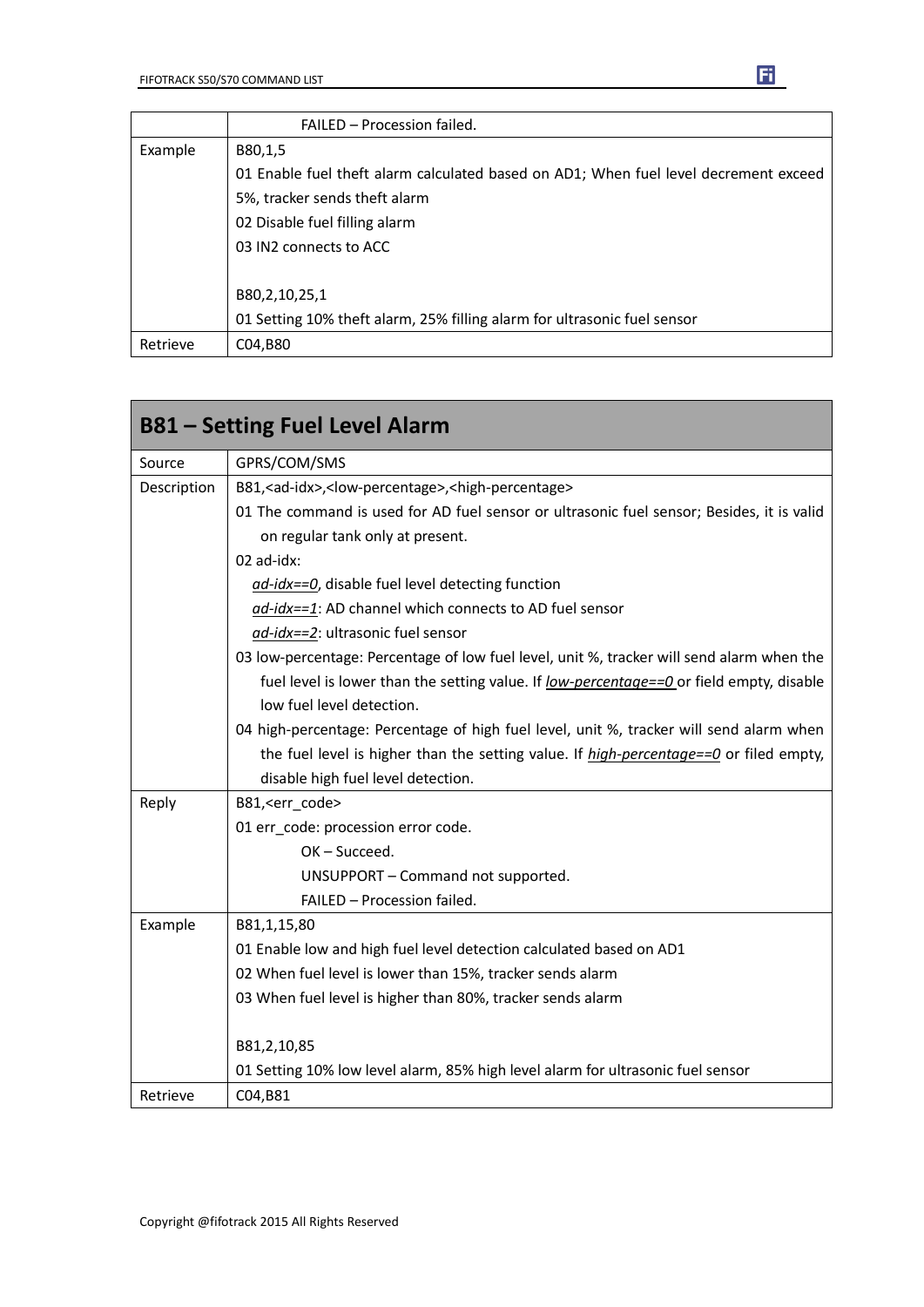| <b>B82 – Enable/Disable Fuel Consumption Statistics</b>                   |                                                                                                 |  |  |  |
|---------------------------------------------------------------------------|-------------------------------------------------------------------------------------------------|--|--|--|
| Source                                                                    | GPRS/COM/SMS                                                                                    |  |  |  |
| Description                                                               | B82, <ad-idx>, <use-acc>, <add-theft>, <clear></clear></add-theft></use-acc></ad-idx>           |  |  |  |
|                                                                           | 01 The command is used for AD fuel sensor or ultrasonic fuel sensor; Besides, it is valid       |  |  |  |
|                                                                           | on regular tank only at present.                                                                |  |  |  |
|                                                                           | 02 ad-idx:                                                                                      |  |  |  |
|                                                                           | ad-idx==0, disable fuel consumption statistics                                                  |  |  |  |
|                                                                           | ad-idx==1: AD channel which connects to AD fuel sensor                                          |  |  |  |
|                                                                           | ad-idx==2: ultrasonic fuel sensor                                                               |  |  |  |
|                                                                           | 03 use-acc: Whether tracker connects to ACC or not. To get better calculation result, it is     |  |  |  |
|                                                                           | suggested to connect IN2 to ACC. If <i>use-acc</i> field empty, by default, it is regarded that |  |  |  |
|                                                                           | ACC connected.                                                                                  |  |  |  |
|                                                                           | 04 add-theft: 1-- The amount of oil reduced by theft is added to total fuel consumption         |  |  |  |
|                                                                           | (default); 0-- The amount of oil reduced by theft is excluded from total fuel                   |  |  |  |
|                                                                           | consumption.                                                                                    |  |  |  |
| 05 clear: 0-Keep current fuel consumption data unchanged; 1-Clear current |                                                                                                 |  |  |  |
|                                                                           | consumption data, and calculated from 0                                                         |  |  |  |
|                                                                           | 06 After fuel consumption statistics enabled, fuel consumption data is packed in                |  |  |  |
|                                                                           | fuel consume field in GPRS protocol.                                                            |  |  |  |
| Reply                                                                     | B82, <err_code></err_code>                                                                      |  |  |  |
|                                                                           | 01 err_code: procession error code.                                                             |  |  |  |
|                                                                           | OK-Succeed.                                                                                     |  |  |  |
|                                                                           | UNSUPPORT - Command not supported.                                                              |  |  |  |
|                                                                           | FAILED - Procession failed.                                                                     |  |  |  |
| Example                                                                   | B82,1,1,1,1                                                                                     |  |  |  |
|                                                                           | 01 Enable fuel consumption statistics calculated based on AD1; tracker connects to ACC          |  |  |  |
|                                                                           | via IN2; All amount, including fuel theft amount, will be statistics into total consumption;    |  |  |  |
|                                                                           | After commands sent, tracker clear current consumption data, and re-calculates from 0.          |  |  |  |
|                                                                           | B82,2,1,1,1                                                                                     |  |  |  |
|                                                                           | 01 Enable fuel consumption statistics for ultrasonic fuel sensor                                |  |  |  |
| Retrieve                                                                  | C04,B82                                                                                         |  |  |  |
|                                                                           | Reply: B82, <ad-idx>, <use-acc>, <add-theft></add-theft></use-acc></ad-idx>                     |  |  |  |

| <b>B90 – Reset Tracker or Module</b> |                       |  |  |
|--------------------------------------|-----------------------|--|--|
| Source                               | GPRS/COM/SMS          |  |  |
| Description                          | B90,< select >        |  |  |
|                                      | 01 select: option     |  |  |
|                                      | $=1$ : Reset tracker. |  |  |
|                                      | =2: Reset GPS module. |  |  |
|                                      | =3: Reset GSM module. |  |  |

#### E

m.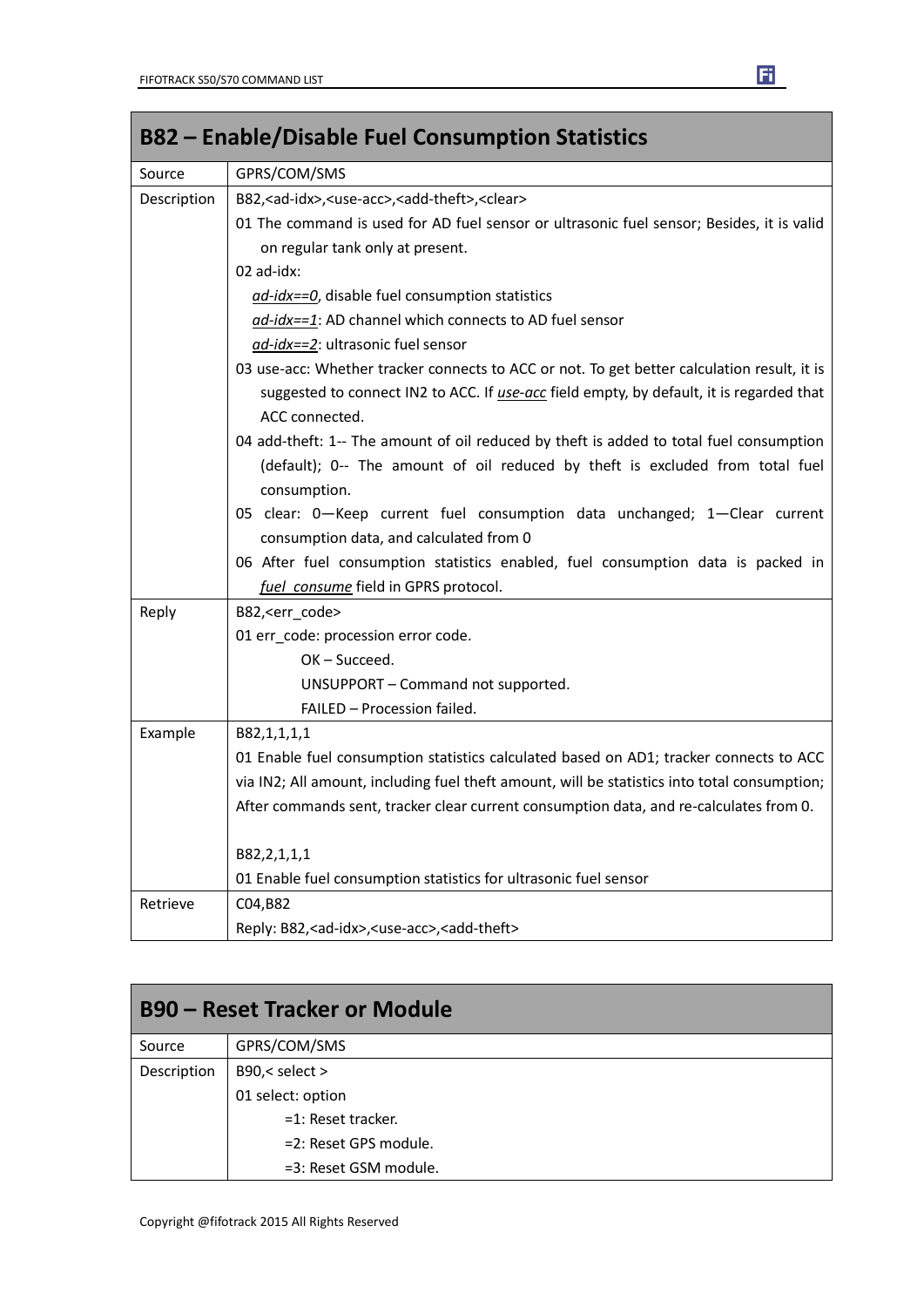|          | =4: Reset RS232 device              |  |  |
|----------|-------------------------------------|--|--|
| Reply    | B90, <err code=""></err>            |  |  |
|          | 01 err_code: procession error code. |  |  |
|          | $OK - Succeed.$                     |  |  |
|          | UNSUPPORT - Command not supported.  |  |  |
|          | FAILED - Procession failed.         |  |  |
| Example  | B90,1                               |  |  |
|          | 01 Reset tracker.                   |  |  |
| Retrieve | <b>UNSUPPORT</b>                    |  |  |

| <b>B91 – Setting Parameters to Default</b> |                                                                                 |  |  |  |
|--------------------------------------------|---------------------------------------------------------------------------------|--|--|--|
| Source                                     | GPRS/COM/SMS                                                                    |  |  |  |
| Description                                | B91                                                                             |  |  |  |
|                                            | 01 After command is set, all system parameters (except SMS password) are set to |  |  |  |
|                                            | default.                                                                        |  |  |  |
| Reply                                      | B91, <err code=""></err>                                                        |  |  |  |
|                                            | 01 err code: procession error code.                                             |  |  |  |
|                                            | $OK - Succeed.$                                                                 |  |  |  |
|                                            | UNSUPPORT – Command not supported.                                              |  |  |  |
|                                            | FAILED - Procession failed.                                                     |  |  |  |
| Example                                    | B91                                                                             |  |  |  |
| Retrieve                                   | <b>UNSUPPORT</b>                                                                |  |  |  |

| B94 – Turn on/off LED Display |                                             |  |  |  |
|-------------------------------|---------------------------------------------|--|--|--|
| Source                        | GPRS/COM/SMS                                |  |  |  |
| Description                   | B94, <led-on></led-on>                      |  |  |  |
|                               | 01 led-on: 1--turn on LED, 0--turn off LED. |  |  |  |
|                               | 02 Default, led-on=1.                       |  |  |  |
| Reply                         | B94, <err code=""></err>                    |  |  |  |
|                               | 01 err code: procession error code.         |  |  |  |
|                               | $OK - Succeed.$                             |  |  |  |
|                               | UNSUPPORT - Command not supported.          |  |  |  |
|                               | FAILED - Procession failed.                 |  |  |  |
| Example                       | <b>B94</b>                                  |  |  |  |
|                               | 01 Set LED to default: turn on.             |  |  |  |
| Retrieve                      | C04, B94                                    |  |  |  |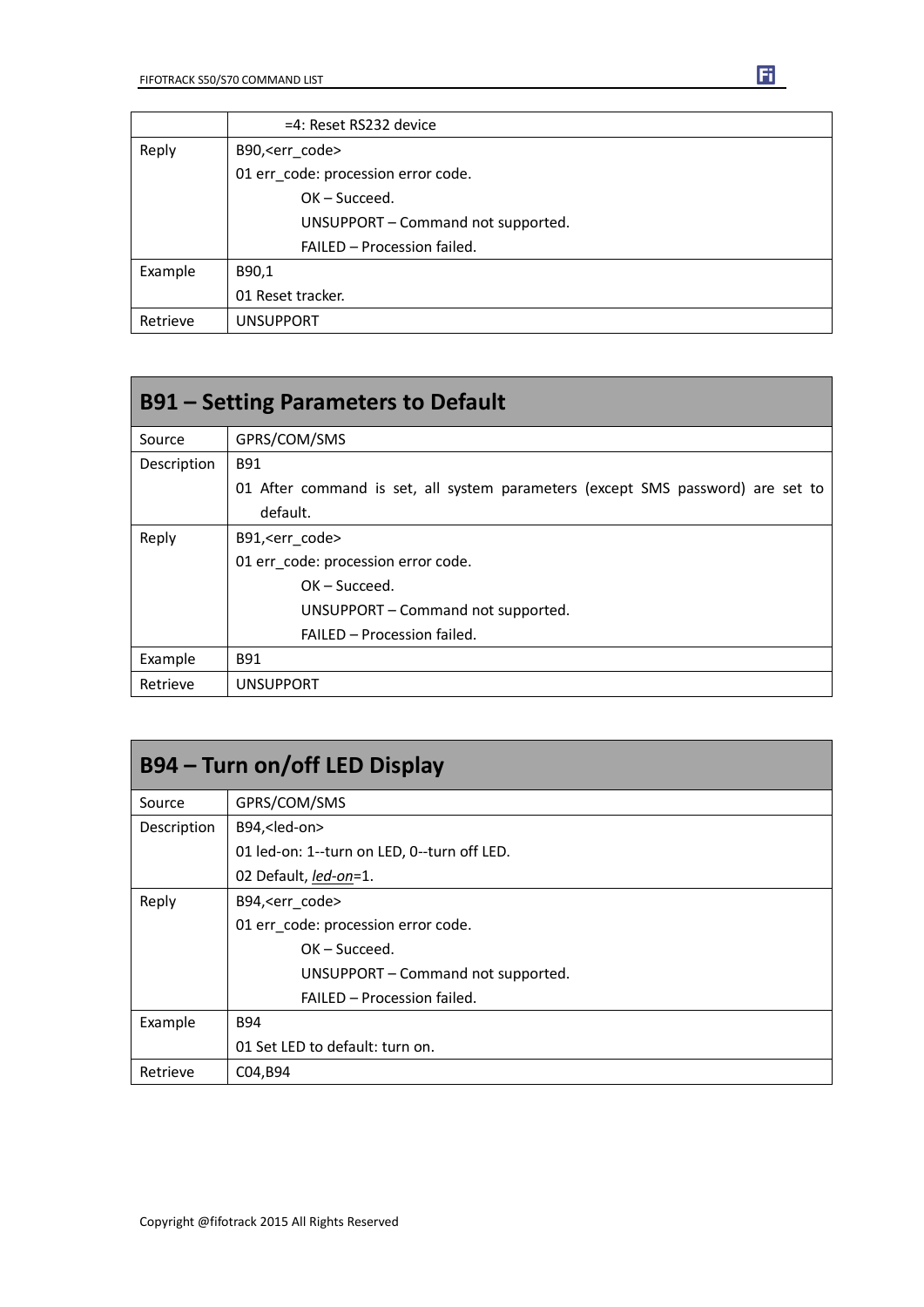|             | <b>B98 - Setting Lower Power Parameters</b>                                             |           |                                                                                        |  |  |
|-------------|-----------------------------------------------------------------------------------------|-----------|----------------------------------------------------------------------------------------|--|--|
| Source      | GPRS/COM/SMS                                                                            |           |                                                                                        |  |  |
| Description | B98, <low_pwr_v>,<low_recovery_v>,<control></control></low_recovery_v></low_pwr_v>      |           |                                                                                        |  |  |
|             | 01 The command is used to set the parameters of low external power alarm                |           |                                                                                        |  |  |
|             |                                                                                         |           | 02 low_pwr_v: Low power alarm voltage, unit V; When external power input is lower      |  |  |
|             |                                                                                         |           | than low pwr v, tracker sends "Low Ext-Power" alarm, and cuts off power supply if      |  |  |
|             | control==1, in order to protect vehicle battery.                                        |           |                                                                                        |  |  |
|             |                                                                                         |           | 03 low_recovery_v: External power recovery voltage, unit V; When external power input  |  |  |
|             | is higher than low recovery v, it is regards that external power is normal; tracker     |           |                                                                                        |  |  |
|             | clears "Low Ext-Power" flag, and restore external power supply if control==1.           |           |                                                                                        |  |  |
|             |                                                                                         |           | 04 control: 1(default)-cut off external power supply when external input is lower than |  |  |
|             |                                                                                         |           | low pwr v, and restore supply when external input higher than low recovery v, it is    |  |  |
|             | used to protect vehicle battery; 0-Disable vehicle battery protection.                  |           |                                                                                        |  |  |
|             |                                                                                         |           | 05 It is suggested to set parameters which (low recovery $v - low$ pwr v) >= 0.5V      |  |  |
|             | 06 Default settings for 12V or 24V auto battery, as below table:                        |           |                                                                                        |  |  |
|             |                                                                                         | low_pwr_v | low_recovery_v                                                                         |  |  |
|             | 12V Vehicle Battery                                                                     | 11.5V     | 12.5V                                                                                  |  |  |
|             | 24V Vehicle Battery                                                                     | 23.5V     | 24.5V                                                                                  |  |  |
|             |                                                                                         |           |                                                                                        |  |  |
| Reply       | B98, <err code=""></err>                                                                |           |                                                                                        |  |  |
|             | 01 err_code: procession error code.                                                     |           |                                                                                        |  |  |
|             | OK-Succeed.                                                                             |           |                                                                                        |  |  |
|             | UNSUPPORT - Command not supported.                                                      |           |                                                                                        |  |  |
|             | FAILED - Procession failed.                                                             |           |                                                                                        |  |  |
| Example     | B98,11.5,12.5                                                                           |           |                                                                                        |  |  |
|             | 01 Setting low external threshold to 11.5V, and recovery voltage to 12.5V, auto battery |           |                                                                                        |  |  |
|             | protection is disabled, tracker is always powered from external supply.                 |           |                                                                                        |  |  |
|             | B98,0,0,1                                                                               |           |                                                                                        |  |  |
|             | 01 Setting adaptive low external parameters, tracker judges voltage automatically, and  |           |                                                                                        |  |  |
|             | cuts off when low external input.                                                       |           |                                                                                        |  |  |
| Retrieve    | C04,B98                                                                                 |           |                                                                                        |  |  |

| <b>B99 – OTA using FTP Server</b> |                                                                                                                                                                                |                                                                           |  |
|-----------------------------------|--------------------------------------------------------------------------------------------------------------------------------------------------------------------------------|---------------------------------------------------------------------------|--|
| Source                            | GPRS/COM/SMS                                                                                                                                                                   |                                                                           |  |
| Description                       | B99, <file_name>,<option>,<ftp_address>,<ftp_port>,<ftp_loginid>,<ftp_loginpwd>,<apn< td=""></apn<></ftp_loginpwd></ftp_loginid></ftp_port></ftp_address></option></file_name> |                                                                           |  |
|                                   | >, <apn name="">, <apn pwd=""></apn></apn>                                                                                                                                     |                                                                           |  |
|                                   | 01 file name: file name for OTA, should be "xxx.bin" format                                                                                                                    |                                                                           |  |
|                                   | 02 option: option for OTA, when the field empty, using default setting                                                                                                         |                                                                           |  |
|                                   | option<br><b>Description</b>                                                                                                                                                   |                                                                           |  |
|                                   | 0(default)                                                                                                                                                                     | Normal OTA, tracker checks whether <i>file name</i> match current version |  |



 $\mathcal{L}_{\mathcal{A}}$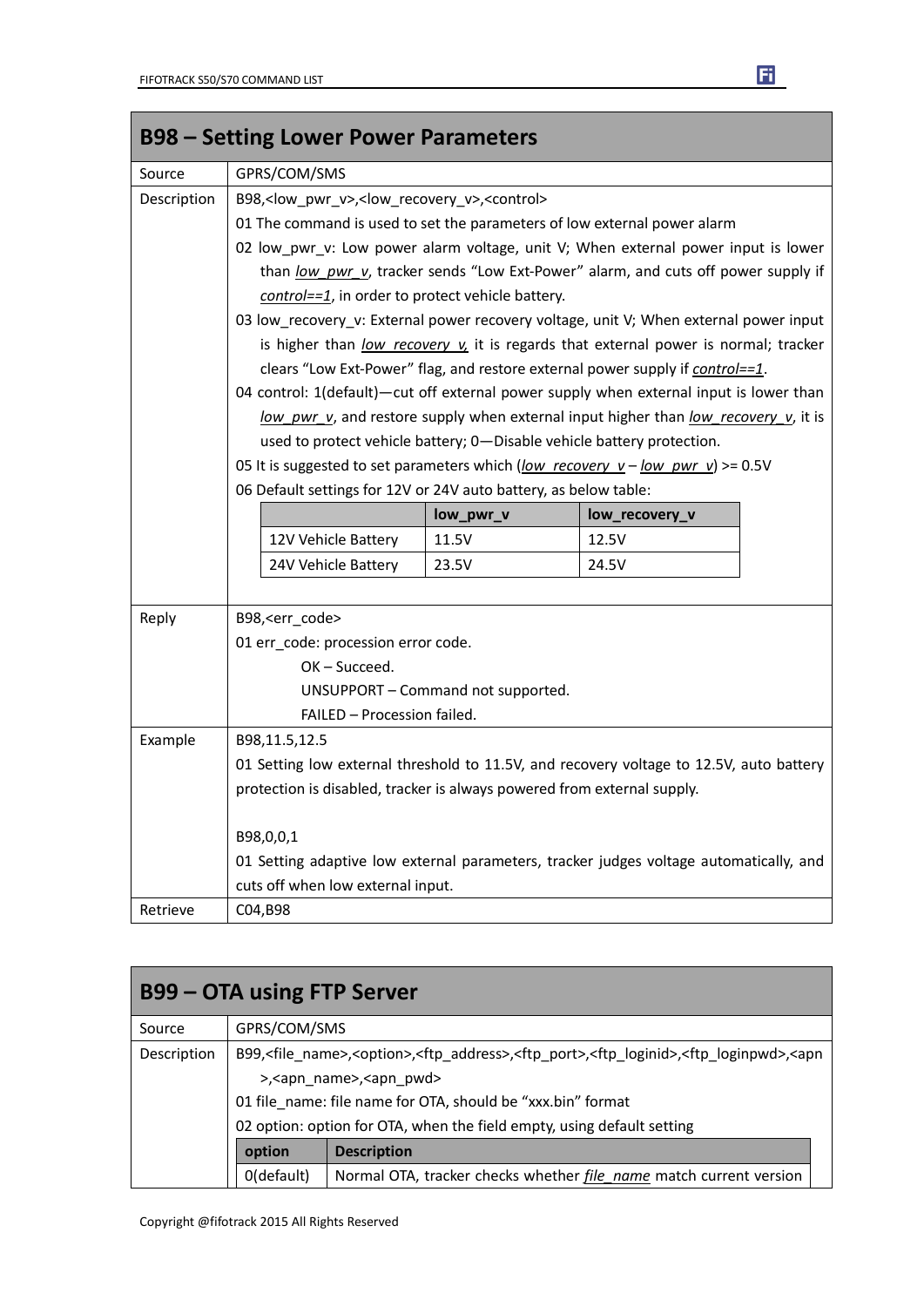|          |                                                                                        | or not                                                                                   |  |
|----------|----------------------------------------------------------------------------------------|------------------------------------------------------------------------------------------|--|
|          | $\mathbf{1}$                                                                           | Mandatory OTA, tracker doesn't check file name                                           |  |
|          | 03 ftp_address: FTP server address, default 47.88.17.17                                |                                                                                          |  |
|          | 04 ftp_port: FTP server port, default 21                                               |                                                                                          |  |
|          | 05 ftp_loginid, ftp_loginpwd: FTP login user-name and password, when fields empty,     |                                                                                          |  |
|          | using default account on 47.88.17.17                                                   |                                                                                          |  |
|          | 06 apn, apn_name, apn_pwd: APN setting for FTP connection, default, tracker using the  |                                                                                          |  |
|          | same setting as <b>BO1</b> command                                                     |                                                                                          |  |
|          |                                                                                        | 07 After B99 command received, tracker matches file name to current firmware version,    |  |
|          |                                                                                        | and starts OTA according to result                                                       |  |
|          |                                                                                        | 08 During OTA operation, tracker will disconnect from tracking server, stop timing       |  |
|          |                                                                                        | uploading/photographing.                                                                 |  |
|          | 09 The timeout for FTP OTA is 15mins, when exceed, tracker will restart automatically, |                                                                                          |  |
|          | and connect to tracking server                                                         |                                                                                          |  |
|          | 10 External power connection is needed during OTA operation, it is used for tracking   |                                                                                          |  |
|          | reboot after OTA finished                                                              |                                                                                          |  |
| Reply    | B99, <err str=""></err>                                                                |                                                                                          |  |
|          | 01 err_str: Error code, string format                                                  |                                                                                          |  |
|          | "Invalid BIN file" - <i>file name</i> doesn't match current firmware version           |                                                                                          |  |
|          | "No ext-pwr, Please Connect in 15mins" - External power disconnect                     |                                                                                          |  |
|          | "The Same Version" - file_name has the same version to current firmware                |                                                                                          |  |
|          | version                                                                                |                                                                                          |  |
|          | "OK" - OTA start                                                                       |                                                                                          |  |
| Example  | B99,S50-V1.01.bin                                                                      |                                                                                          |  |
|          |                                                                                        | 01 Start OTA, tracker will connect to 47.88.17.17:21, using default FTP account for file |  |
|          | download                                                                               |                                                                                          |  |
|          |                                                                                        |                                                                                          |  |
|          |                                                                                        | B99,S50-V1.01.bin,1,120.24.95.123,9208,klone,klone@@2017                                 |  |
|          |                                                                                        | 01 Start OTA, tracker will connect to 120.24.95.123:9208, and upgrade to                 |  |
|          | "S50-V1.01.bin"                                                                        |                                                                                          |  |
|          | 02 The login name and password of FTP server is "klone" and "klone@@2017"              |                                                                                          |  |
| Retrieve |                                                                                        |                                                                                          |  |

| <b>CO1 - Retrieve Position Information</b> |                                                                                       |  |
|--------------------------------------------|---------------------------------------------------------------------------------------|--|
| Source                                     | COM/SMS/GPRS                                                                          |  |
| Description                                | CO <sub>1</sub>                                                                       |  |
|                                            | 01 After command is set, tracker sends a position message.                            |  |
|                                            | 02 When alarm detected, tracker sends alarm SMS with C01 format automatically, to all |  |
|                                            | SOS number(s).                                                                        |  |
|                                            | 03 When command is sent via GPRS, tracker replies normal position data.               |  |
| Reply                                      | When command is sent via GPRS, the replied data is normal position package.           |  |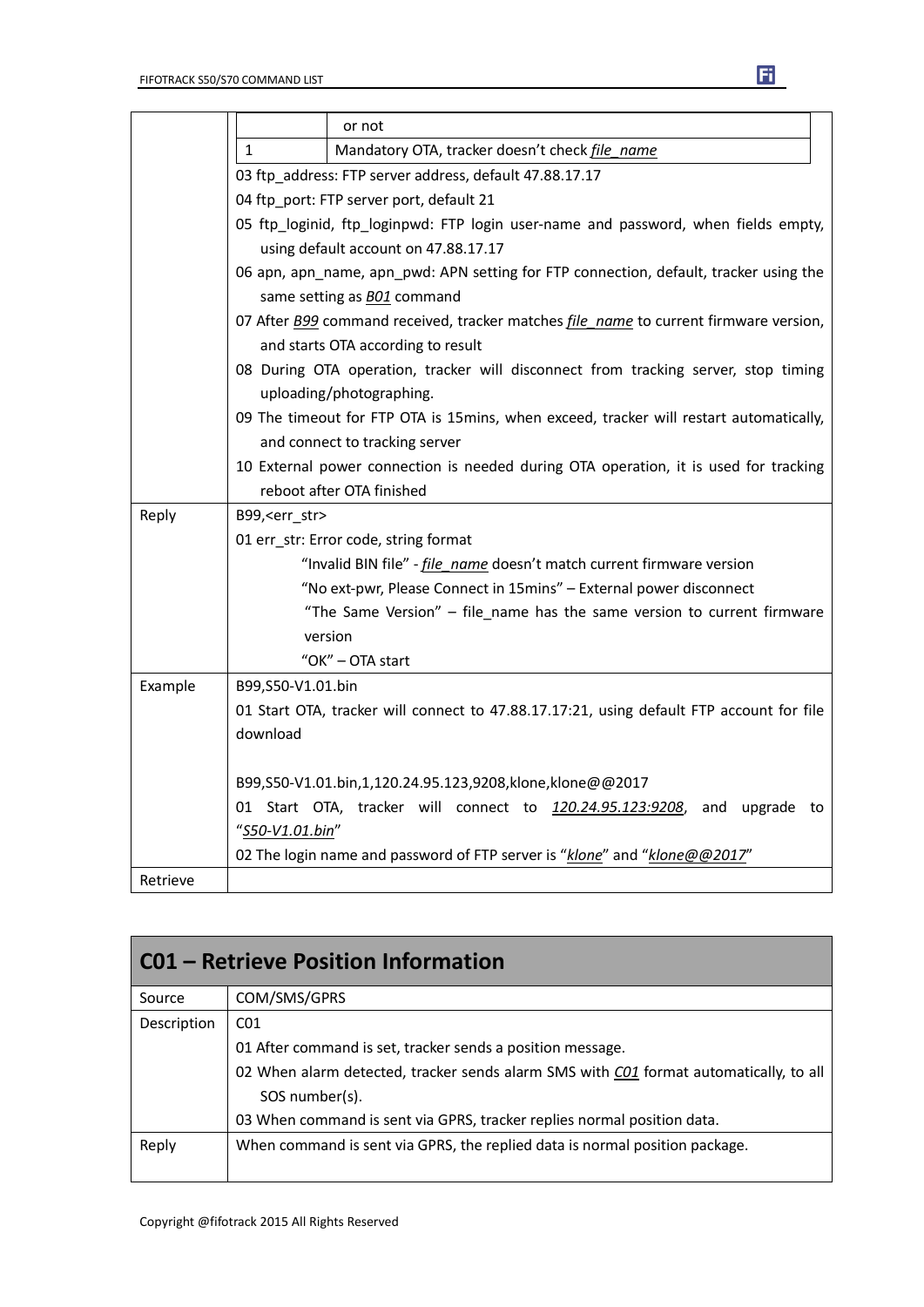|          | When command is sent via SMS/COM                                                                                                                                                                                   |  |  |
|----------|--------------------------------------------------------------------------------------------------------------------------------------------------------------------------------------------------------------------|--|--|
|          | <string head="">, yyyy-MM-dd hh:mm:ss, <spd>KM/h, <gprs st="">, <gps fix="">, EXPW:<pst><br/>http://maps.google.com/maps?q=<latitude>,<longitude>&amp;t=m</longitude></latitude></pst></gps></gprs></spd></string> |  |  |
|          |                                                                                                                                                                                                                    |  |  |
|          | a string head: SMS head string, for normal position data, <i>string head</i> is empty, for                                                                                                                         |  |  |
|          | alarm data, refer to Appendix-A for default string.                                                                                                                                                                |  |  |
|          | b yyyy-MM-dd hh:mm:ss: current date & time, which is effected by B14 command                                                                                                                                       |  |  |
|          | setting.                                                                                                                                                                                                           |  |  |
|          | c spd: current speed, unit km/h.                                                                                                                                                                                   |  |  |
|          | d gprs st: GPRS link status, value: "Connected" or "Disconnected".                                                                                                                                                 |  |  |
|          | e gps fix: GPS signal status, 'A'-fixed, 'V'-not fixed.                                                                                                                                                            |  |  |
|          | f PST: Status of ext-power input, "ON" -- ext-power is connected, "OFF" -- ext-power                                                                                                                               |  |  |
|          | is disconnected.                                                                                                                                                                                                   |  |  |
|          | g Latitude, Longitude: Latitude and longitude of last position point.                                                                                                                                              |  |  |
| Example  | CO <sub>1</sub>                                                                                                                                                                                                    |  |  |
| Retrieve | <b>UNSUPPORT</b>                                                                                                                                                                                                   |  |  |

| CO2 – Retrieve Firmware/Hardware Version, SN, IMEI |                                                                |  |  |
|----------------------------------------------------|----------------------------------------------------------------|--|--|
| Source                                             | GPRS/COM/SMS                                                   |  |  |
| Description                                        | CO <sub>2</sub>                                                |  |  |
| Reply                                              | Uploading data format:                                         |  |  |
|                                                    | C02, <imei>,<sn>,<fw ver="">,<hw ver=""></hw></fw></sn></imei> |  |  |
|                                                    | 01 IMEI: IMEI of tracker.                                      |  |  |
|                                                    | 02 SN: Serial number of tracker.                               |  |  |
|                                                    | 03 fw ver: Firmware version.                                   |  |  |
|                                                    | 04 hw ver: Hardware version.                                   |  |  |
| Example                                            | CO <sub>2</sub>                                                |  |  |
| Retrieve                                           | <b>UNSUPPORT</b>                                               |  |  |

| <b>C03 - Retrieve Supply Power Status</b> |                                                                  |  |  |
|-------------------------------------------|------------------------------------------------------------------|--|--|
| Source                                    | GPRS/COM/SMS                                                     |  |  |
| Description                               | CO <sub>3</sub>                                                  |  |  |
| Reply                                     | Uploading data format:                                           |  |  |
|                                           | C03, <extp v="">, <br/>bat v&gt;, <br/>bat percentage&gt;</extp> |  |  |
|                                           | 01 extp v: Voltage of ext-power, unit V.                         |  |  |
|                                           | 02 bat v: Voltage of internal battery.                           |  |  |
|                                           | 03 bat percentage: Percentage of internal battery capacity.      |  |  |
| Example                                   | CO <sub>3</sub>                                                  |  |  |
| Retrieve                                  | <b>UNSUPPORT</b>                                                 |  |  |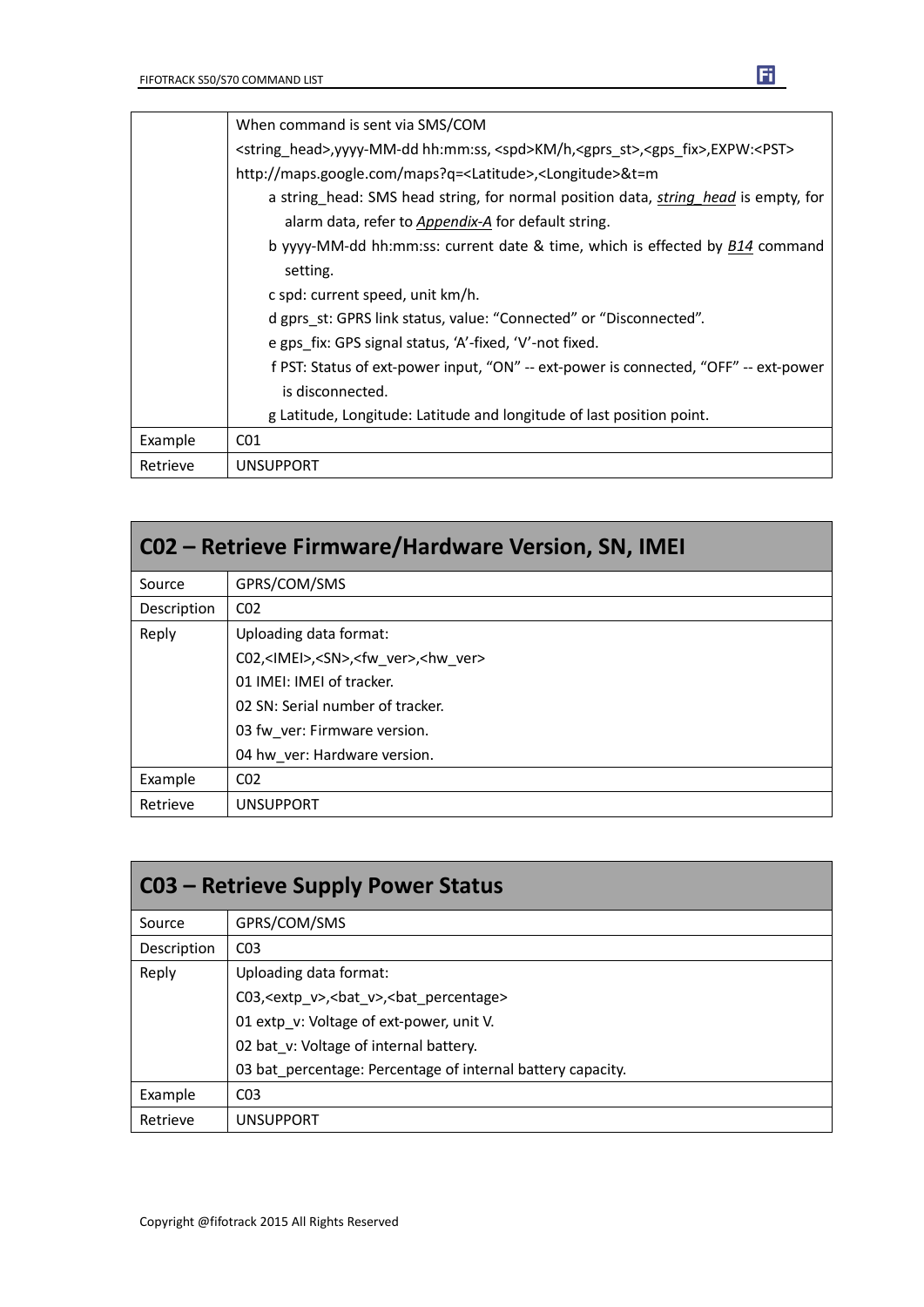| <b>CO4 – Retrieve Parameter Setting</b> |                                                                             |  |  |
|-----------------------------------------|-----------------------------------------------------------------------------|--|--|
| Source                                  | GPRS/COM/SMS                                                                |  |  |
| Description                             | C04, <cmd-code>,<query para=""></query></cmd-code>                          |  |  |
|                                         | 01 cmd-code: Command code to be retrieved.                                  |  |  |
|                                         | 02 query para: Query parameter; refer to chapters above for detail.         |  |  |
| Reply                                   | C04, <cmd>,<cmd-para></cmd-para></cmd>                                      |  |  |
|                                         | 01 cmd-code: The same as sending command.                                   |  |  |
|                                         | 02 cmd-para: Retrieved parameter string, the same format as setting command |  |  |
|                                         | described in the above chapters.                                            |  |  |
| Example                                 | Refer to chapters above.                                                    |  |  |
| Retrieve                                | <b>UNSUPPORT</b>                                                            |  |  |

|             | C05 – Retrieve Installation Status of Ultrasonic Fuel Sensor                               |  |  |
|-------------|--------------------------------------------------------------------------------------------|--|--|
| Source      | GPRS/COM/SMS                                                                               |  |  |
| Description | CO <sub>5</sub>                                                                            |  |  |
|             | 01 The command is used to retrieve the status of ultrasonic fuel sensor after installation |  |  |
| Reply       | C05, <rt level="">,<install-status></install-status></rt>                                  |  |  |
|             | 01 rt level: Current fuel level read from fuel sensor, unit mm                             |  |  |
|             | 02 install-status: Installation status, string,                                            |  |  |
|             | $OK -$ Installation OK                                                                     |  |  |
|             | ERROR – No probe installed, or tracker cannot read sensor message                          |  |  |
|             | Probe Disconnect $-$ The connection of probe lost                                          |  |  |
|             | Probe Unstable - Probe unstable                                                            |  |  |
|             | Low Power $-$ Low power supply for fuel sensor                                             |  |  |
|             | Detection Signal Blind - Signal blind, fuel level is too low to be detected                |  |  |
| Example     | Refer to chapters above.                                                                   |  |  |
| Retrieve    | <b>UNSUPPORT</b>                                                                           |  |  |

| C06 – Retrieve Batch Parameters |                                                                                                                                              |  |  |
|---------------------------------|----------------------------------------------------------------------------------------------------------------------------------------------|--|--|
| Source                          | GPRS/COM/SMS                                                                                                                                 |  |  |
| Description                     | C <sub>06</sub>                                                                                                                              |  |  |
|                                 | 01 Retrieve batch parameters, which is used to diagnose the offline reason                                                                   |  |  |
| Reply                           | C06, <gid>,<ip>:<port>,<tcp udp="">;APN:<apn>,<apn user="">,<apn pwd="">;PWR:<ext p="">/&lt;</ext></apn></apn></apn></tcp></port></ip></gid> |  |  |
|                                 | bat v>;B03:<br>base int>, <accoff int="">;<acc off="" on="">;Cache:<cache num=""></cache></acc></accoff>                                     |  |  |
|                                 | 01 GID: Tracker ID of GPRS data, default IMEI                                                                                                |  |  |
|                                 | 02 ip, port: Server ip/port setting in tracker                                                                                               |  |  |
|                                 | 03 TCP/UDP: transport protocol                                                                                                               |  |  |
|                                 | 04: apn, apn-user, apn_pwd: APN setting in tracker                                                                                           |  |  |
|                                 | 05 ext p: Voltage of external power supply                                                                                                   |  |  |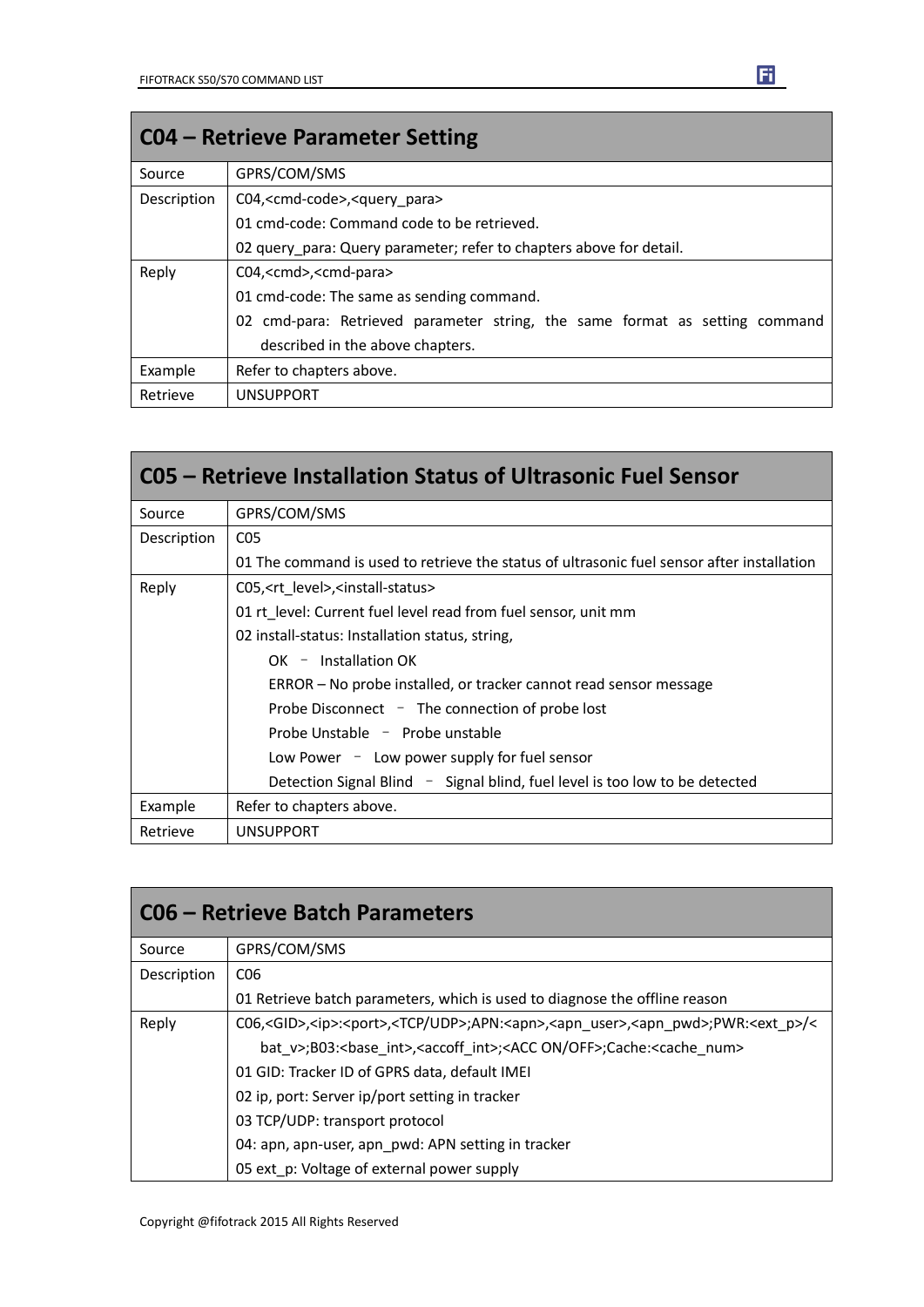|          | 06 bat v: Voltage of internal battery                                                      |  |  |
|----------|--------------------------------------------------------------------------------------------|--|--|
|          | 07 base int, accoff int: Uploading time interval setting in tracker. It is the same as B03 |  |  |
|          | setting                                                                                    |  |  |
|          | 08 ACC ON/OFF: String, ACC status, "ACC ON" or "ACC OFF"                                   |  |  |
|          | 09 cache num: GPRS blind cache number                                                      |  |  |
| Example  | Command: C06                                                                               |  |  |
|          | Reply:C06,861694033095389,47.88.35.165:10502,TCP;APN:CMNET,,; PWR:12.14/4.11V;             |  |  |
|          | B03:10,0;ACC OFF;Cache:0                                                                   |  |  |
| Retrieve | <b>UNSUPPORT</b>                                                                           |  |  |

|             | C08 – Retrieving AD voltage                                                                                                 |  |  |
|-------------|-----------------------------------------------------------------------------------------------------------------------------|--|--|
| Source      | GPRS/COM/SMS                                                                                                                |  |  |
| Description | C08, <rt-data></rt-data>                                                                                                    |  |  |
|             | 01 The command is used to retrieve voltage on AD port.                                                                      |  |  |
|             | 02 rt-data: 1(default)—Tracker reply real-time voltage; 0—Tracker does smooth filtration,                                   |  |  |
|             | and then replies                                                                                                            |  |  |
|             | 03 Different for rt-data                                                                                                    |  |  |
|             | rt-data==1: Voltage is related to sensor itself, when sensor signal is stable, sending                                      |  |  |
|             | C08 command for retrieving, and the result would be true                                                                    |  |  |
|             | rt-data== $Q$ : Voltage is related not only to sensor itself, but to working environment                                    |  |  |
|             | (e.g. fuel sensor voltage on running vehicle). Tracker needs at least 1min to sample                                        |  |  |
|             | enough data, does smooth filtration. There could have some error to true voltage.                                           |  |  |
|             | 04 The result of CO8 reply is actual voltage on AD port, which isn't effected by B34                                        |  |  |
|             | command setting                                                                                                             |  |  |
| Reply       | C08, <ad1>:<ad1-voltage>,<ad2>:<ad2-voltage><and>:<and-voltage></and-voltage></and></ad2-voltage></ad2></ad1-voltage></ad1> |  |  |
|             | 01 adx-voltage: Voltage on ADx, unit V                                                                                      |  |  |
| Example     | Command: C08                                                                                                                |  |  |
|             | Reply: C08, AD1: 4.32                                                                                                       |  |  |
| Retrieve    | <b>UNSUPPORT</b>                                                                                                            |  |  |

| C10 – Retrieving Device Name on RS232 Port |                            |                    |  |
|--------------------------------------------|----------------------------|--------------------|--|
| Source                                     | GPRS/COM/SMS               |                    |  |
| Description                                | C10                        |                    |  |
| Reply                                      | C10, <dev-name></dev-name> |                    |  |
|                                            | 01 dev-name as below       |                    |  |
|                                            | dev-name                   | <b>Device Type</b> |  |
|                                            | Camera                     | Camera             |  |
|                                            | <b>RFID</b>                | <b>RFID Reader</b> |  |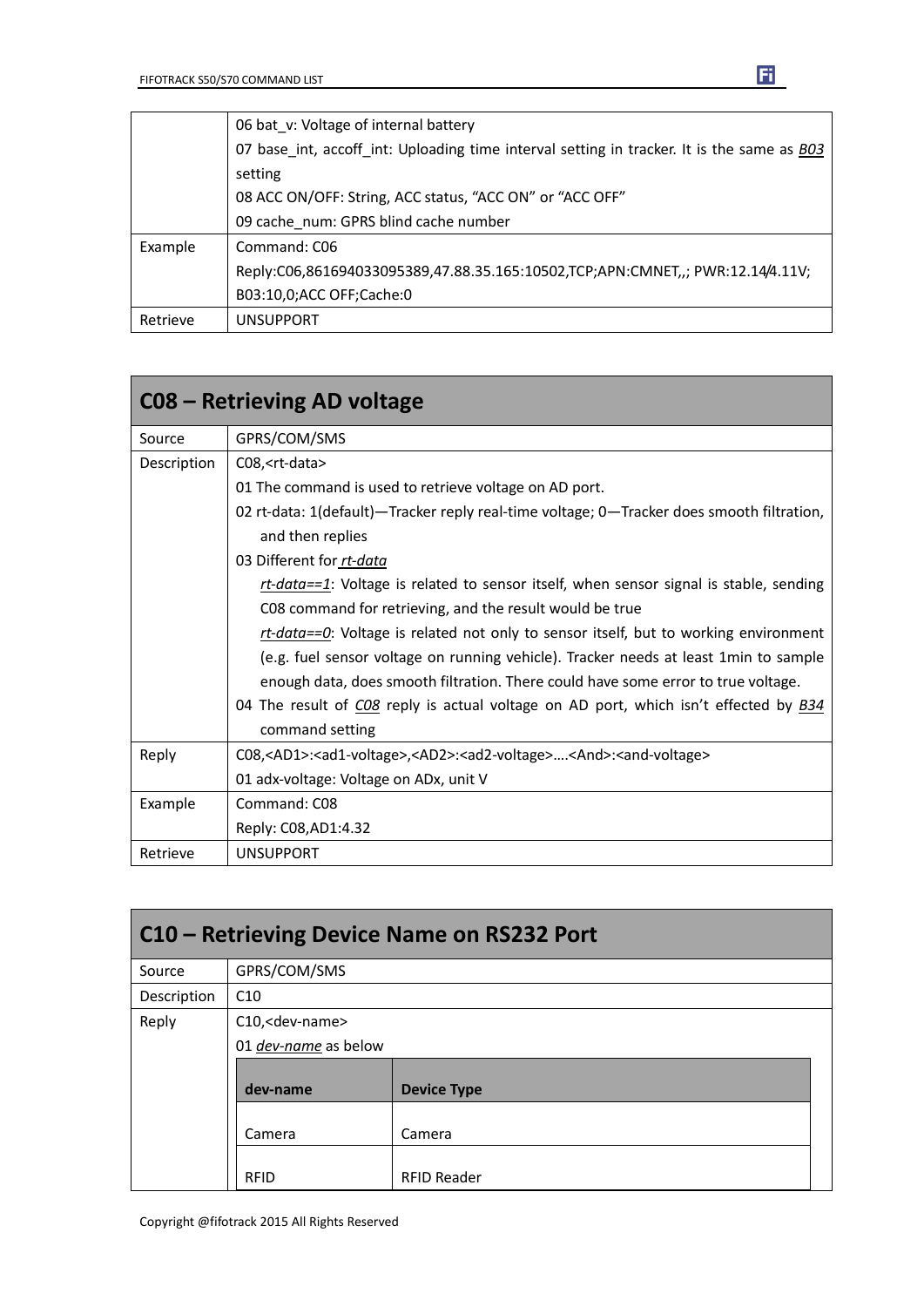|          | TUB01            | <b>Ultrasonic Fuel Sensor</b> |
|----------|------------------|-------------------------------|
|          | fingerprint      | fingerprint                   |
|          | Unknown          | Unknown Device                |
|          | <b>NONE</b>      | No device Installed           |
| Example  |                  |                               |
| Retrieve | <b>UNSUPPORT</b> |                               |

|             | D05 - Photographing                                                                                                                                      |  |  |
|-------------|----------------------------------------------------------------------------------------------------------------------------------------------------------|--|--|
| Source      | GPRS/SMS/COM                                                                                                                                             |  |  |
| Description | D05, <resolution>,<cam_id>,<pho_num></pho_num></cam_id></resolution>                                                                                     |  |  |
|             | 01 resolution: Photo resolution, definition as below, default 3                                                                                          |  |  |
|             | $1:160*128$                                                                                                                                              |  |  |
|             | $2:320*240$                                                                                                                                              |  |  |
|             | $3:640*480$                                                                                                                                              |  |  |
|             | 02 cam_id: Camera ID, value 1~4, multiple ID can be set in this parameter; If cam_id field                                                               |  |  |
|             | is empty, all cameras are selected, maximally, 4 cameras supported, whose camera ID                                                                      |  |  |
|             | is 1#, 2#, 3#, 4#.                                                                                                                                       |  |  |
|             | NOTE: S50/S70 supports 1# camera, set cam_id to 1                                                                                                        |  |  |
|             | 03 pho_num: photo numbers to be taken, when $pho$ num== $0$ or the field empty, one                                                                      |  |  |
|             | photo will be taken by default                                                                                                                           |  |  |
|             | 04 When multiple cameras selected, firstly, tracker will take photo one by one, and then                                                                 |  |  |
|             | upload image information, which is described in the "Reply" column.                                                                                      |  |  |
| Reply       | D05, <date-time>,<lat>,<lon>,<cam_id>,<snap_src>,<pic_fmt>,<pic_size>,<pic_id></pic_id></pic_size></pic_fmt></snap_src></cam_id></lon></lat></date-time> |  |  |
|             | 01 After photograph finished (including command control, timing, alarm triggering),                                                                      |  |  |
|             | tracker will upload DO5 package to server, to indicate the information of photo.                                                                         |  |  |
|             | 02 GMT0 date & time, in format: YYMMDDHHmmss; Data & Time when photographing                                                                             |  |  |
|             | a YY: year, value (year - 2000), 2 characters                                                                                                            |  |  |
|             | b MM: month, value range 1--12, 2 characters                                                                                                             |  |  |
|             | c DD: day, value range 1--31, 2 characters                                                                                                               |  |  |
|             | d HH: hour, value range 0--23, 2 characters                                                                                                              |  |  |
|             | e mm: minute, value range 0--59, 2 characters                                                                                                            |  |  |
|             | f ss: second, value range 0--59, 2 characters                                                                                                            |  |  |
|             | 03 lat/lon: Latitude/Longitude when photographing                                                                                                        |  |  |
|             | 04 cam_id: Camera ID, which takes photo, value 1~4                                                                                                       |  |  |
|             | 05 snap_src: Event source of taking photograph                                                                                                           |  |  |
|             | 0: Command                                                                                                                                               |  |  |
|             | 1: Timing photographing                                                                                                                                  |  |  |
|             | 2 Alarm Trigger, this field indicates alarm code (refer to Appendix A). Command                                                                          |  |  |
|             | B23 can be used to set enable/disable alarm photographing                                                                                                |  |  |

Ei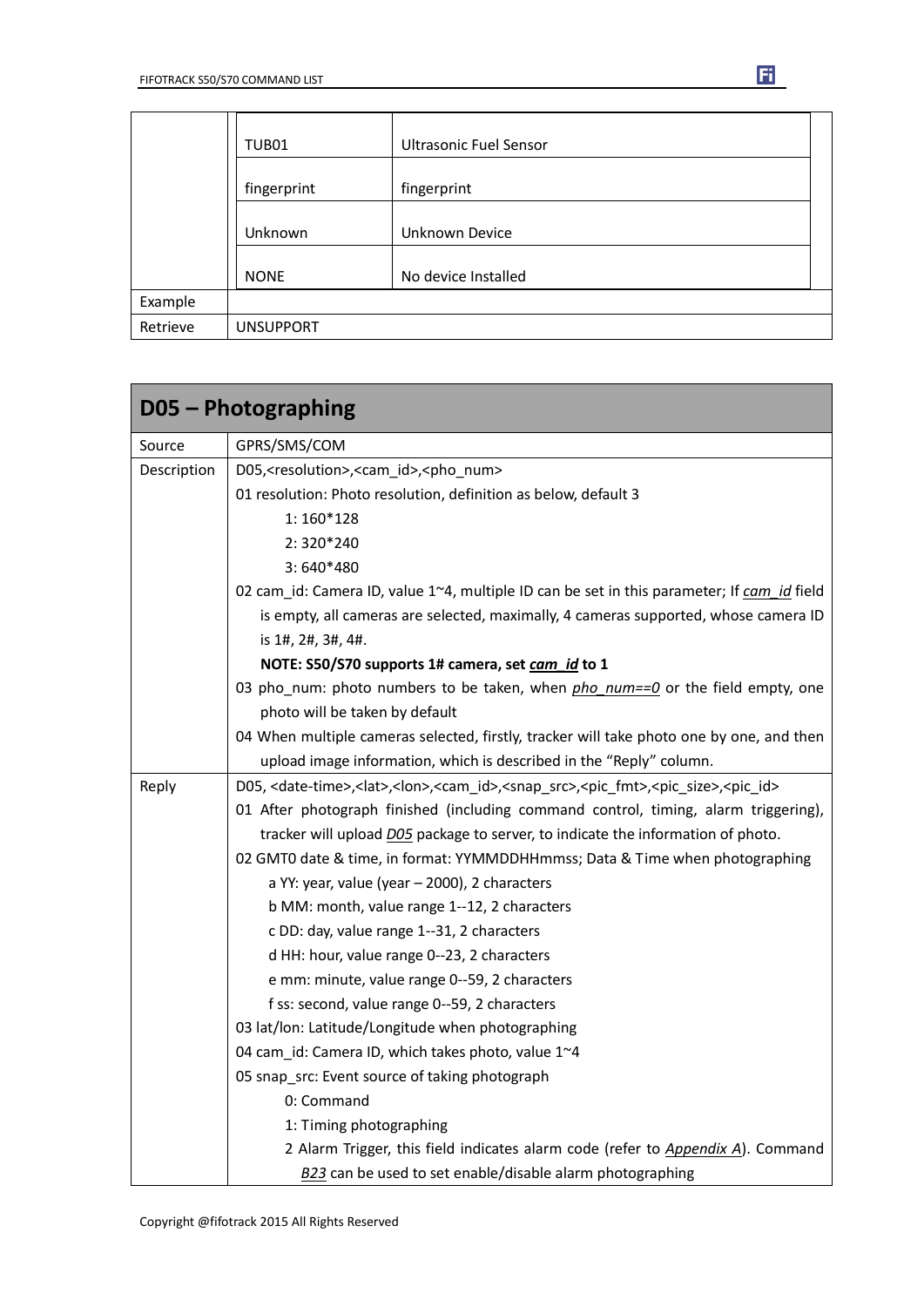|         | 06 pic_fmt: Photograph format, as below,                                                             |                |                                                            |                                                      |  |
|---------|------------------------------------------------------------------------------------------------------|----------------|------------------------------------------------------------|------------------------------------------------------|--|
|         | 1: JPG/JPEG                                                                                          |                |                                                            |                                                      |  |
|         | $2:$ BMP                                                                                             |                |                                                            |                                                      |  |
|         | 3: PNG                                                                                               |                |                                                            |                                                      |  |
|         | 07 pic_size: photo size, decimal string format, unit byte                                            |                |                                                            |                                                      |  |
|         | 08 pic_id: Photo ID, the unique identifier to photo, hexadecimal string format, server can           |                |                                                            |                                                      |  |
|         | use pic_id to fetch or re-fetch photo's data                                                         |                |                                                            |                                                      |  |
|         | 09 After <i>DO5</i> package uploaded, tracker waits for <i>DO6</i> package from server, and re-sends |                |                                                            |                                                      |  |
|         | D05 package every 30s if D06 not received.                                                           |                |                                                            |                                                      |  |
|         | 10 The procedure of photographing, as below:                                                         |                |                                                            |                                                      |  |
|         |                                                                                                      | <b>Step</b>    | <b>Tracker</b>                                             | Server                                               |  |
|         |                                                                                                      |                |                                                            |                                                      |  |
|         |                                                                                                      | $\mathbf{1}$   | Taking photo                                               | Do nothing                                           |  |
|         |                                                                                                      | $\overline{2}$ | Uploading D05, which including                             | Parsing D05; Sends D06 to fetch data,                |  |
|         |                                                                                                      |                | photo's information                                        | using <i>pic size</i> and <i>pic id</i>              |  |
|         |                                                                                                      | 3              | Sending photo data via D06                                 | Parsing DO6, saving photo<br>data;                   |  |
|         |                                                                                                      |                |                                                            | Re-sends <i>DO6</i> , till all <i>pic_size</i> bytes |  |
|         |                                                                                                      |                |                                                            | retrieved.                                           |  |
| Example |                                                                                                      | D05, 2, 1      |                                                            |                                                      |  |
|         |                                                                                                      |                | 01 Take photo using 1# camera, resolution 2 (i.e. 320*240) |                                                      |  |

|             | D06 - Retrieve Photo Data                                                                           |
|-------------|-----------------------------------------------------------------------------------------------------|
| Source      | <b>GPRS</b>                                                                                         |
| Description | D06, <pic id="">,<offset>,<size></size></offset></pic>                                              |
|             | 01 After photograph finished (including command control, timing, alarm triggering),                 |
|             | tracker will upload <i>D05</i> package to server, to indicate the information of photo; Server      |
|             | sends <b>DO6</b> command to retrieve photo data.                                                    |
|             | 02 pic_id: Photo ID, the unique identifier to photo, hexadecimal string format. This field          |
|             | is the same as <i>pic id</i> from tracker's <i>D05</i> package                                      |
|             | 03 offset: Photo data offset, decimal string format, rage [0, pic size]                             |
|             | 04 size: Data size to be retrieved, decimal string format, unit byte, range(0,1024]                 |
| Reply       | D06, <pic_id>,<offset>,<size>,<pic_data></pic_data></size></offset></pic_id>                        |
|             | 01 When <i>DO6</i> package received, tracker searches photo using <i>pic id</i> , and sends data to |
|             | server                                                                                              |
|             | 02 pic_id: Photo ID, the only identifier to photo, hexadecimal string format. It is the same        |
|             | as <i>pic id</i> from server's <i>D06</i> package.                                                  |
|             | 03 offset: Photo data offset, decimal string format. It is the same as <i>offset</i> from server's  |
|             | D <sub>06</sub> package.                                                                            |
|             | 04 size: The size of pic data, decimal string format, unit byte                                     |
|             | 05 pic_data: Photo data                                                                             |
| Example     |                                                                                                     |
| Retrieve    | <b>UNSUPPORT</b>                                                                                    |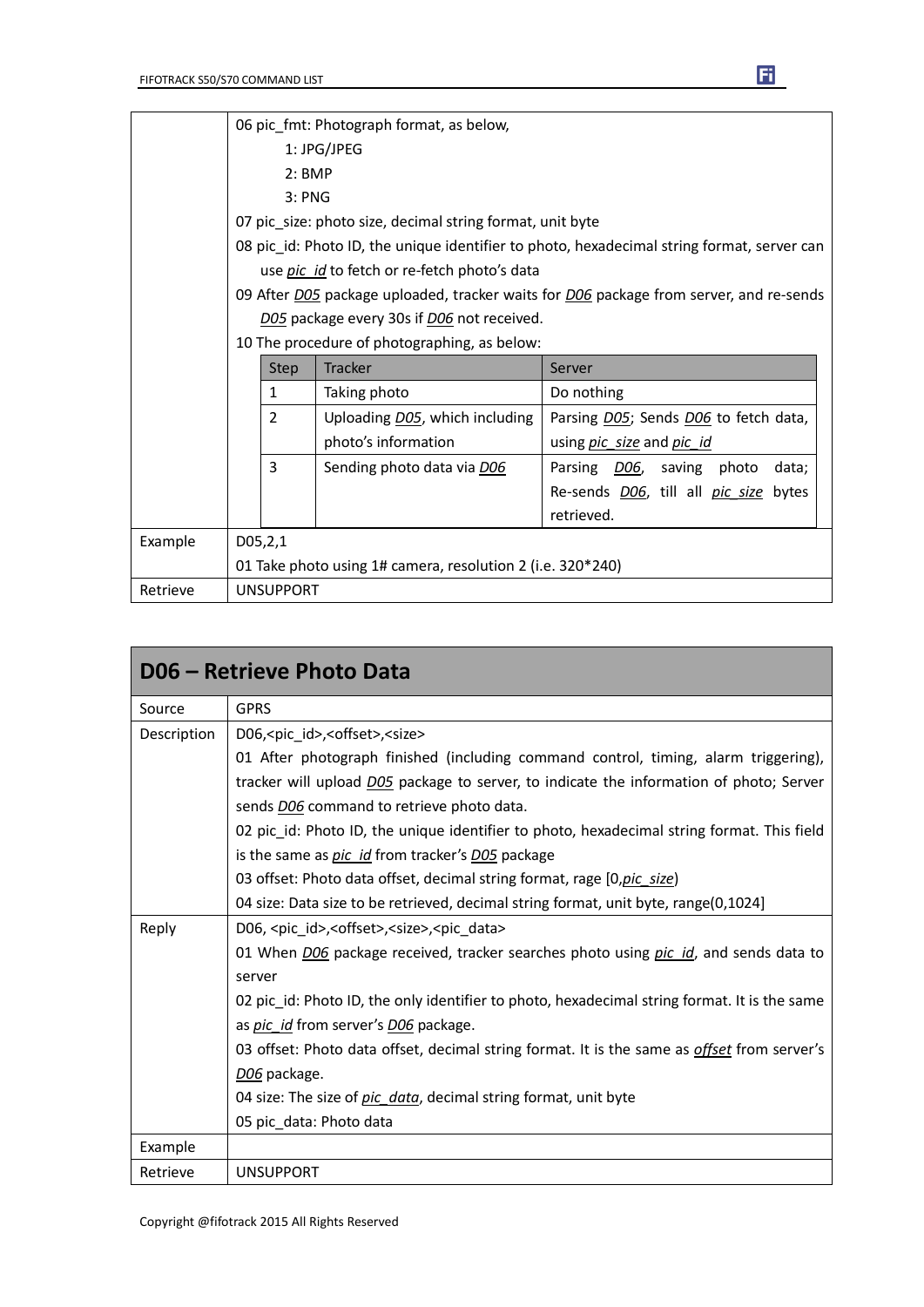|          | D07 – Timing Photographing                                                                                 |  |  |  |  |  |
|----------|------------------------------------------------------------------------------------------------------------|--|--|--|--|--|
| Source   | GPRS/SMS/COM                                                                                               |  |  |  |  |  |
| Descript | D07, <interval>,<resolution>,<cam id="" list="">,<pho num=""></pho></cam></resolution></interval>          |  |  |  |  |  |
| ion      | 01 interval: Timing interval, unit second, range [300, $+\infty$ ); If <i>interval==0</i> , disable timing |  |  |  |  |  |
|          | photographing function; Setting proper <i>interval</i> according to camera number connected                |  |  |  |  |  |
|          | to tracker.                                                                                                |  |  |  |  |  |
|          | 02 resolution: Photo resolution, refer to <b>D05</b> command for detail.                                   |  |  |  |  |  |
|          | 03 cam id list: Camera ID list, value 1~4, multiple ID list is supported.                                  |  |  |  |  |  |
|          | NOTE: S50/S70 supports 1# camera, set cam_id to 1                                                          |  |  |  |  |  |
|          | 04 pho_num: photo numbers to be taken, when $pho$ num== $0$ or the field empty, one photo                  |  |  |  |  |  |
|          | will be taken by default                                                                                   |  |  |  |  |  |
|          | 05 When timing photographing enabled, tracker takes photo when time counter arrived,                       |  |  |  |  |  |
|          | and uploads DO5 package, which contains photo's information, to server; Server sends                       |  |  |  |  |  |
|          | D06 command to retrieve data after receives D05 package.                                                   |  |  |  |  |  |
| Reply    | <b>D07,OK</b>                                                                                              |  |  |  |  |  |
| Example  | D07,3600,2,1                                                                                               |  |  |  |  |  |
|          | 01 Enable timing photographing, tracker takes photo using 1#camera, with resolution                        |  |  |  |  |  |
|          | 320*240, every 3600s.                                                                                      |  |  |  |  |  |
|          |                                                                                                            |  |  |  |  |  |
|          | D07,0                                                                                                      |  |  |  |  |  |
|          | 01 Disable timing photographing function                                                                   |  |  |  |  |  |
| Retrieve | C04, D07                                                                                                   |  |  |  |  |  |

| S09 – Setting GPRS Heartbeat Interval                                                   |                                                                                               |  |  |  |
|-----------------------------------------------------------------------------------------|-----------------------------------------------------------------------------------------------|--|--|--|
| Source                                                                                  | GPRS/COM/SMS                                                                                  |  |  |  |
| Description                                                                             | S09, <acc-on-interval>, <acc-off-interval></acc-off-interval></acc-on-interval>               |  |  |  |
|                                                                                         | 01 Heartbeat package is independent from normal GPRS position one                             |  |  |  |
|                                                                                         | 02 acc-on-interval, acc-off-interval: Heartbeat interval for ACC ON and ACC OFF, unit: s;     |  |  |  |
| default <i>acc-on-interval==0, acc-off-interval==0</i> , which means heartbeat disabled |                                                                                               |  |  |  |
|                                                                                         | 03 When <i>acc-on-interval</i> or <i>acc-off-interval</i> is set to 0, heartbeat disabled for |  |  |  |
| corresponding ACC status                                                                |                                                                                               |  |  |  |
|                                                                                         | 03 Heartbeat data will not be saved to blind buffer; When new heartbeat package               |  |  |  |
|                                                                                         | generated, old and unsent one will be discarded                                               |  |  |  |
| Reply                                                                                   | S09, <err code=""></err>                                                                      |  |  |  |
|                                                                                         | 01 err_code: procession error code.                                                           |  |  |  |
|                                                                                         | $OK - Succeed.$                                                                               |  |  |  |
|                                                                                         | UNSUPPORT - Command not supported.                                                            |  |  |  |
|                                                                                         | FAILED - Procession failed.                                                                   |  |  |  |
| Example                                                                                 | S09,180,300                                                                                   |  |  |  |
|                                                                                         | 01 Setting heartbeat interval to 180s for ACC ON, and 300s for ACC OFF                        |  |  |  |

団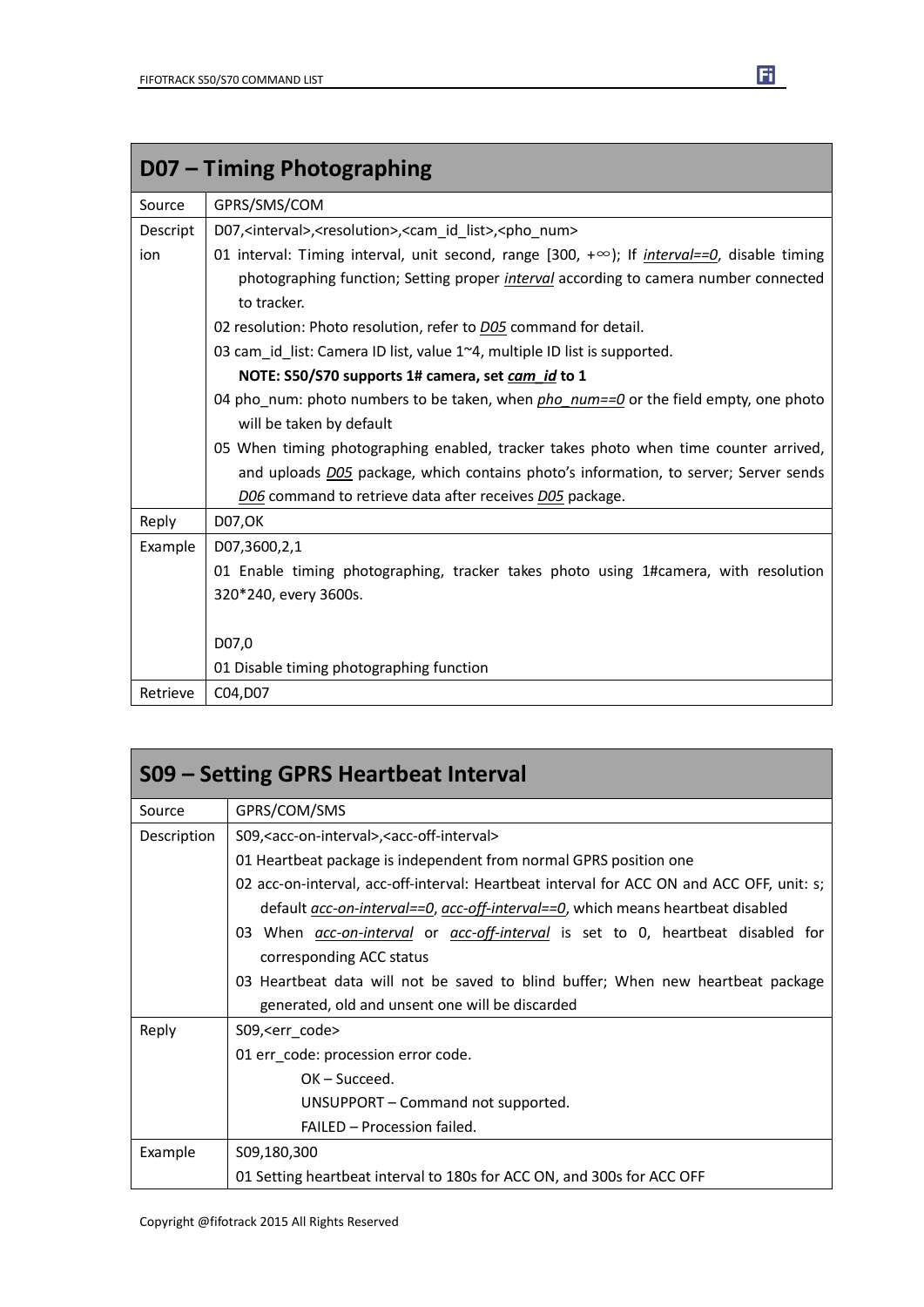$\overline{\phantom{a}}$ 

 $\overline{1}$ 

|          | S09,0,300<br>01 Setting heartbeat interval to 300s for ACC OFF, and disable heartbeat for ACC ON |
|----------|--------------------------------------------------------------------------------------------------|
|          | S <sub>09</sub>                                                                                  |
|          | 01 Disable heartbeat for both ACC ON and ACC OFF                                                 |
| Retrieve | C04, S09                                                                                         |

| S13 – Switching A02 Package Format |                                                                                                       |  |  |  |
|------------------------------------|-------------------------------------------------------------------------------------------------------|--|--|--|
| Source                             | GPRS/COM/SMS                                                                                          |  |  |  |
| Description                        | S13, <type>,<tmrout>,<re-send-cnt></re-send-cnt></tmrout></type>                                      |  |  |  |
|                                    | 01 Tracker supports two GPRS package format, A01 and A02; S13 command is used to<br>switch the format |  |  |  |
|                                    | 02 type: Package format select, 0-A01 format, 1-A02 format                                            |  |  |  |
|                                    | A01 format: normal package format, no acknowledge needed from server                                  |  |  |  |
|                                    | A02 format: uolpad-acknowledge format, tracker wait for acknowledge for uploading                     |  |  |  |
|                                    | confirmation; Re-send package if no acknowledge received                                              |  |  |  |
|                                    | 03 tmrout: re-send timeout, unit s, default 60s; After A02 package uploaded, tracker                  |  |  |  |
|                                    | re-sends the same package after <i>tmrout</i> seconds if no acknowledge received                      |  |  |  |
|                                    | 04 re-send-cnt: Maximum package re-sending times; Tracker aborts package when                         |  |  |  |
|                                    | exceeds re-send-cnt times; default 0, which means package will be uploaded always                     |  |  |  |
|                                    | 05 tmrout, re-send-cnt valid under A02 mode                                                           |  |  |  |
| Reply                              | S13, <err code=""></err>                                                                              |  |  |  |
|                                    | 01 err_code: procession error code.                                                                   |  |  |  |
|                                    | OK-Succeed.                                                                                           |  |  |  |
|                                    | UNSUPPORT - Command not supported.                                                                    |  |  |  |
|                                    | FAILED - Procession failed.                                                                           |  |  |  |
| Example                            | S13,1                                                                                                 |  |  |  |
|                                    | 01 Enable A02 format, tmrout and re-send-cnt use default setting (tmrout==60,                         |  |  |  |
|                                    | re-send-cnt==0)                                                                                       |  |  |  |
|                                    | 02 Tracker will upload package every 60s always if no acknowledge received                            |  |  |  |
| Retrieve                           | C04, S13                                                                                              |  |  |  |